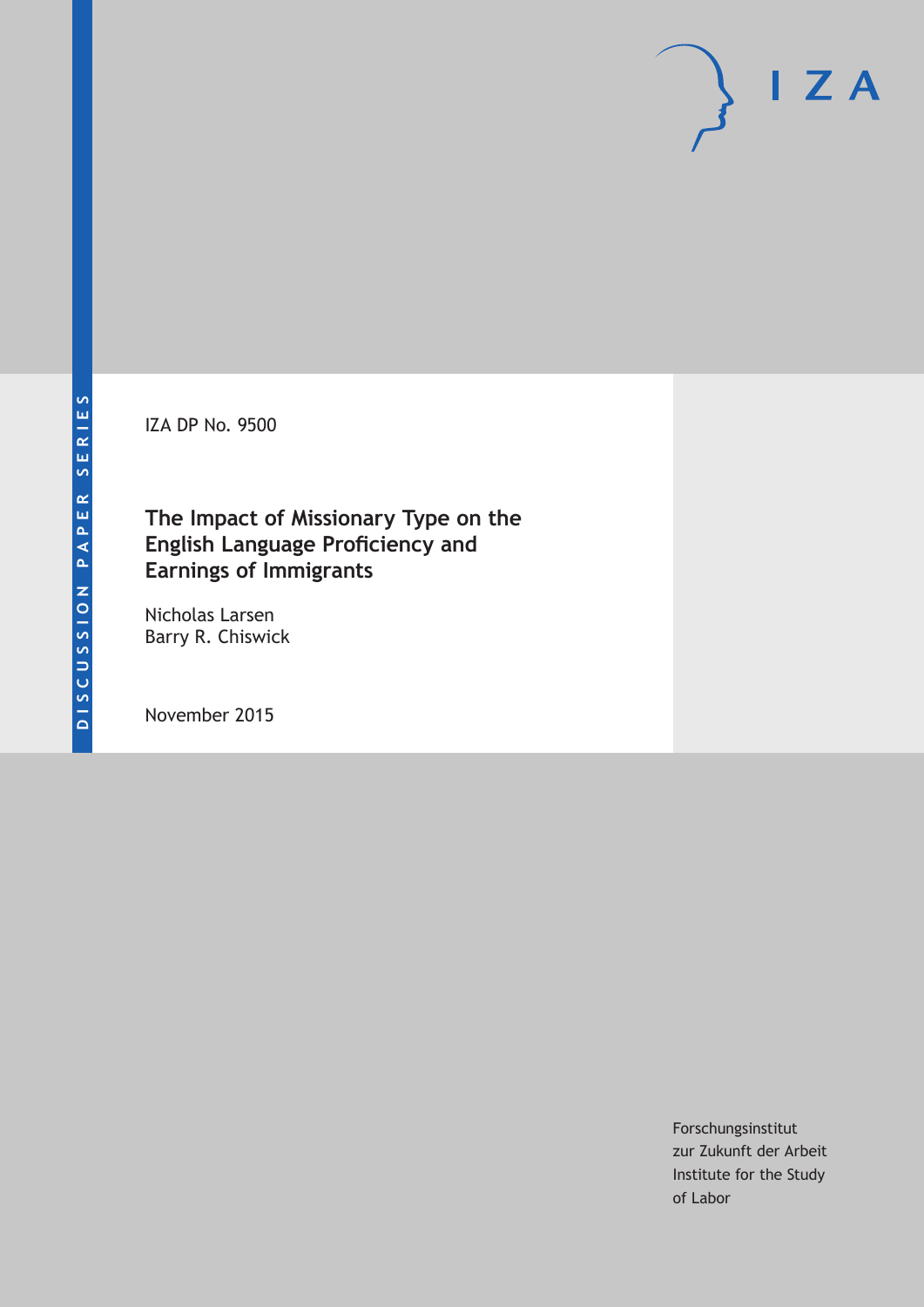# **The Impact of Missionary Type on the English Language Proficiency and Earnings of Immigrants**

# **Nicholas Larsen**

*Eastern Washington University* 

# **Barry R. Chiswick**

*George Washington University and IZA* 

Discussion Paper No. 9500 November 2015

IZA

P.O. Box 7240 53072 Bonn Germany

Phone: +49-228-3894-0 Fax: +49-228-3894-180 E-mail: iza@iza.org

Any opinions expressed here are those of the author(s) and not those of IZA. Research published in this series may include views on policy, but the institute itself takes no institutional policy positions. The IZA research network is committed to the IZA Guiding Principles of Research Integrity.

The Institute for the Study of Labor (IZA) in Bonn is a local and virtual international research center and a place of communication between science, politics and business. IZA is an independent nonprofit organization supported by Deutsche Post Foundation. The center is associated with the University of Bonn and offers a stimulating research environment through its international network, workshops and conferences, data service, project support, research visits and doctoral program. IZA engages in (i) original and internationally competitive research in all fields of labor economics, (ii) development of policy concepts, and (iii) dissemination of research results and concepts to the interested public.

IZA Discussion Papers often represent preliminary work and are circulated to encourage discussion. Citation of such a paper should account for its provisional character. A revised version may be available directly from the author.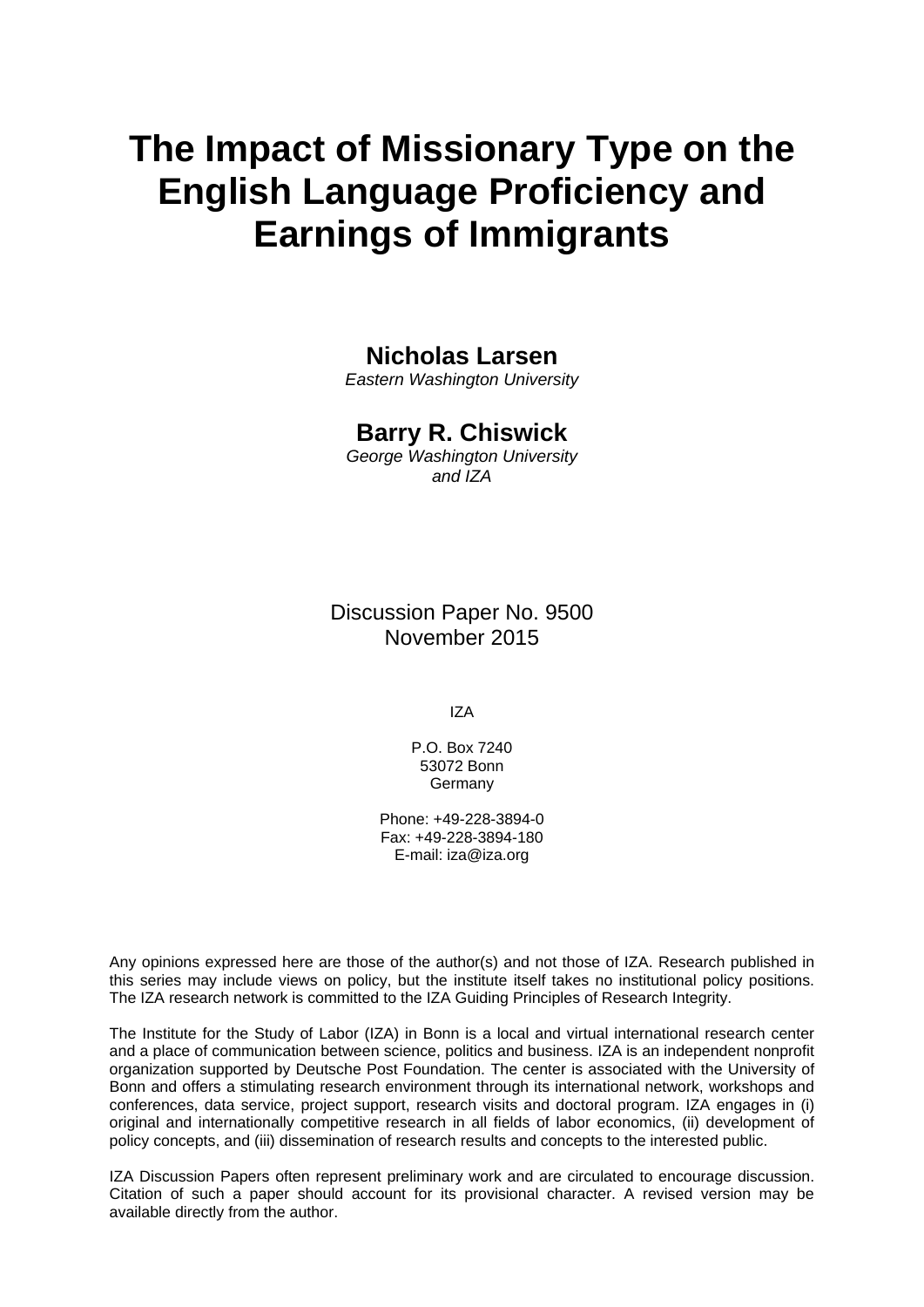IZA Discussion Paper No. 9500 November 2015

# **ABSTRACT**

# **The Impact of Missionary Type on the English Language Proficiency and Earnings of Immigrants**

This paper analyzes the impact of missionary activity on English language proficiency and labor market earnings of all immigrants to the United States by using the pooled files of the American Community Survey (2005-09). We consider the colonial heritage of the origin country to determine if it is a missionary effect or an effect of colonial rule. Our results suggest immigrants from countries with a high concentration of Protestant missionaries tend to exhibit higher levels of English proficiency and earnings compared to Catholic missionaries. Furthermore, a higher proficiency in English enhances earnings. One of the important implications of the findings in this paper is that a "missionary variable" often used in other studies is too aggregate and may mask important findings because of strikingly different effects of Protestant and Catholic activities.

JEL Classification: F22, J61, J31, J24, Z12

Keywords: immigrants, Protestant, Catholic, missionaries, earnings, schooling, English language, proficiency, American Community Survey

Corresponding author:

Barry R. Chiswick Department of Economics George Washington University 2115 G Street, NW Monroe Hall 340 Washington, DC 20052 USA E-mail: brchis@uic.edu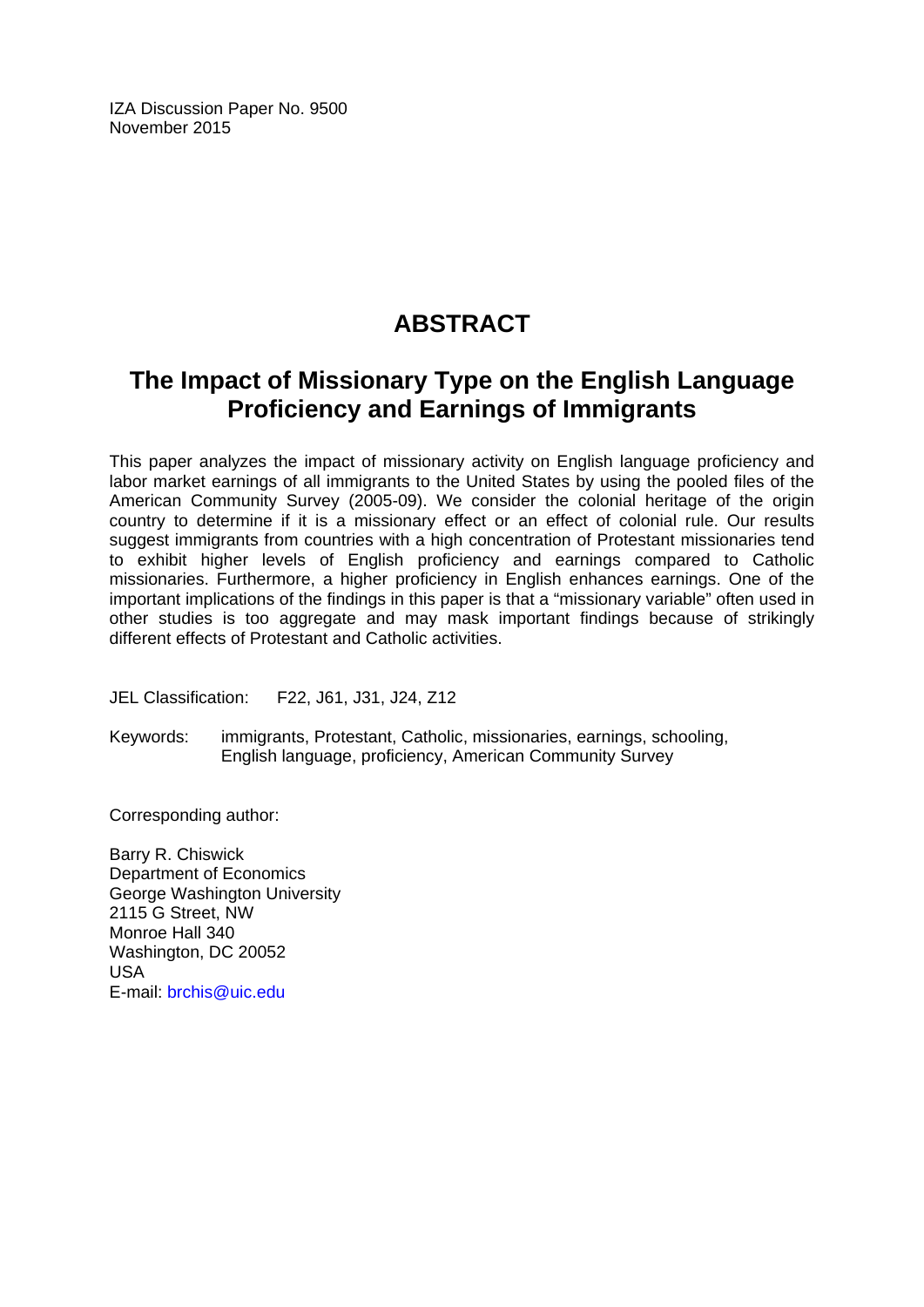#### **I. Introduction**

 Recent research shows missionary activity of different denominations matter in their affect on economic outcomes within a developing country, but the economic impact of missionary denomination on outcomes of immigrants from those countries remains largely unexplored. Woodberry (2004, 2007, and 2012) found that missionary activity could have a positive impact on economic development—especially in terms of education, gender equality, and democracy—when the missionary activity focuses on investing in the human capital of the populace. Following the introduction of Christian missionaries to Ghana and Nigeria—as opposed to Northern African countries that are primarily Islamic educational attainment increased tremendously because 97% of the total student population were enrolled in missionary schools (Berman 1974 and Nunn 2012). Any investment missionaries make in the education of people within a developing country has been shown to persist over a long period of time (Woodberry 2004).

 Substantial differences exist between the method Protestant and Catholic missionaries use to spread their ministries. These differences have been found to affect educational attainment within these countries (Nunn 2012). Protestant missionaries focus more heavily on teaching the congregation or parishioners to read the Bible—oftentimes in English—than Catholic missionaries that focus more on preaching—sometimes in Latin—to spread their message (Woodberry 2007). Both denominations built schools and printing presses, but the efforts of Catholic missionaries were hindered as they had a limited focus and were isolated primarily among the elite (Woodberry 2012). This difference has lead to greater education attainment, and longer lasting effects, for Protestant missionaries compared to Catholic missionaries (Woodberry 2010 and Nunn 2012). Grier (1997) echoes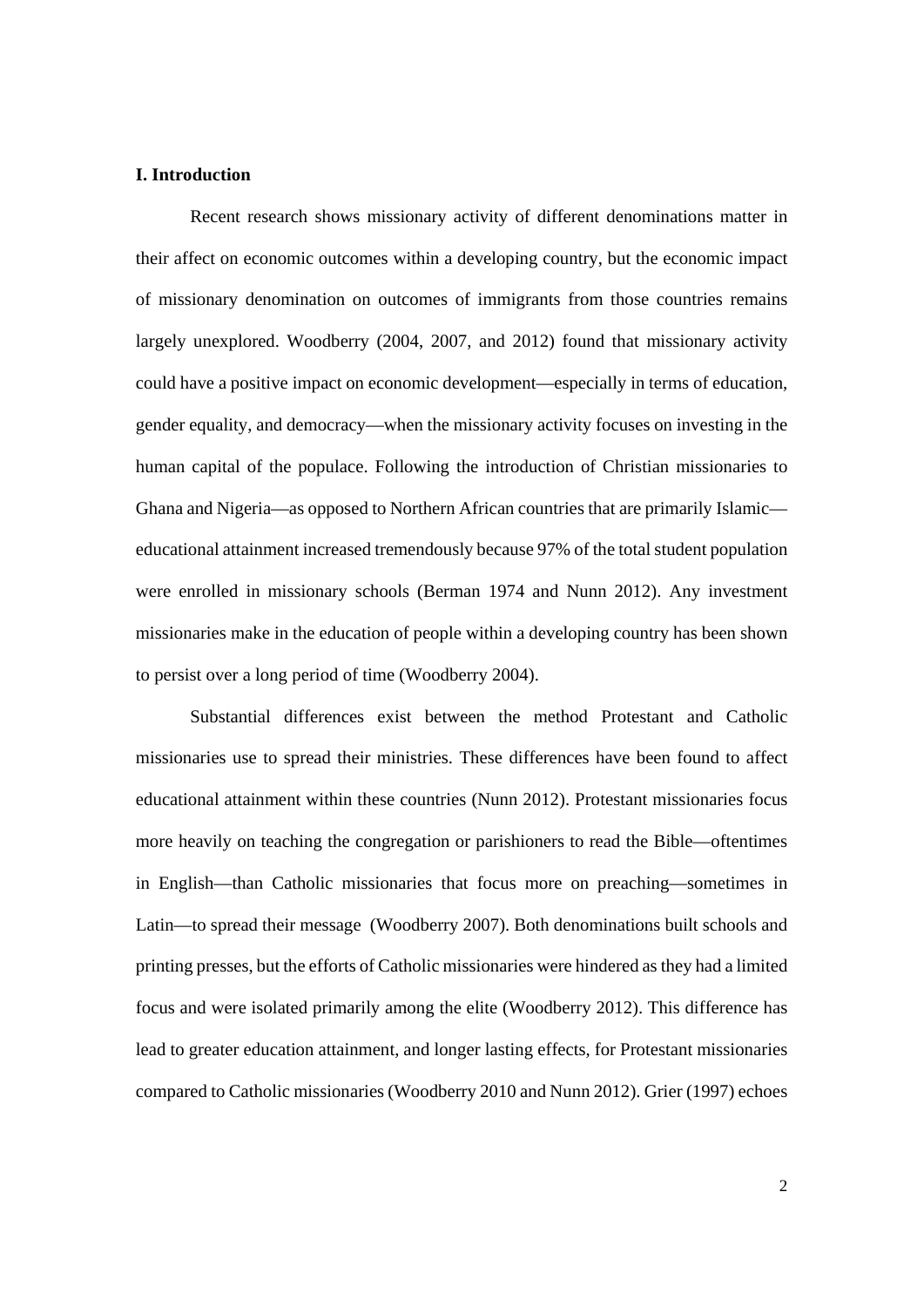the importance of this difference by finding a greater positive correlation between Protestant religion adherence within a country and economic growth compared to Catholic religion adherence.

 As of yet, the differences in missionary denominations' affect on economic outcomes of immigrants in the destination have remained unexplored. By investing more heavily in the human capital of the people in the origin, Protestant missionaries are increasing the benefits of migration to the US as migrants gain more familiarity with English, western culture, and have an increased literacy rate. This should increase the likelihood of migration, and having a better ability to communicate upon arrival should shorten the immigrants' time to assimilation into the US labor market.

This paper focuses on the human capital investments and labor market success of people that have immigrated to the US. We use English language proficiency as one measure of their investment in human capital and earnings as the measure of labor market success. From Table 1, we observe the US historically sends significantly more missionaries than any other country. Of the missionaries in 1980, 61 percent of US missionaries were Protestant (Barrett 1982).

Table 1 about here

 International migration streams are generally composed of a relatively small proportion of the origin population, of which these migrants are motivated primarily by economic concerns. These migrants have the characteristics, whether measurable or not, for being successful in adjusting to conditions within the destination country and are "positively selected" for economic success in the destination (Chiswick 2000). These migrants are positively self-selected by having the greatest economic benefit from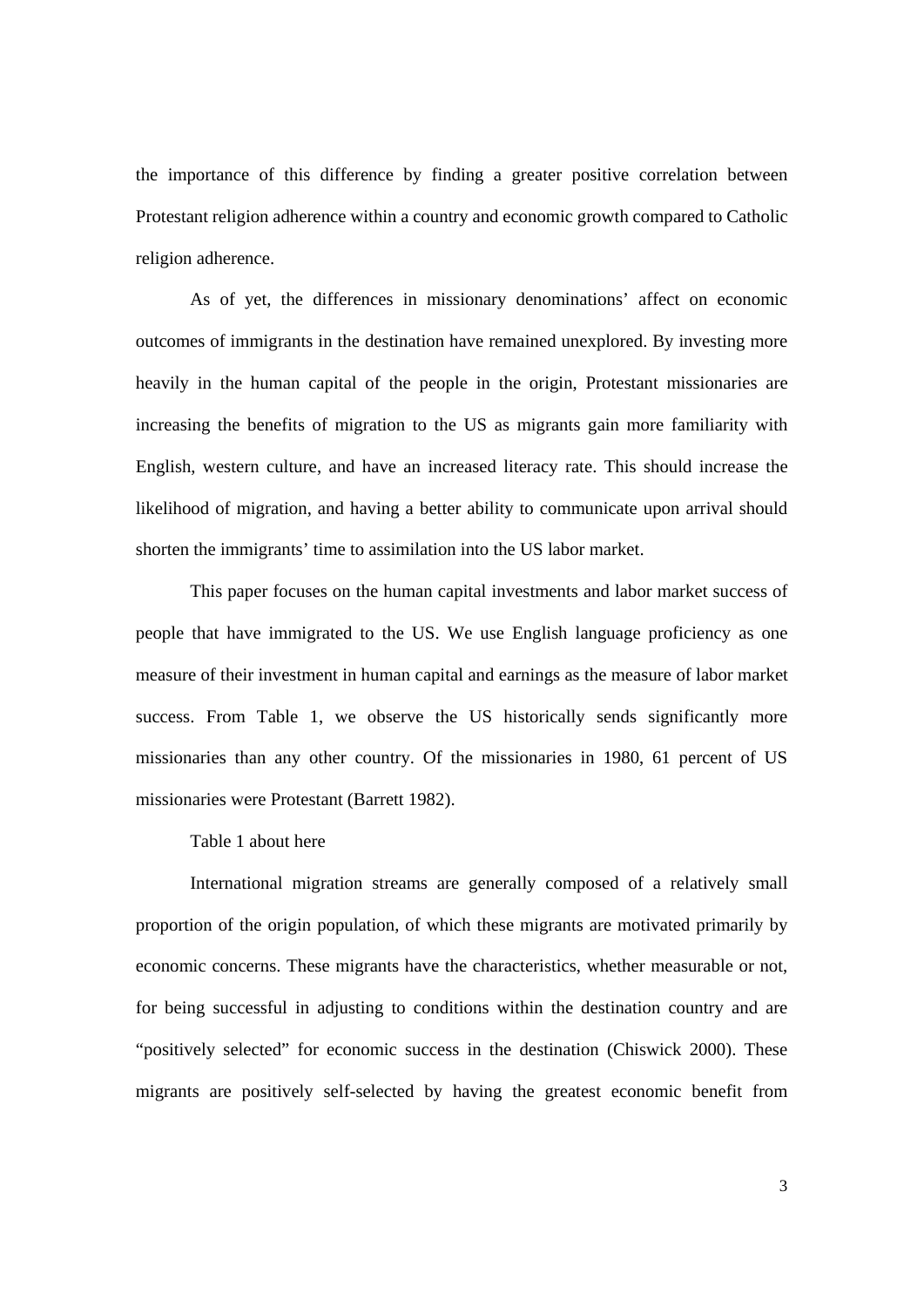migrating. That is, the most able would tend to receive a greater return on their decision to leave home, family and friends, and their familiar surroundings, than those who remain behind. Depending on time and place, some of this positive selectivity also arises from the destination government's immigration policy—selecting immigrants on the basis of health status, language fluency, literacy or educational attainment, work skills or some other characteristics that are deemed desirable.

 The US decennial Census "long form" survey, which has been the basis of much research on the characteristics of immigrants and other demographic groups, was discontinued after the 2000 Census. While the long form provided the large sample that generated a sufficient number of observations for the study of small demographic groups and small geographic areas, it was only a once in a decade snap-shot of the American population. Moreover, collecting and processing these data necessitated a large temporary spike in Census Bureau staffing and expenditures. While the decennial Census continues with a very small set of questions, the American Community Survey (ACS) has replaced the long form. The ACS is a large monthly survey of randomly selected households that when aggregated across the months and years, provides for the continuous measurement of the population. Moreover, by spreading out the workload over a decade, the Census Bureau is able to mitigate the spike in activity associated with the "long form" sample. Although some questions vary over time in the ACS, it essentially replicates the questions that had been asked in the Census long form. As a result, the ACS provides a continuous record of the demographic and economic features of American households, which provides sufficiently large sample sizes for the study of small demographic groups.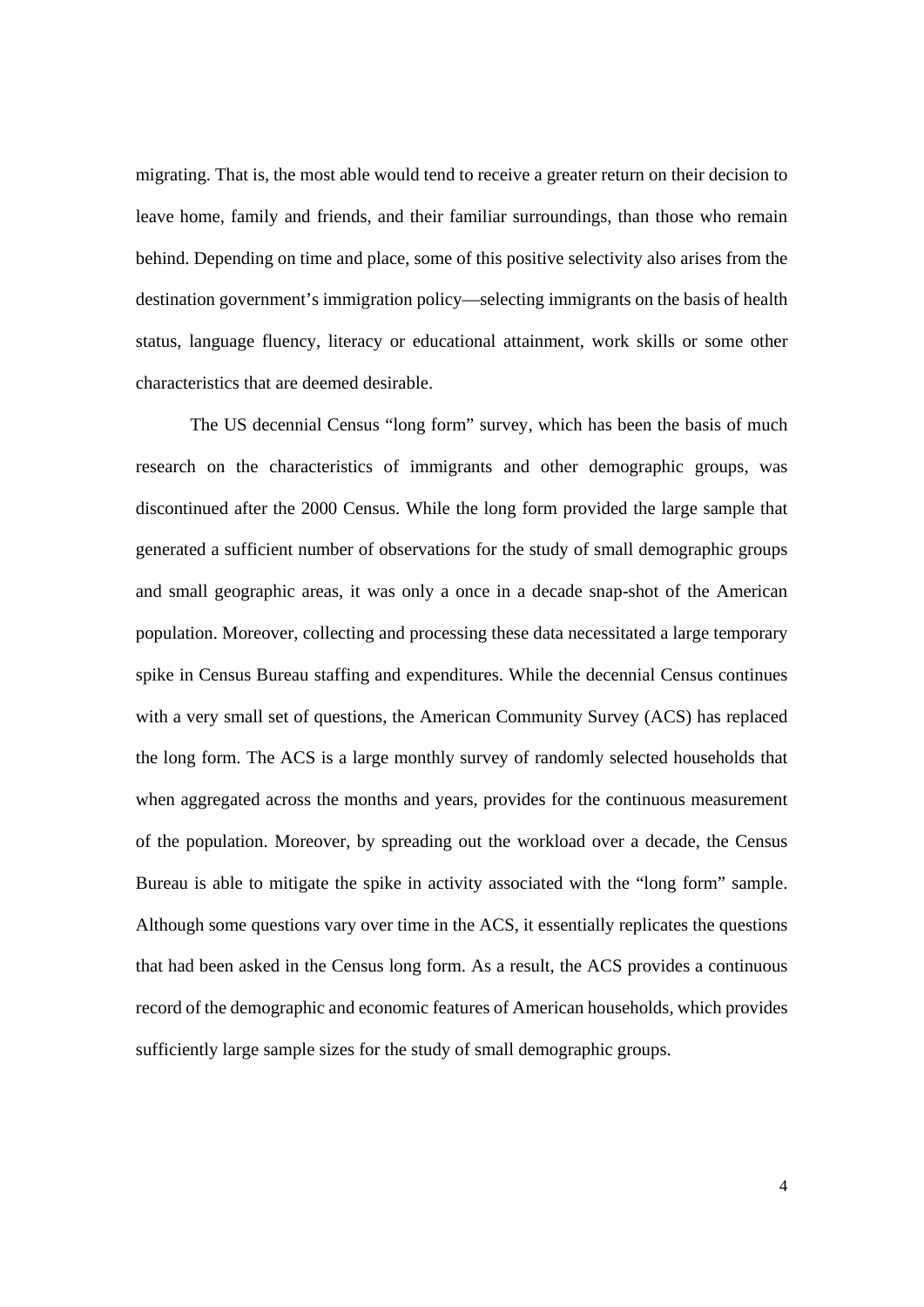The ACS, as did the 2000 Census long forms, includes basic demographic questions (e.g., year of birth, gender, marital status, place of residence), labor market questions (e.g., employment, occupation, industry, earnings, weeks worked), educational attainment, and immigrant-related questions (e.g., country of birth, year of immigration to the U.S., and U.S. citizenship). As with the 2000 Census, it does not ask certain questions of relevance for immigrants, such as visa status at entry, current visa status for those not U.S. citizens, country of last permanent residence before U.S. entry, parental birthplace, and the respondent's religion.

This paper uses the five year cumulative 2005-09 American Community Survey (ACS) to examine the linguistic adjustment to English and labor market earnings of adult male and female immigrants in the United States. The focus of this analysis is on the likelihood of exposure to missionary schooling in their country of origin.

## **II. The Dependent Variables**

 The first dependent variable is this paper is the dichotomous variable for English language proficiency. In the absence of alternative data on destination language proficiency in immigrant receiving countries, self-reported proficiency has become the standard used in the literature on the economics of language (Chiswick and Miller 2007). "Good English" is designated by unity if the respondent reports speaking only English at home, or, if another language is spoken, the respondent reports speaking English "very well" or "well." If English speaking ability is reported as "not well" or "not at all (or only a few words)" the good English variable is set equal to zero.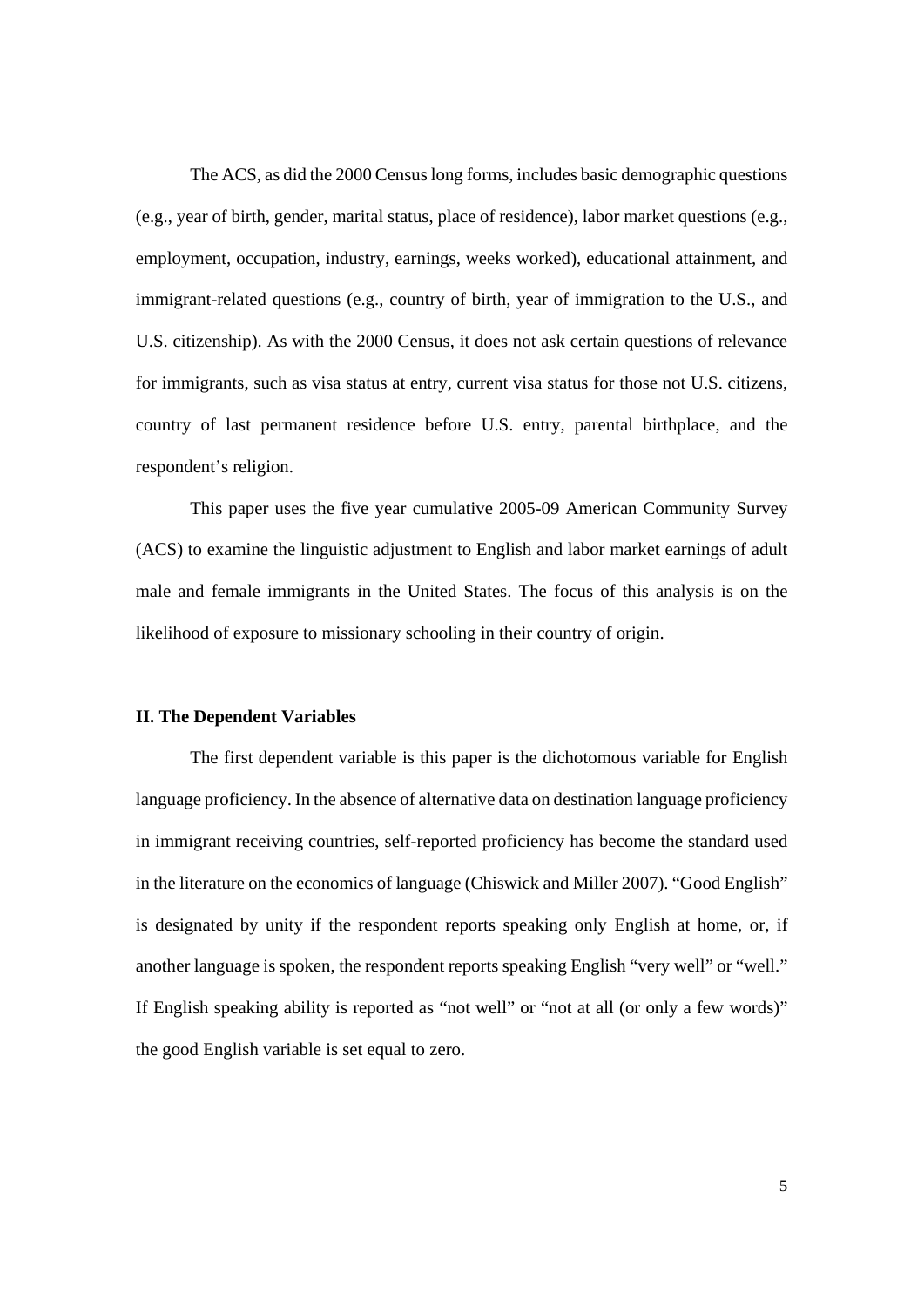The respondent's annual earnings are measured as the sum of last year's wage, salary and self-employment income. The logarithm of earnings, rather than earnings itself, is used by labor economists as the dependent variable in analyses of earnings. Using the natural logarithm of earnings, the coefficients of the explanatory variables have economic interpretations, and the regression equation residuals have nicer statistical properties (closer to a normal distribution and to being homoskedastic) (Mincer 1974). While wage and salary incomes cannot be negative, self-employment income can. Because natural logarithms cannot be taken of zero or negative numbers, annual earnings that sum to \$1,000 or less (including negative values) are assigned a value of \$1,000. Those who report zero earnings were presumably not in the labor market and are deleted from the data. The earnings data are adjusted for inflation so that the earnings are in 2009 dollars.

#### **III. The Econometric Models**

## (A) Language Proficiency Equation

 As in the previous studies of the English language adjustment of immigrants to the US, the explanatory variables include demographic and human capital variables in addition to the missionary variables (Chiswick and Miller 2007):

(1) Missionary – The type of schooling the respondent received in the origin is not known, but the missionary variable in the English language proficiency equation can test the effects of the prevalence of Protestant and Catholic missionary schooling in the origin on the English language proficiency of immigrants in the U.S. Even if the respondent did not attend a missionary school, a greater density of Protestant or Catholic missionaries would establish a climate in the educational system. The number of Protestant missionaries in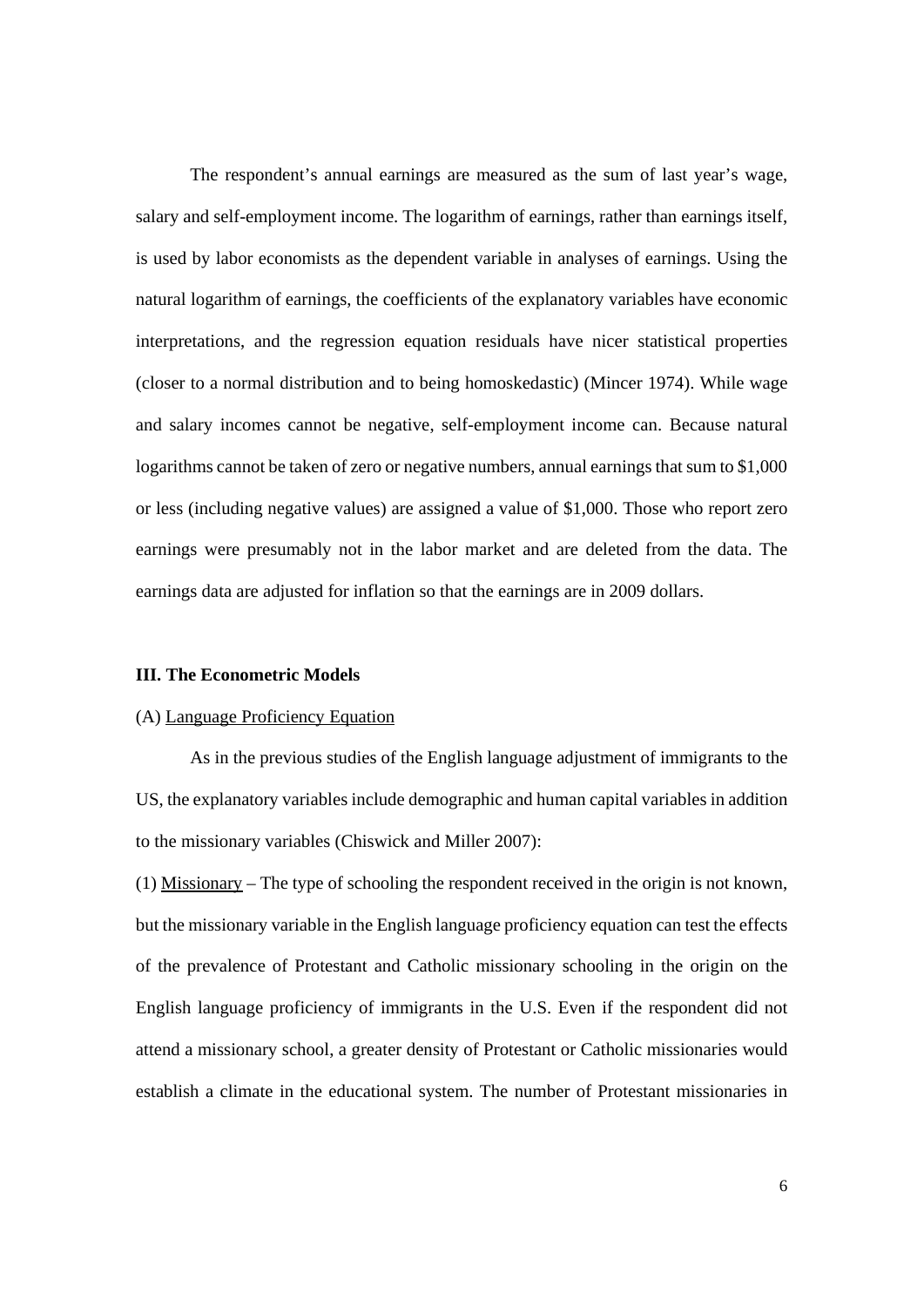1923 per 10,000 population in the country of birth, the number of foreign Catholic missionaries in 1923 per 10,000 population, or the summation of the Protestant missionaries and the Catholic missionaries is included in the regression analysis (Woodberry 2012).<sup>1</sup> In the context of this paper, Catholic priests are treated as Catholic missionaries. Tests were conducted for interaction terms between the missionary variables and other explanatory variables, in particular schooling and duration in the destination, but these interactions are not included in the discussion.

(2) Age at Migration – Other variables the same, research in linguistics and the economics of language shows that immigrant destination language proficiency is lower with an older age at immigration. The age effect is steeper among youths and teenagers, but tends to level off among older immigrants. The ability to adapt to a new language appears to weaken at older ages.

(3) Schooling – Education is measured by years of schooling completed. Immigrants with more schooling have been found to be more proficient in the dominant language in the destination, perhaps because those with higher levels of intellectual ability are more proficient in learning new languages and attain more schooling. It may also be that those who attain higher levels of schooling in the origin are more likely to be exposed to the English language in school, and hence schooling level and English proficiency are positively related. The data do not identify the country in which schooling was obtained. It might be that schooling in the US is associated with greater English language proficiency,

 

<sup>&</sup>lt;sup>1</sup> The correlation between Protestant and Catholic missionaries is 0.1915; indicating that the opposite signs in the regression equations is not indicative of multicollinearity.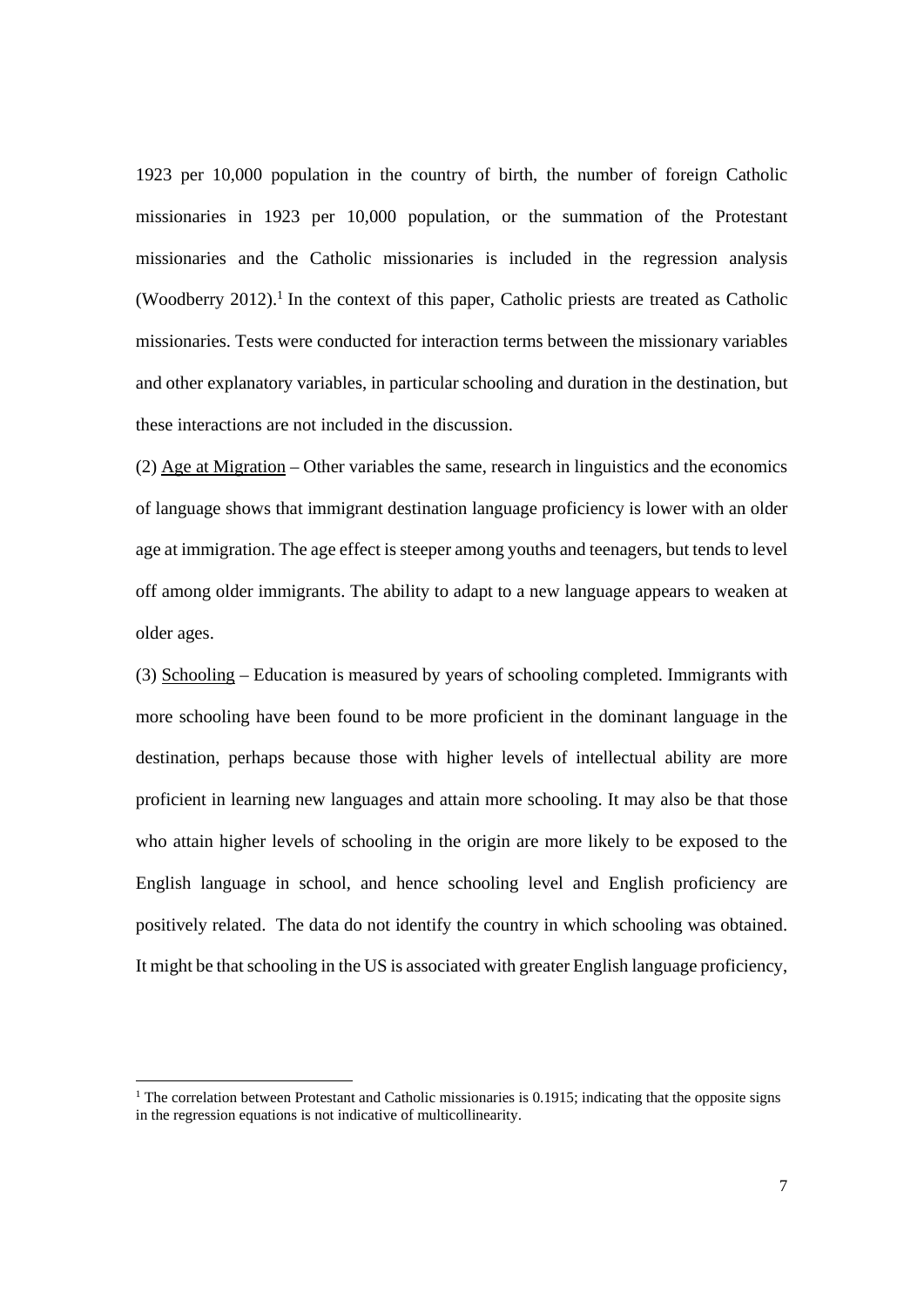either because English proficiency is a prerequisite for US schooling, or because the US schooling experience enhances English proficiency.

(4) Years Since Migration – Duration in the destination measured in years is a simple measure of exposure to the language of the destination. The longer the duration, the more time there is to acquire destination language skills ("learning by living"), although it is expected that the greatest impact would occur in the early years, with the marginal effect diminishing as time passes. Hence, duration is treated as a quadratic variable.

(5) Married Spouse Present – A marital status variable is included in the model to establish whether being married (or in a cohabitating relationship) is associated with greater proficiency. It also indicates whether the marriage effect differs by gender. If marriage encourages specialization in labor market vs. home production activities, it may enhance the English proficiency of men, but decrease that of women.

(6) Children (kids) –The presence of a child in the household is entered in the language equation for women. Children are associated with a lower labor force participation rate for women and hence less of an incentive to acquire English language proficiency and less of an opportunity for exposure to English in the workplace.

# (B) Earnings Equation:

 The equation is modified in the analysis of earnings. A human capital earnings function is employed. The dependent variable is the natural logarithm of the sum of wage, salary and self-employment income in the previous year. The explanatory variables include:

(1) Missionary – The type of schooling the respondent received in the origin is not known, whether it is from a state school or a missionary school. The missionary variable in the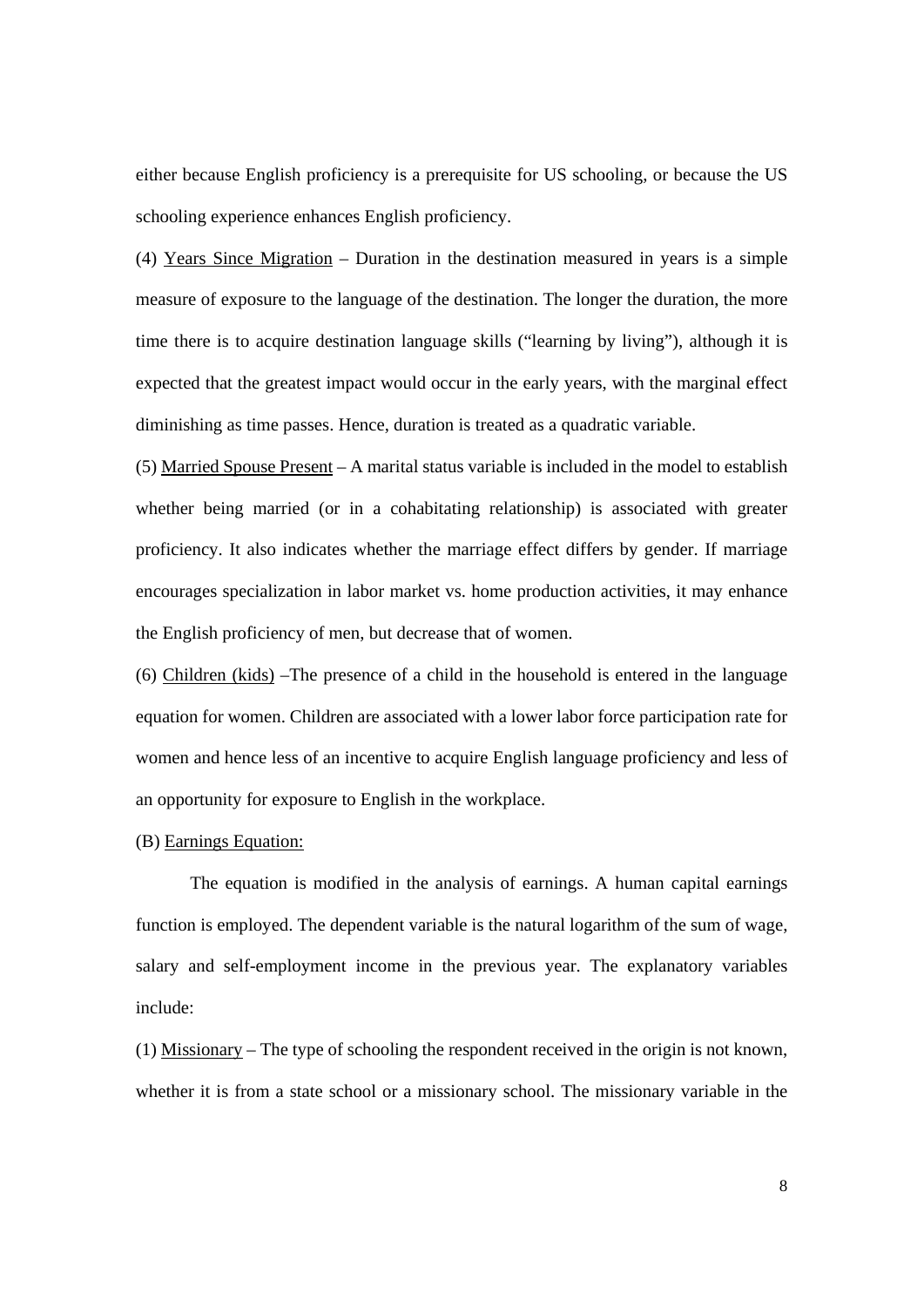earnings equation can test the effects of the prevalence of Protestant and Catholic missionary schooling in the origin on the earnings in the U.S. Even if the respondent did not attend a missionary school, a greater density of Protestant or Catholic missionaries would establish a climate in the educational system.

(2) Schooling – Years of schooling enters into the analysis as a measure of labor market skills.

(3) Labor Market Experience – Labor market experience (EXP) is not directly reported in the ACS, but the standard proxy for potential experience is used—years since leaving school, measured as age minus years of schooling minus five. Experience and its square are entered into the equation to account for the non-linear effect on earnings of labor market experience. Earnings increase with experience, but at a decreasing rate.

(4)  $South - Because of the generally lower earnings in the Southern states (17 states,$ </u> including the District of Columbia), a dichotomous variable for living in the South is included in the equation.

(5) English Proficiency (GoodEnglish) – The English language proficiency variable is included as a determinant of earnings. Immigrants more proficient in the destination language are expected to be more successful in finding a job, more likely to have a better match of their other skills to the job they find, and to be more productive on the job. Hence, they are expected to receive higher earnings.

(6) Years Since Migration – A longer duration in the destination is expected to result in more efficient labor market networks, and more skills relevant for the destination labor market. The effect will be non-linear (earnings increasing with duration at a decreasing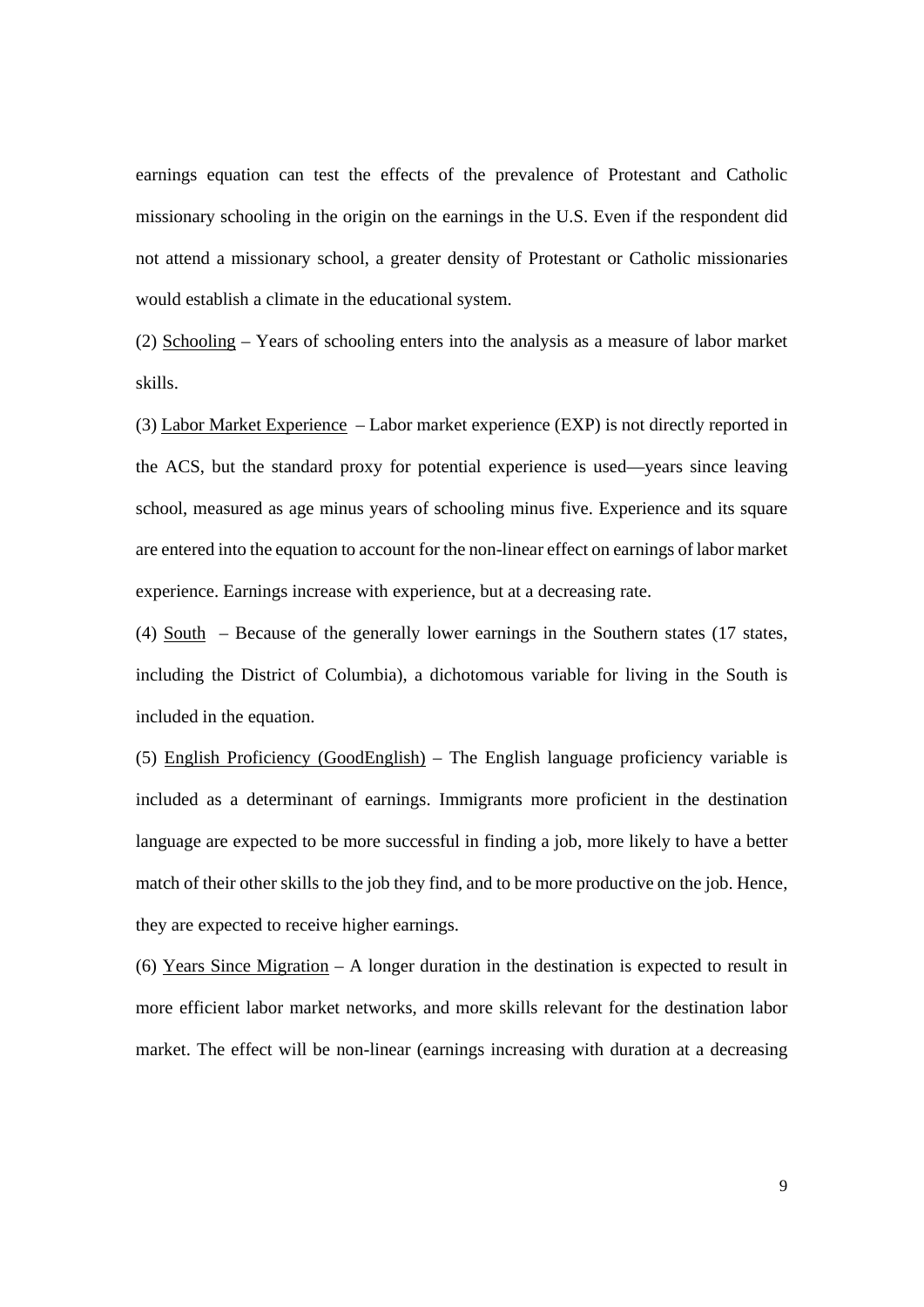rate) as greater investments in destination skills and knowledge are made in the earlier years, and diminish thereafter.

(7) Married Spouse Present – Marital status is included in the analysis as married men have a stronger labor market attachment than never-married men, and more able (higher earning) men are more likely to be successful in the marriage market (i.e., more likely to be married). Marriage is associated with a lower labor supply for women, hence less labor market experience in the past, and therefore lower earnings currently if employed. Those in a cohabitating relationship are treated as married.

(8) Children (kids) – The presence of one or more children in the household is associated with lower past female labor supply (that is not reflected in the labor market experience variable) and hence lower earnings for women.

(9) Weeks Worked –The variable for the natural logarithm of weeks worked is entered largely as a standardizing variable since the dependent variable is the natural logarithm of annual earnings. A coefficient greater than unity implies that those with higher weekly earnings work more weeks in the year. This may arise from those with higher weekly earnings wanting to work more (upward rising labor supply curve) or those who work more hours in a week also work more weeks in the year. Seasonal employment implies fewer weeks worked in the year, but a higher weekly wage during the weeks worked. Seasonal employment, by itself, would imply a coefficient on the log of weeks worked that is greater than zero but less than unity. Controlling for weeks worked, the coefficients of the other variables measure their partial effect on weekly earnings.

 The analysis of English language proficiency and of earnings uses the combined American Community Survey 2005-09. The sample is limited to the males and females,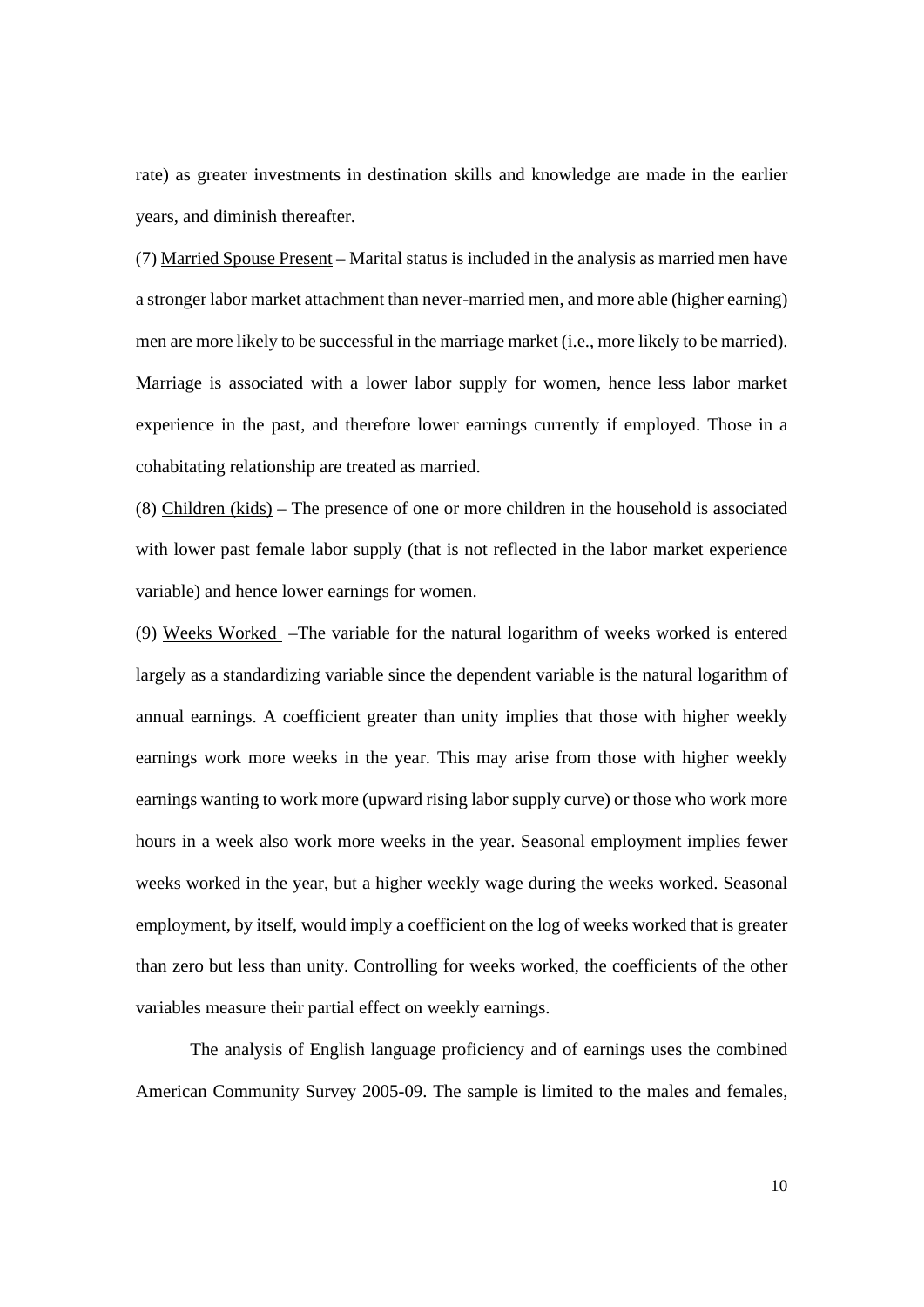age 25-64 years, who worked in the previous year and had earnings, and who were foreign born (i.e., born outside the US and its territories). The issue of selectivity of labor supply of women is not addressed in this paper. For each country of origin a variable was used to denote whether it was always independent (as were Thailand and Ethiopia for example) or whether their historical primary colonizer was US/UK, France, or Spain (Woodberry  $2004)^2$ .

# **IV. Data Analysis**

# (A) Descriptive Statistics

 

 Among the foreign-born adults who, from all countries of origin, worked in the previous year, the American Community Survey 2005-09 includes observations on 415,061 males and 325,280 females. The sample is smaller for females because of their lower labor force participation rate. Males have an inflation adjusted total earnings of \$46,535 compared to only \$32,595 for females (in 2009 dollars). Compared to men, the women on average have a greater level of both schooling, 12.8 years compared to 12.3 years, and English language proficiency, 73 percent defined as proficient compared to 70 percent. Additionally, the women who worked have slightly more years of labor market experience, but worked fewer weeks in the year than men.<sup>3</sup>

Having more schooling, greater proficiency in English, and more years since leaving school are all likely to have a positive effect on earnings for both males and females. With women having only slightly more years of schooling and years of experience

<sup>&</sup>lt;sup>2</sup> See Statistical Appendix Table A-2, available upon request, for this breakdown.

<sup>&</sup>lt;sup>3</sup> The descriptive statistics for the variables (mean, standard deviation, minimum, and maximum) are reported in the Statistical Appendix, Table A-1, available on request.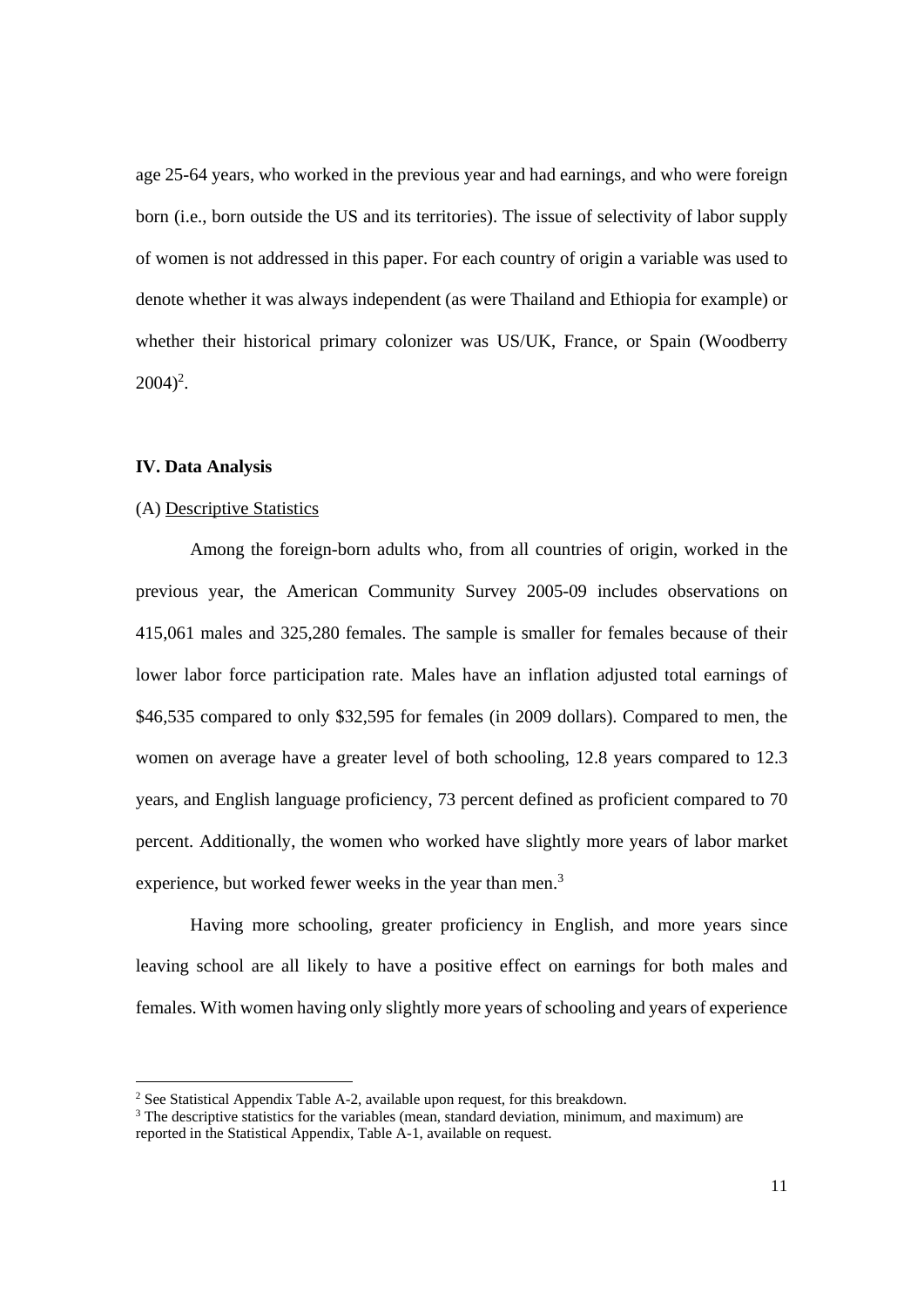than men, a major difference in earnings between the two groups comes from the 49 percent of women having at least one child, which is expected to reduce their earnings.

Males are emigrating from countries were there are approximately 3.85 per 10,000 population more Catholic missionaries than there are Protestant missionaries. While for women the country they are emigrating from, the difference is only 3.25 per 10,000 population more Catholic missionaries.

## (B) Analysis of English Language Proficiency

 

 In the statistical analysis of English Language Proficiency (full regressions including interaction terms are reported in Tables A-3 through A-8 of the Statistical Appendix, available upon request), among both men and women, proficiency is more prevalent the higher the level of schooling, the longer the duration of residence in the US (increasing at a decreasing rate), the younger the age at migration, among those who are married (except for former UK/US colonies) and, among women, if there are no children in the household.

 The survey year dichotomous variables (not shown in the Tables) are all negative in sign with very small coefficients and not statistically significant, with the exception of  $2006$ , compared to the benchmark year  $2009<sup>4</sup>$ . This means that there have been no trends in proficiency among immigrants in the ACS across the period (2005-09) when other variables, including duration in the US, are held constant.

 For both males and females, an increase in the concentration of Catholic missionaries in the origin is associated with a lower English proficiency, while proficiency

<sup>4</sup> With 2009 serving as the benchmark, the coefficients, with t-statistics in parenthesis, for the dichotomous year variables were 0.0715 (17.02), 0.0707 (17.68), 0.0825 (21.15), and 0.0421 (10.53) for the years 2005, 2006, 2007, and 2008, respectively.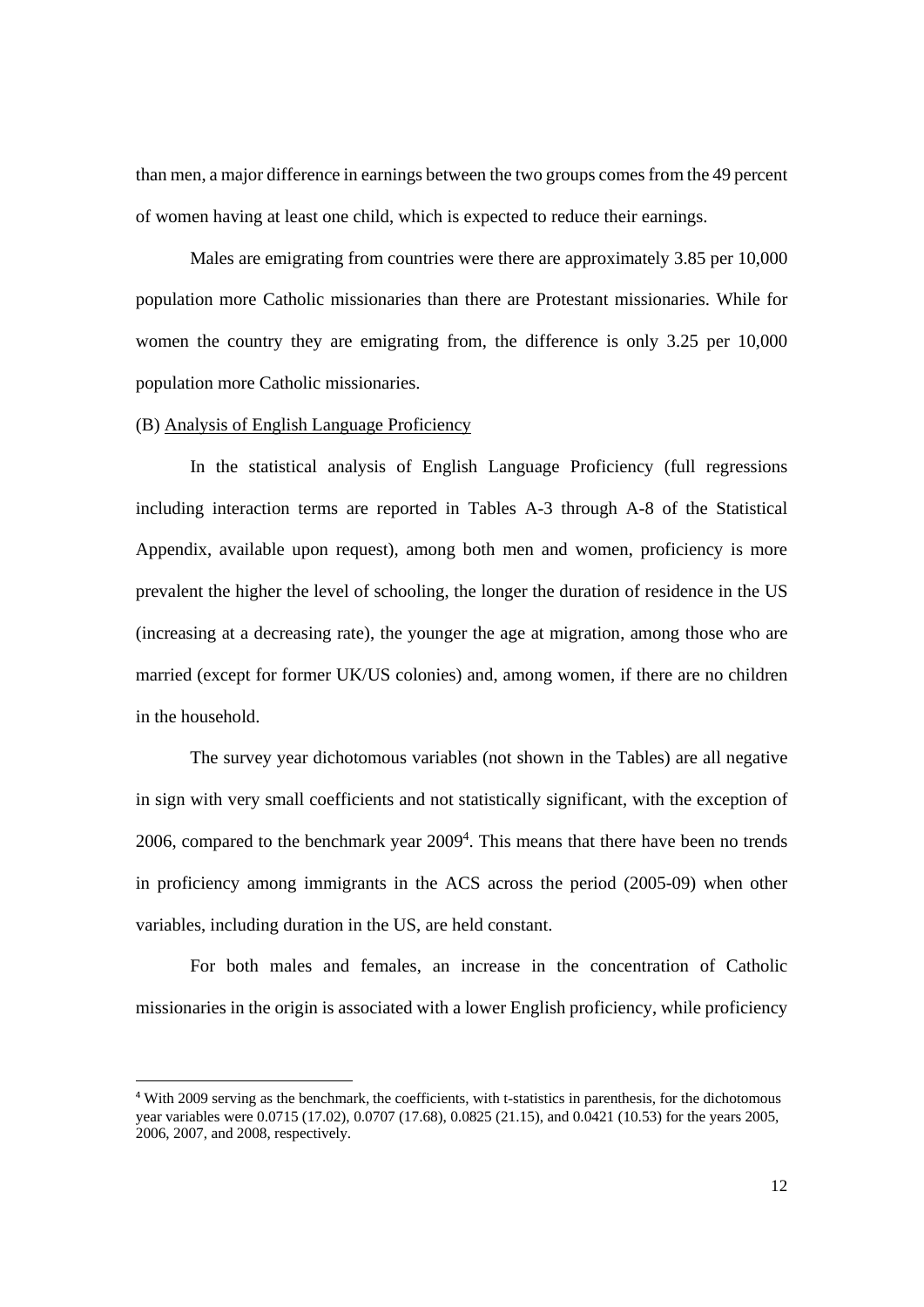is positively associated with an increase in the concentration of Protestant missionaries (Table 2). Besides a directionally different effect, the magnitude of the Protestant missionary effect is sizable (larger in absolute value) than Catholic missionaries for both males and females. For both males and females, among all immigrants, an increase in Protestant missionaries (per 10,000 population) is associated with an approximately 9.5 percentage point increase in the English language proficiency, while an increase in Catholic missionaries (per 10,000 population) is associated with an approximately 3.9 percentage point decrease.

# Table 2

 The effect of Catholic missionaries on English language proficiency appears to be negative in all cases, while the effect of Protestant missionaries appears to be positive. The missionary effect on English language proficiency appears to be largest for the countries that were not former UK or US colonies, in particular former French colonies with an almost 20 percentage point increase for the Protestant variable. A significantly smaller effect for immigrants from former UK/US colonies suggests that the effect we are finding is not derived from immigrants coming from former English-speaking colonies, but rather a missionary effect on their language proficiency.

### (C) Analysis of Earnings

 Among all men and women who worked last year, weekly earnings increased with level of schooling, proficiency in English, duration in the US, and living outside the southern states (full regressions including interaction terms are reported in Tables A-9 through A-14 of the Statistical Appendix, available upon request). Pre-immigration labor market experience (i.e., total experience when duration in the US is held constant) had a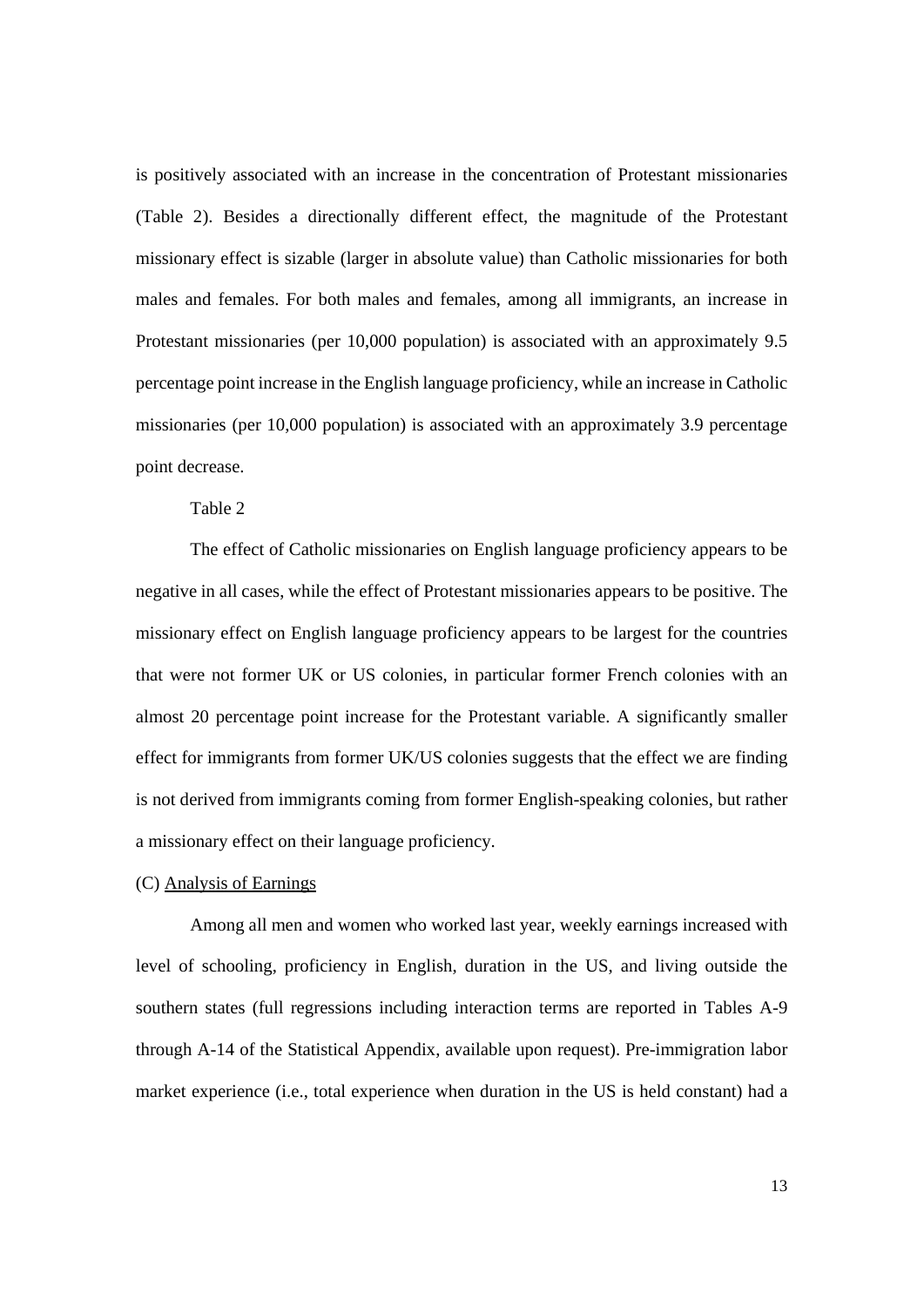small positive effect on earnings for men, but generally a small negative effect for women. Married men earned substantially more than men not currently married (about 25.7 percent more for men from former UK or US colonies and 16.3 percent more for men not from former UK or US colonies). The marriage effect is positive but trivial (about 3 percent) for immigrant women who worked. For women the presence of children in the household has a negative effect on their earnings, about 4 percent, though this effect comes mostly from women that are coming from former Spanish colonies. Thus, women not currently married and without children in the household have higher weekly earnings than married women with children, other variables being the same.

 The effect of schooling on earnings was fairly similar between both men and women. The effect is positive and largest for immigrants coming from former UK or US colonies, but the interaction term between Protestant missionaries and schooling for the immigrants from non-former UK or US colonies appears to minimize this difference at higher levels of schooling.

### Table 3

 Among all immigrants coming from a country with a higher concentration of Protestant missionaries, relative to Catholic missionaries, the effect on earnings is similar in magnitude (approximately 4 to 5 percent with a unit increase in missionaries per 10,000 population) though opposite in sign (Table 3). The positive effect on earnings associated with an increase in Protestant missionaries appears to be do to immigrants coming from countries that were not former UK/US colonies. The greatest Protestant missionary effect is for immigrants coming from former Spanish colonies.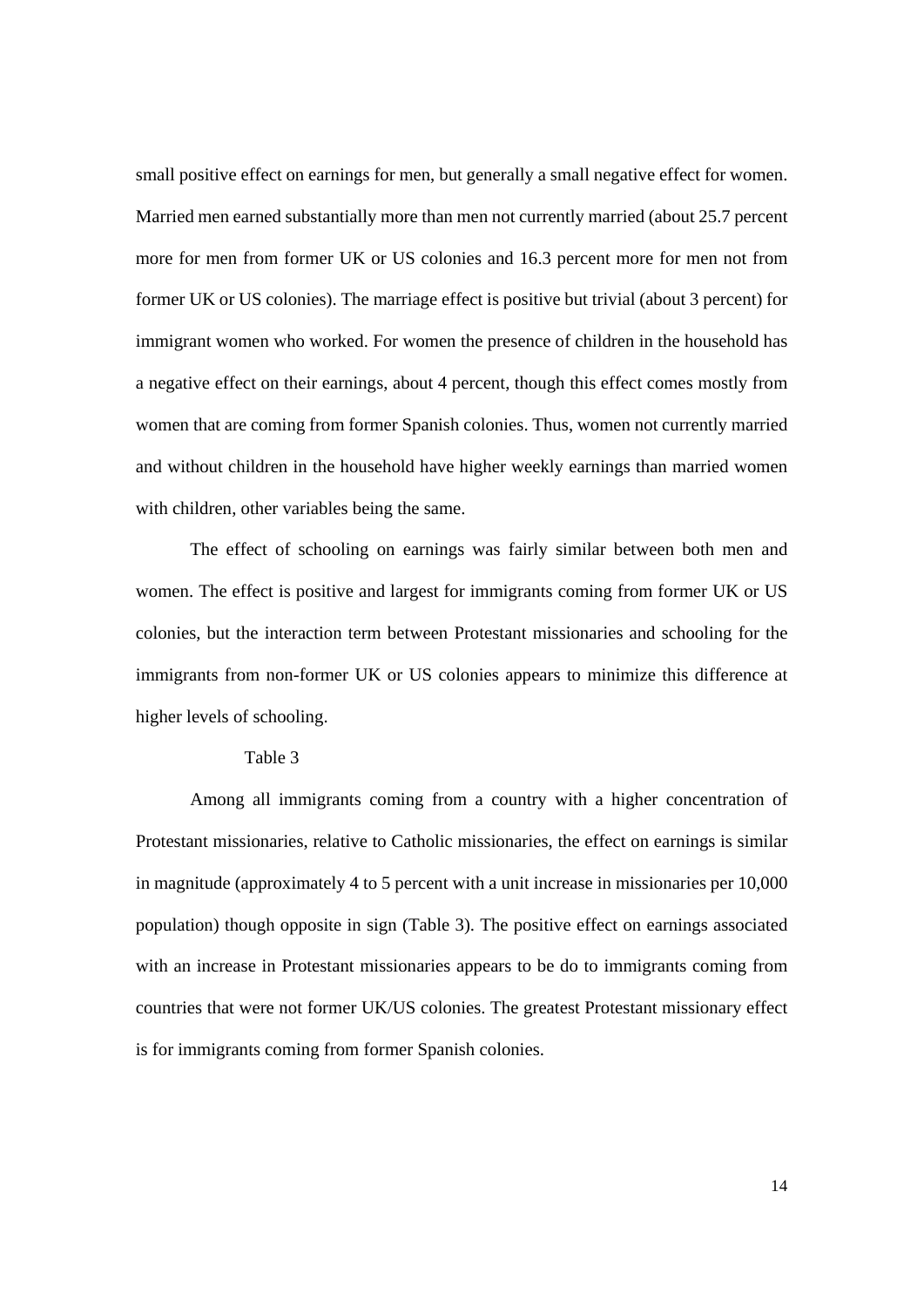Moreover, the effect of weeks worked on annual earnings is greater than unity for all groups except the males from former Spanish colonies (full regressions reported in Tables A-9 through A-14 of the Statistical Appendix). Having a greater than unity weeks worked effect is consistent with most immigrants having a positive responsiveness in their work effort to higher wage rates. For males from former Spanish colonies, however, the log of weeks worked coefficient being less than unity indicates a greater seasonality in employment or greater measurement errors in weeks worked.

 The earnings data have been adjusted for inflation and are in 2009 dollars. The dichotomous survey year variables (not shown here) indicate the difference in real weekly earnings (i.e., annual earnings controlling for weeks worked) from the benchmark survey 2009. The effects of the "Great Recession" are shown by the statistically significant decline in real weekly earnings in 2008 and 2009 compared to 2005 to 2007, by about 4 percent among all immigrants<sup>5</sup>.

 Because of the large share of immigrants from Mexico in the sample, especially the former Spanish colonies sample, all of the equations were recomputed deleting Mexican immigrants from the data. With one exception this change has no material effect on any of the missionary variables. The one exception is the language proficiency analysis for the missionary variables for immigrants from the former Spanish colonies. Among both males and females, the significant negative Catholic coefficient becomes marginally significant and positive, and the Protestant coefficient changes from significant positive to significant

 

<sup>5</sup> With 2009 serving as the benchmark, the coefficients, with t-statistics in parenthesis, for the dichotomous year variables were 0.0715 (17.02), 0.0707 (17.68), 0.0825 (21.15), and 0.0421 (10.53) for the years 2005, 2006, 2007, and 2008, respectively.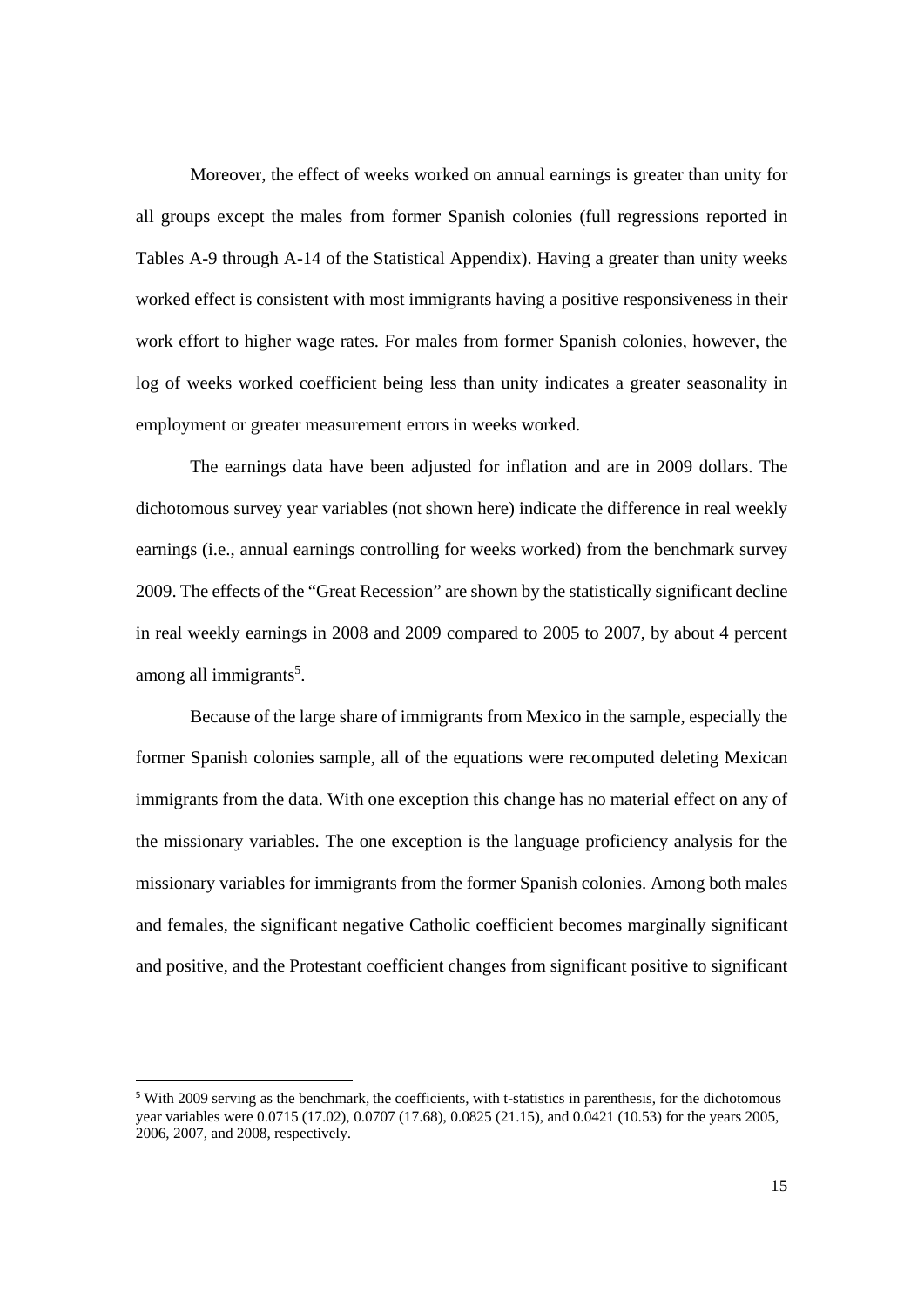negative. The Mexican missionary variables are not outliers. It is not clear why these coefficients change signs.

Table 4

## **V. Summary and Discussion**

 This paper extends the findings of previous work on the impact of missionary activity within a less developed country by looking at people that have emigrated from that country. The findings are consistent with Protestant and Catholic missionaries having different impacts. Protestant missionaries, who tend to focus more on teaching their congregation to read the Bible compared to Catholic missionaries, have a large positive and statistically significant effect on the English proficiency and earnings of people that have immigrated to the US, while the Catholic missionary effect is highly significant but negative for language and earnings. These effects do not depend on whether the immigrant is coming from a former UK or US colony or not.

 Thus, whether the form of human capital is formal schooling or English language proficiency, immigrants that came from a country with a higher density of Protestant missionaries have a greater return to their human capital investments compared to those from countries with a higher density of Catholic missionaries. In fact, we find that the magnitude of the Protestant-Catholic missionary difference for immigrants coming from countries that were not former UK or US colonies is significantly larger than those from former UK/US colonies. This suggests that the different missionary effect is not caused by the language of the former colonial ruler, but rather indicative of the type of missionary.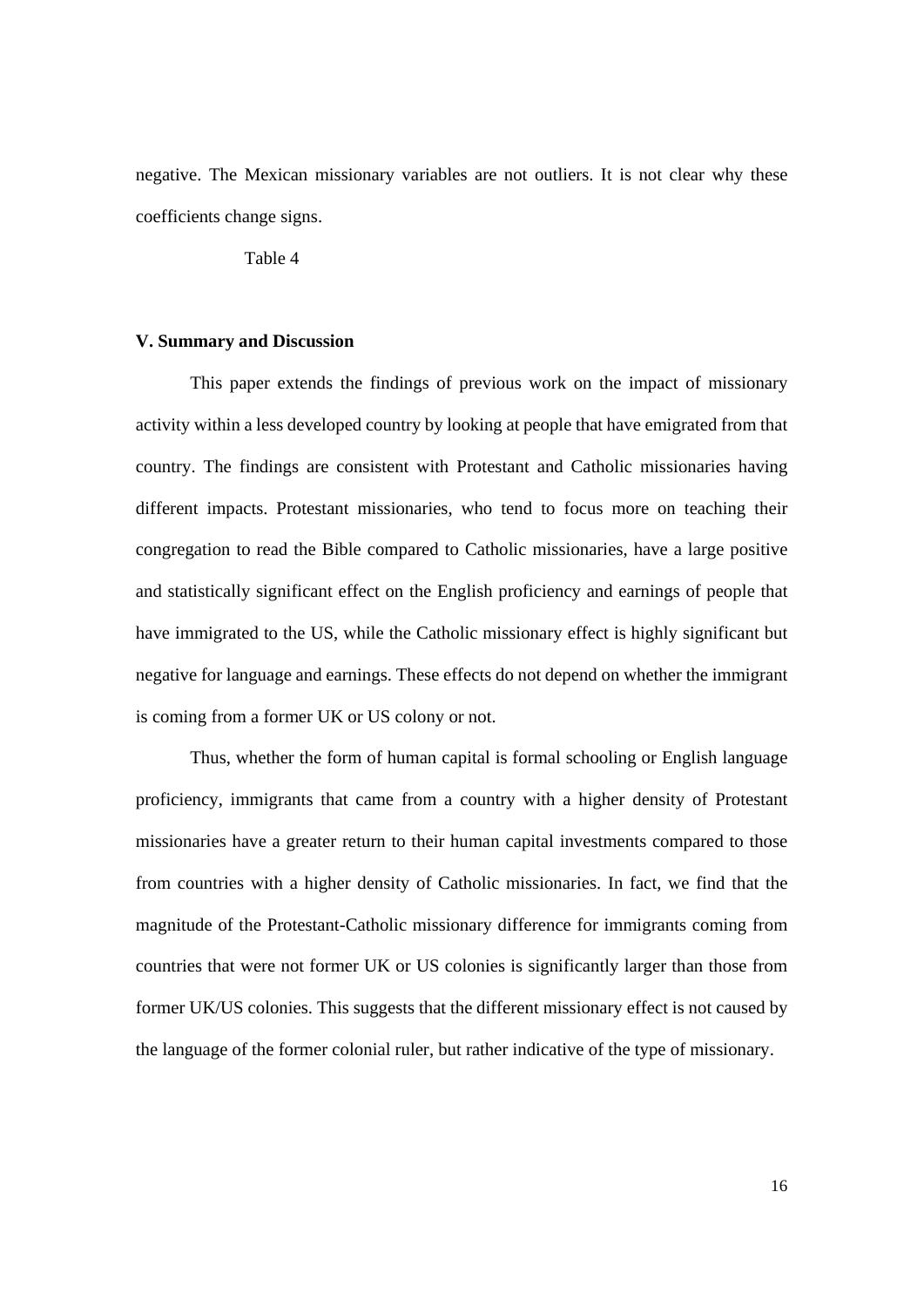This study demonstrates the importance of analyzing English language proficiency, earnings and other variables separately by missionary denomination. The "missionary variable" is too aggregate and may mask important findings because of strikingly different effects of Protestant and Catholic activities. While the previous literature focused on the impact of missionaries within the country, this paper suggests Protestant missionaries could be reducing the cost of migration to the US more so than Catholic missionaries. The lower cost of migration would lead to an increased flow of high-skilled workers out of the origin country.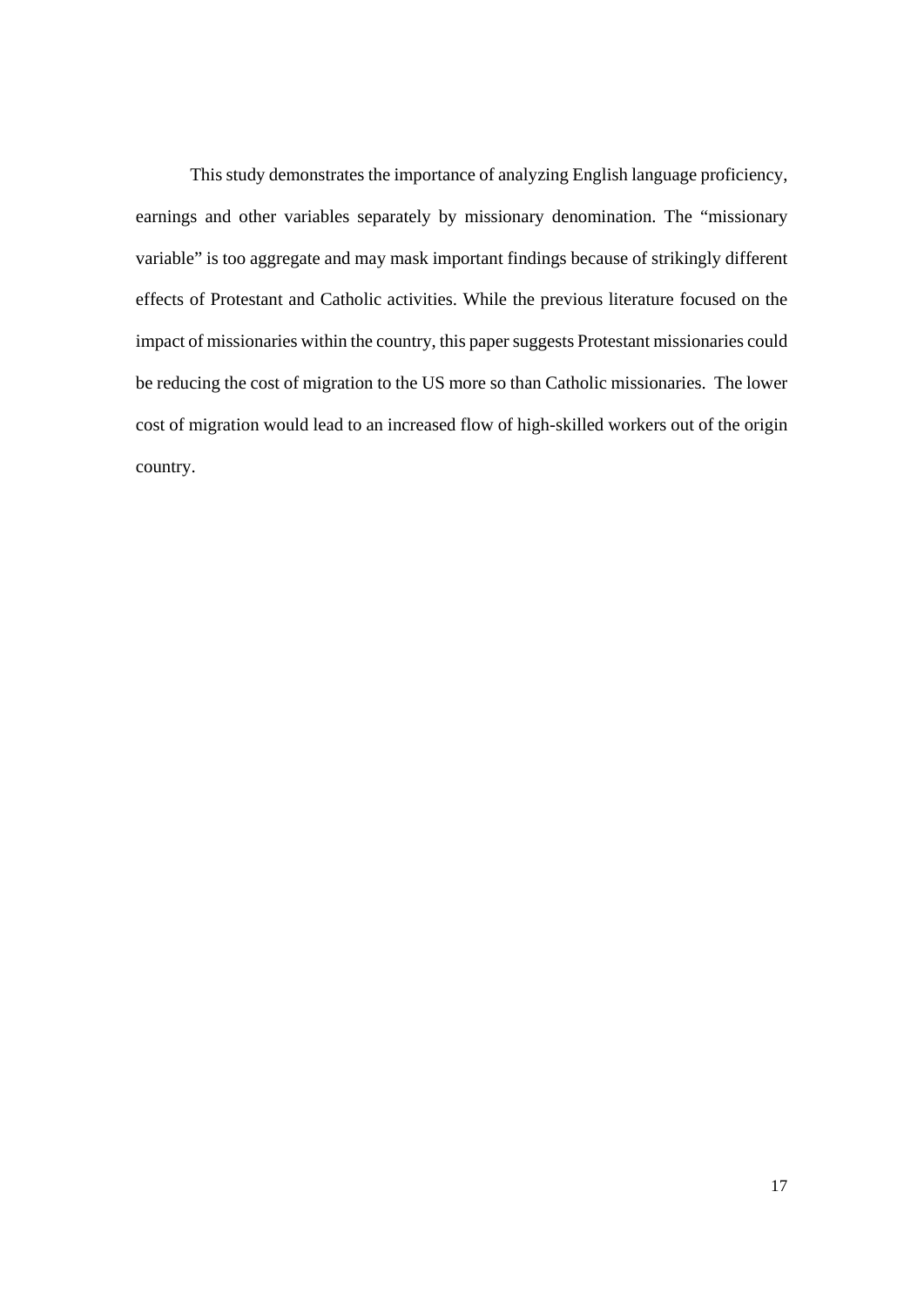#### **References**:

- (1) Barrett, David B. 1982. World Christian Encyclopedia: A Comparative Survey of Churches and Religions in the Modern World A.D. 1900-2000. New York: Oxford University Press.
- (2) Berman, Eli. (1974). African Responses to Christian Mission Education. African Studies Review, 17 (3): 527-40.
- (3) Chiswick, Barry R. 2000. Are Immigrants Favorable Self-Selected? An Economic Analysis. In Migration Theory: Talking Across Disciplines, eds. Caroline Brettell and James Hollifield, 61-76. New York: Routledge.
- (4) Chiswick, Barry R. and Paul W. Miller. 2007. The Economics of Language: International Analyses, London: Routledge.
- (5) Grier, R. 1997. The Effect of Religion on Economic Development: A Cross-National Study of 63 Former Colonies. Kyklos, 50(1), 47-62.
- (6) Gordon-Conwell. 2013. Christianity in its Global Context, 1970-2020: Society, Religion, and Mission. Web. 08 April 2015. http://wwwgordonconwell.com/ netcommunity/CSGCResources/ChristianityinitsGlobalContext.pdf
- (7) Mincer, Jacob. 1974. Schooling, Earnings and Experience, New York: National Bureau of Economic Research.
- (8) Nunn, N. 2012. Gender and Missionary Influences in Colonial Africa. Book prepared for Africa's Development Perspective. Department of Economics, Harvard University.
- (9) Woodberry, Robert D. 2012. "The Missionary Roots of Liberal Democracy." American Political Science Review 106(2): 244-274.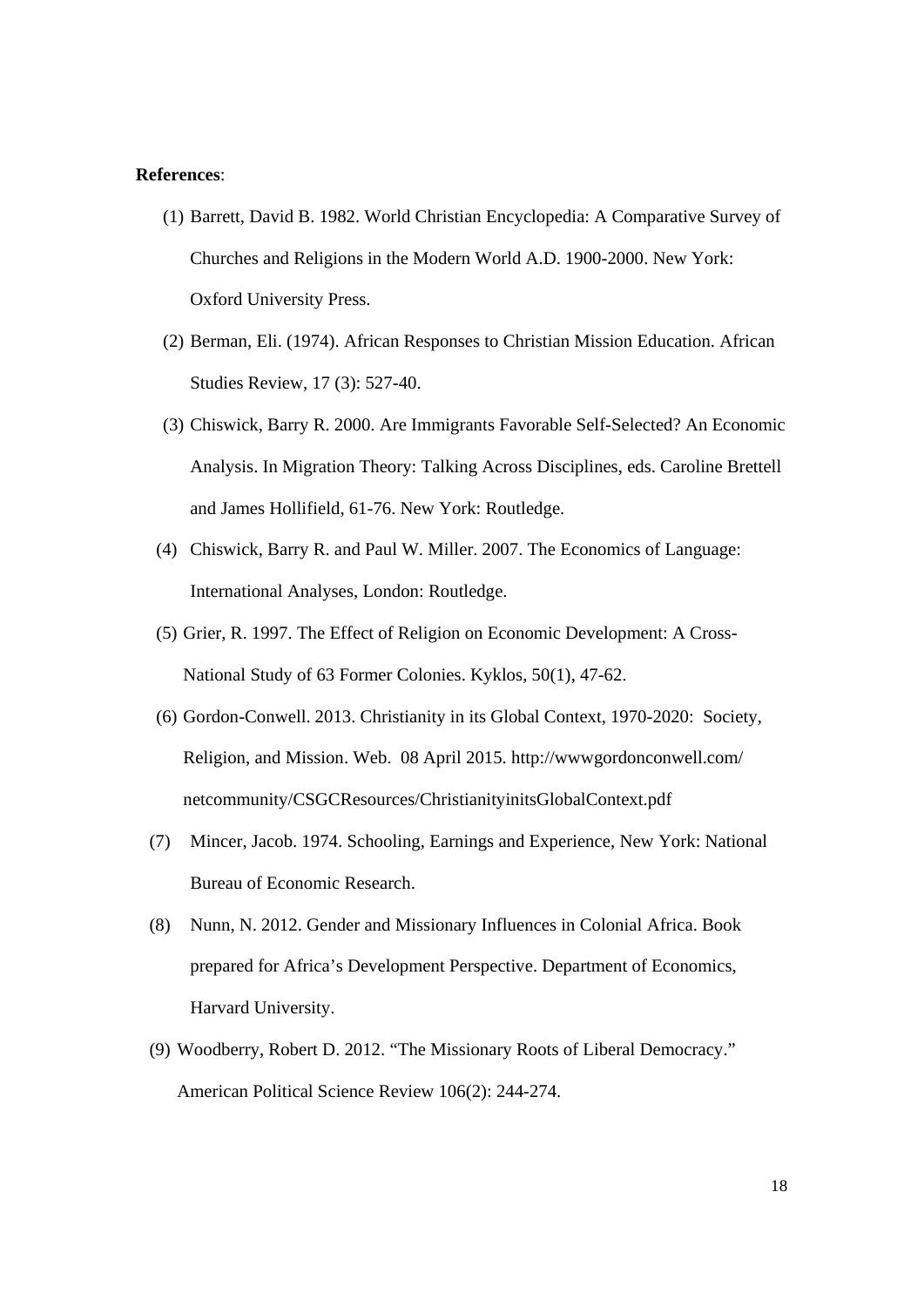- (10) Woodberry, Robert D., Juan Carlos Esparza Ochoa, Reid Porter and Xiaoyun Lu. 2010. "Conceptual Framework and Technical Innovations for Creating the Project on Religion & Economy Change Geo-Spatial Database." Project on Religion and Economic Change Working Paper #004.
- (11) Woodberry, Robert D. 2007. "Economics" pp. 123-7 *Encyclopedia of Missions and Missionaries.* Jonathan Bonk (ed.). New York: Routledge.
- (12) Woodberry, Robert D. 2004. "The Shadow of Empire: Christian Missions, Colonial Policy, and Democracy in Post-colonial Societies." Ph.D. diss. University of North Carolina-Chapel Hill.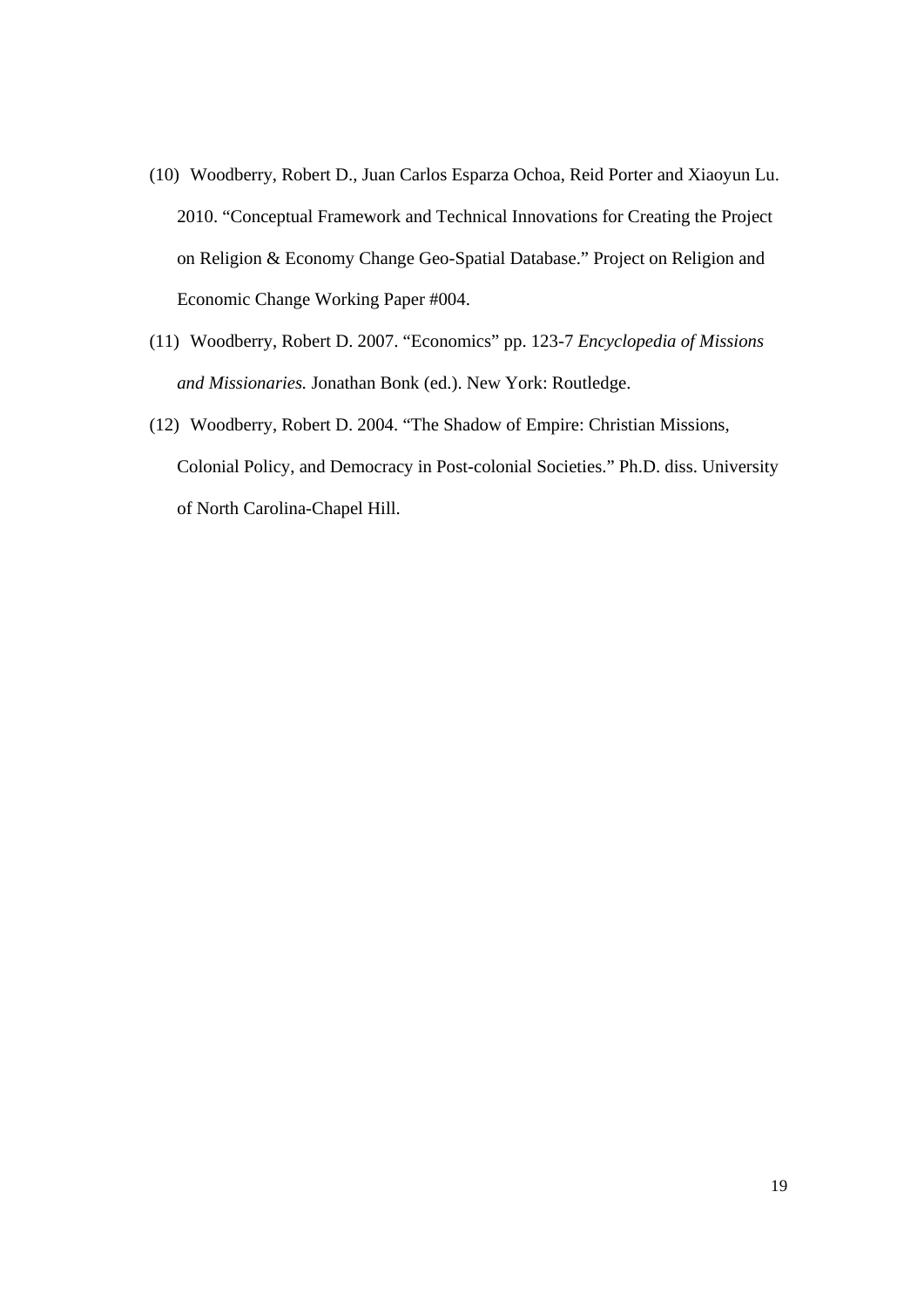| Country                           | $2010^a$ | 1980 <sup>b</sup> |
|-----------------------------------|----------|-------------------|
| <b>English Language Countries</b> |          |                   |
| U.S.                              | 127,000  | 57,212            |
| United Kingdom                    | 15,000   | 10,288            |
| Canada                            | 8,500    | 10,173            |
| Non-English Language Countries    |          |                   |
| <b>Brazil</b>                     | 34,000   | 2,456             |
| Spain                             | 21,000   | 27,901            |
| Italy                             | 20,000   | 25,321            |
| S. Korea                          | 20,000   | 620               |
| Germany                           | 14,000   | 16,857            |
| India                             | 10,000   | 3,931             |

Table 1. Largest Christian missionary sending countries: 2010 and 1980

Source: a. Gordon-Conwell's Center for the Study of Global Christianity, Christianity in its Global Context, June 2013, page 76.

 b. Barrett, David B. 1982. World Christian Encyclopedia: A Comparative Survey of Churches and Religions in the Modern World A.D. 1900-2000 Global Table 31 pages 802-803.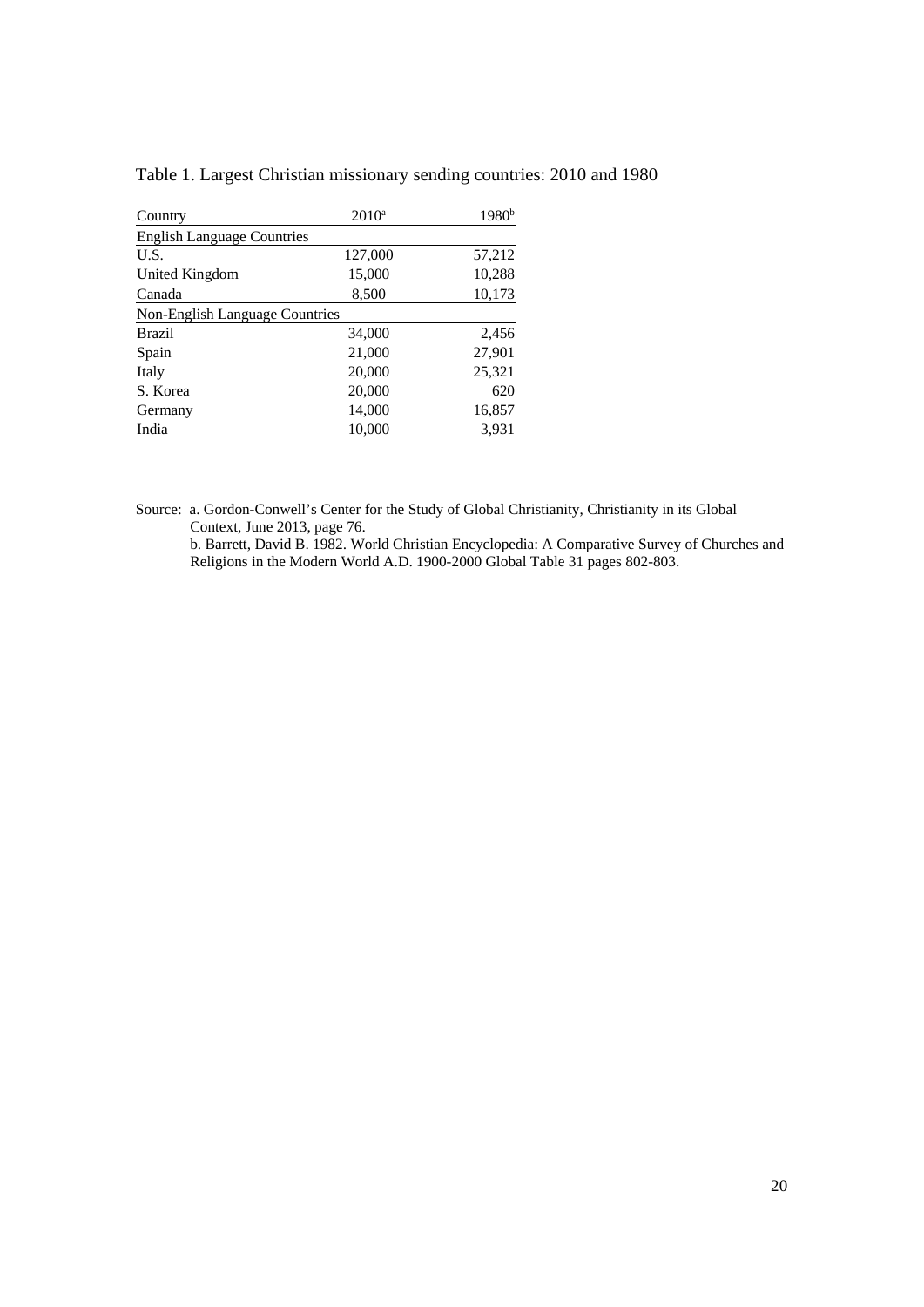Table 2: Analysis of the Effect of Missionary Concentration on English Language Proficiency Among Adult Males and Females by Origin Country Colonial Heritage

|            | (1)          | (2)           | (3)           | (4)          | (5)          |
|------------|--------------|---------------|---------------|--------------|--------------|
| Males:     | All          | UK/US         | Not UK/US     | French       | Spain        |
|            |              |               |               |              |              |
| Catholic   | $-0.0394***$ | $-0.0100$ *** | $-0.0232***$  | $-0.1560***$ | $-0.0081***$ |
|            | (0.0009)     | (0.0012)      | (0.0010)      | (0.0087)     | (0.0017)     |
| Protestant | $0.0949***$  | $0.0293***$   | $0.0704***$   | $0.1968***$  | $0.0805***$  |
|            | (0.0010)     | (0.0013)      | (0.0021)      | (0.0079)     | (0.0068)     |
| Females:   |              |               |               |              |              |
| Catholic   | $-0.0327***$ | $-0.0092$ *** | $-0.0266$ *** | $-0.1330***$ | $-0.0261***$ |
|            | (0.0009)     | (0.0010)      | (0.0011)      | (0.0106)     | (0.0017)     |
| Protestant | $0.0934***$  | $0.0301***$   | $0.0729***$   | $0.2082***$  | $0.0695***$  |
|            | (0.0010)     | (0.0012)      | (0.0023)      | (0.0094)     | (0.0064)     |

Robust standard errors in parentheses

\*\*\* p<0.001, \*\* p<0.01, \* p<0.05

Notes: Variables held constant include: marital status, children, age at migration, schooling, years since migration, years since migration squared, and year fix effects. Foreign-born males and females age 25 to 64 years who worked in the previous year. Ī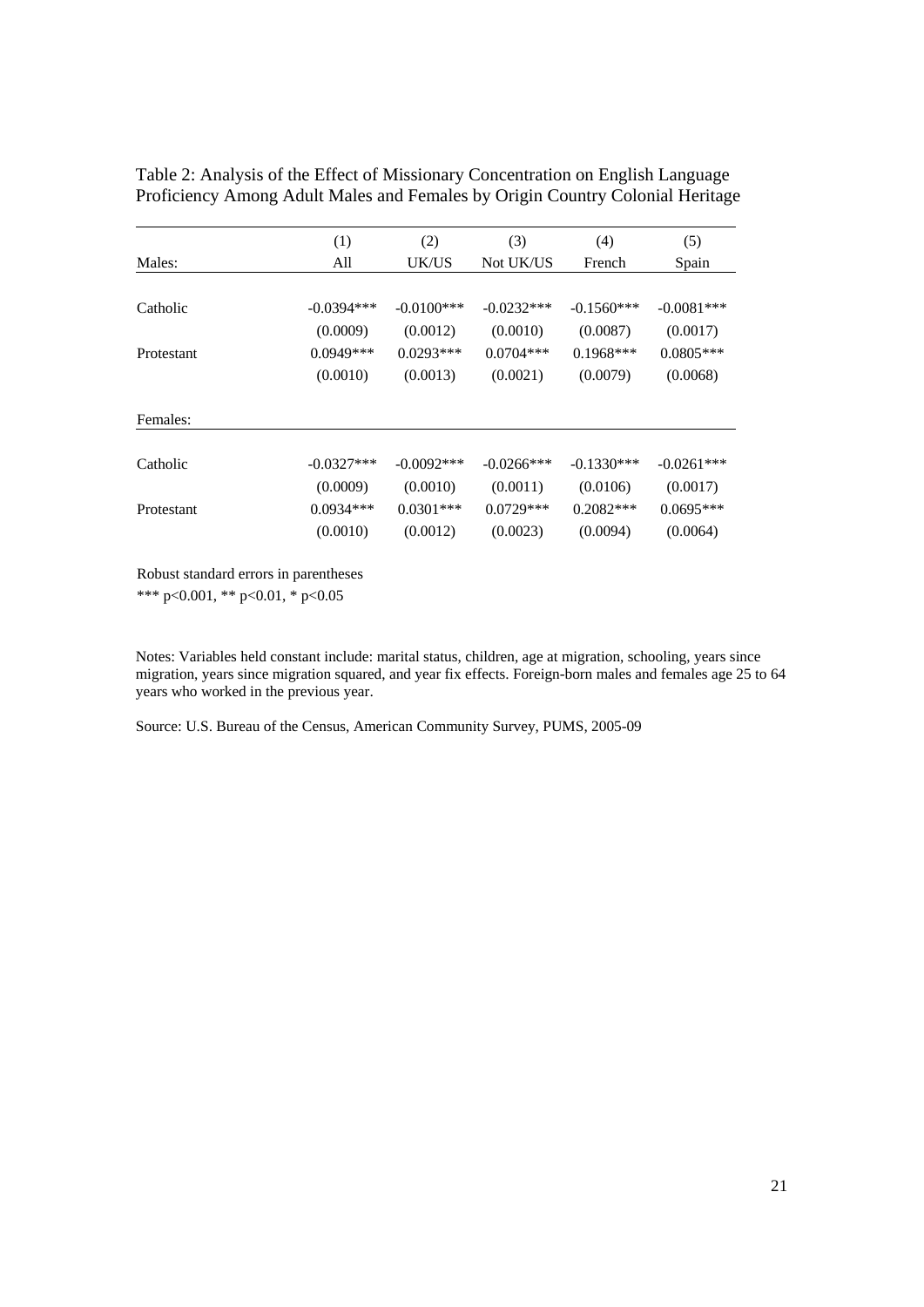|            | (1)          | (2)           | (3)          | (4)         | (5)          |
|------------|--------------|---------------|--------------|-------------|--------------|
| Males:     | All          | UK/US         | Not UK/US    | French      | Spain        |
|            |              |               |              |             |              |
| Catholic   | $-0.0520***$ | $-0.0075**$   | $-0.0526***$ | 0.0359      | $0.0080**$   |
|            | (0.0014)     | (0.0024)      | (0.0018)     | (0.0187)    | (0.0026)     |
| Protestant | $0.0434***$  | $-0.0078$     | $0.1050***$  | $0.1060***$ | $0.1857***$  |
|            | (0.0027)     | (0.0042)      | (0.0059)     | (0.0189)    | (0.0127)     |
|            |              |               |              |             |              |
| Females:   |              |               |              |             |              |
|            |              |               |              |             |              |
| Catholic   | $-0.0500***$ | $-0.0108$ *** | $-0.0678***$ | 0.0355      | $-0.0528***$ |
|            | (0.0015)     | (0.0020)      | (0.0020)     | (0.0214)    | (0.0029)     |
| Protestant | $0.0456***$  | 0.0011        | $0.0408***$  | $-0.0227$   | $0.0984***$  |
|            | (0.0025)     | (0.0037)      | (0.0065)     | (0.0235)    | (0.0130)     |

Table 3: Analysis of the Effect of Missionary Concentration on Earnings Among Adult Males and Females by Origin Country Colonial Heritage

Robust standard errors in parentheses

\*\*\* p<0.001, \*\* p<0.01, \* p<0.05

Notes: Variables held constant include: English language proficiency, experience, experience squared, weeks worked, marital status, children, living in a southern state, schooling, years since migration, years since migration squared, and year fix effects. Foreign-born males and females age 25 to 64 years who worked in the previous year.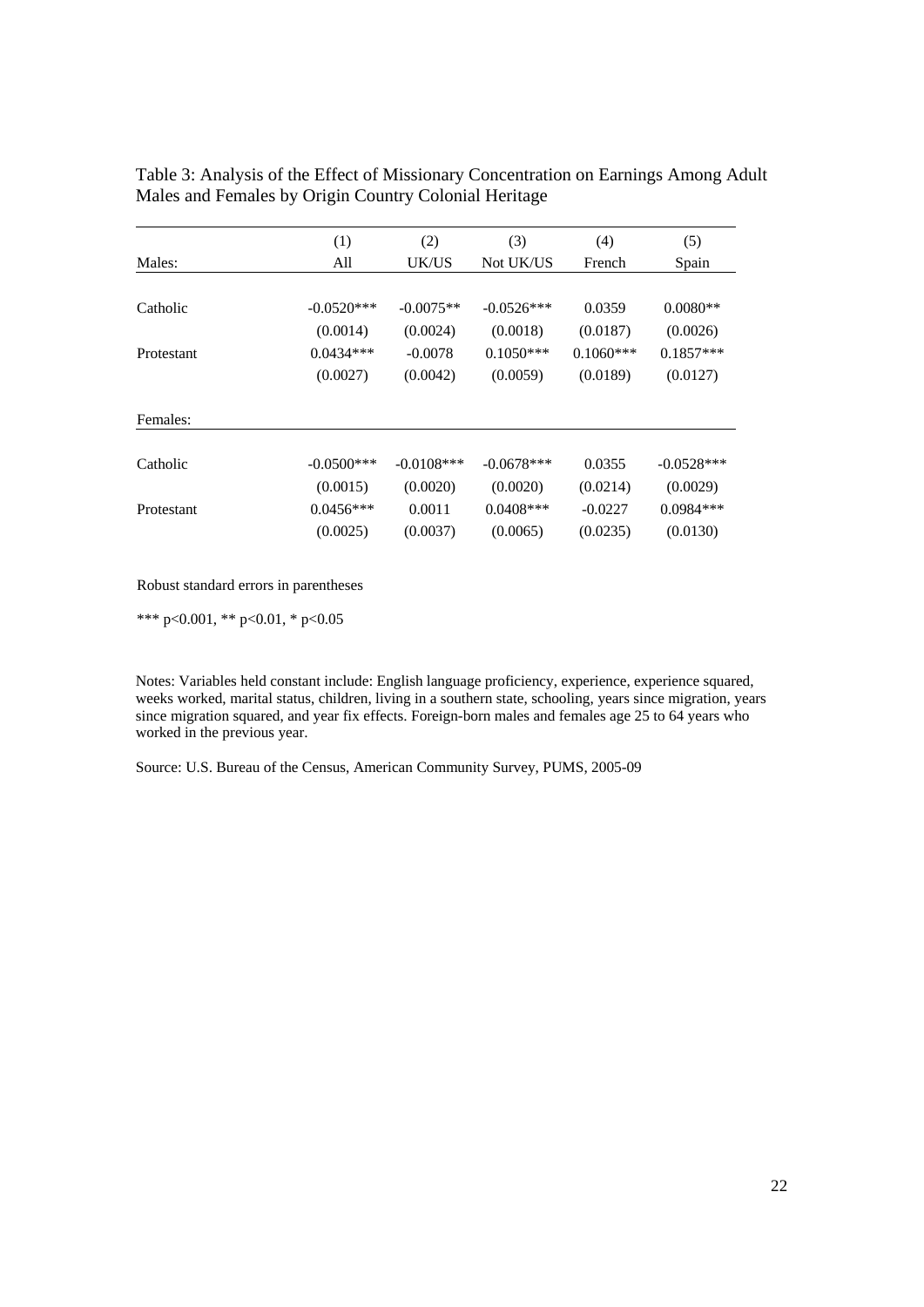Table 4: Partial Effects of the Missionary Variables on English Language Proficiencies, Other Variables the Same, When Mexican Immigrants are Included and Excluded From the Former Spanish Colonies Sample

|            | (1)          | (2)           |  |
|------------|--------------|---------------|--|
| Male:      | Included     | Excluded      |  |
|            |              |               |  |
| Catholic   | $-0.0081***$ | $0.0039*$     |  |
|            | (0.0017)     | (0.0017)      |  |
| Protestant | $0.0805***$  | $-0.0843***$  |  |
|            | (0.0068)     | (0.0074)      |  |
| Female:    |              |               |  |
| Catholic   | $-0.0261***$ | $-0.0101$ *** |  |
|            | (0.0017)     | (0.0017)      |  |
| Protestant | $0.0695***$  | $-0.0430***$  |  |
|            | (0.0064)     | (0.0069)      |  |

Robust standard errors in parentheses \*\*\* p<0.001, \*\* p<0.01, \* p<0.05

Notes: Variables held constant include: marital status, children, age at migration, schooling, years since migration, years since migration squared, and year fix effects. Foreign-born males and females age 25 to 64 years who worked in the previous year. Data limited to immigrants from the former Spanish colonies. Ī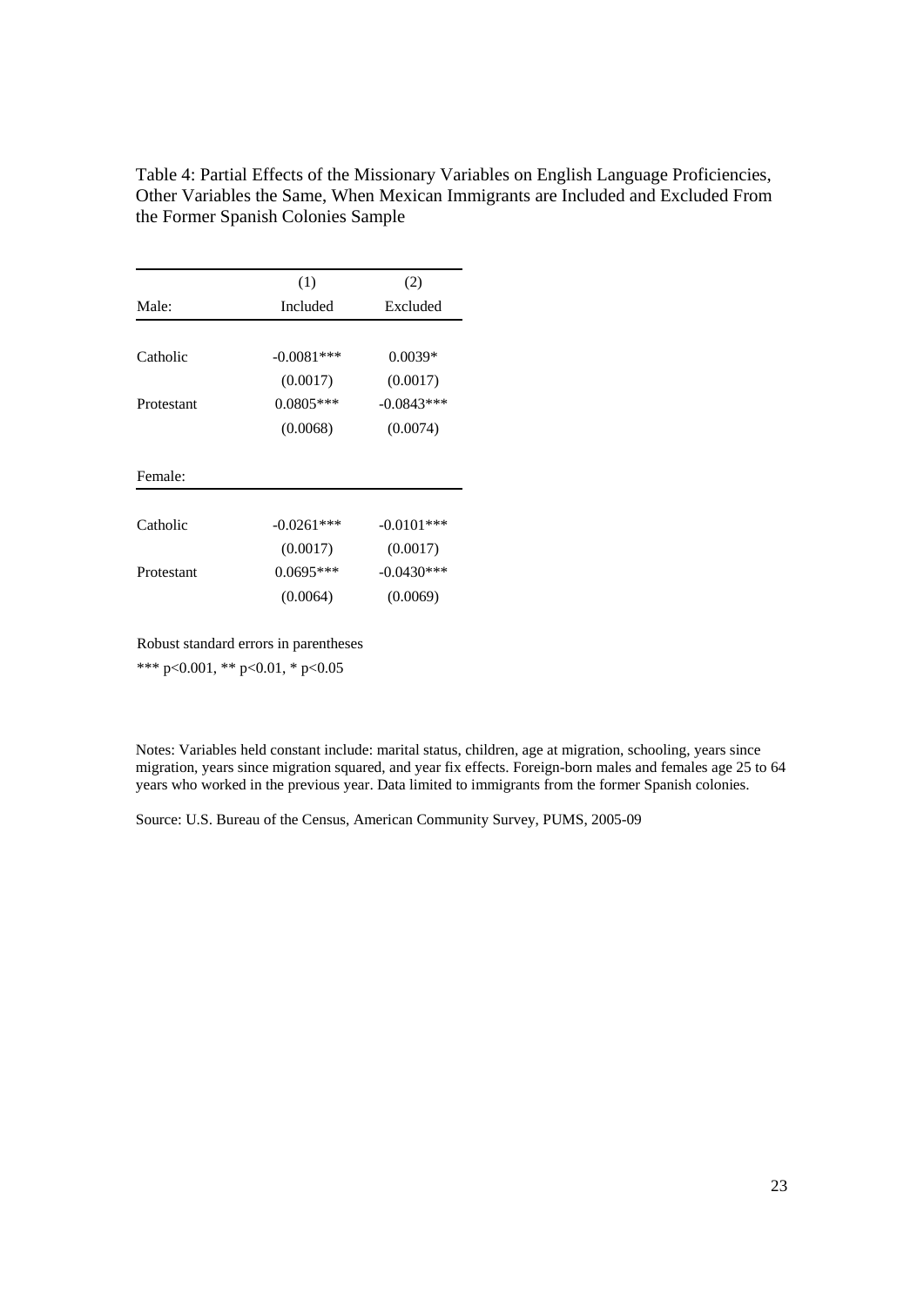# **Statistical Appendix:**

Table A-1: Descriptive Statistics of the Variables for Foreign-Born Males and Females, American Community Survey, 2005-09

| <b>Foreign-Born Males</b>      |        |             |                 |                  |            |
|--------------------------------|--------|-------------|-----------------|------------------|------------|
| <b>Variable</b>                | Obs    | <b>Mean</b> | <b>Std. Dev</b> | Min              | <b>Max</b> |
| <b>Total Earnings</b>          | 415061 | 44335.22    | 52516.54        | 1000             | 974000     |
| <b>Adjusted Total Earnings</b> | 415061 | 46535.28    | 55030.46        | 999.48           | 988146.4   |
| Ln Adjusted Total Earnings     | 415061 | 10.34392    | 0.9209196       | 6.907235         | 13.80359   |
| Schooling                      | 415061 | 12.25931    | 4.518795        | 0                | 20         |
| Good English                   | 415061 | 0.700579    | 0.458005        | $\mathbf{0}$     | 1          |
| Experience                     | 415061 | 24.22061    | 10.98822        | $\mathbf{0}$     | 59         |
| <b>Experience Squared</b>      | 415061 | 707.3787    | 591.3628        | $\mathbf{0}$     | 3481       |
| Years Since Migration (YSM)    | 415061 | 18.38482    | 11.3676         | $\theta$         | 65         |
| <b>YSM</b> Squared             | 415061 | 467.2237    | 515.1632        | 0                | 4225       |
| Married/Cohabitating           | 415061 | 0.6476807   | 0.4776934       | $\boldsymbol{0}$ | 1          |
| South                          | 415061 | 0.335676    | 0.4722268       | $\boldsymbol{0}$ | 1          |
| Ln Weeks Worked                | 415061 | 3.793564    | 0.3952475       | 1.94591          | 3.931826   |
| Kids                           | 415061 | $\Omega$    | 0               | 0                | 0          |
| Catholic                       | 415061 | 1.339837    | 1.079221        | $\boldsymbol{0}$ | 15.38088   |
| Catholic*Schooling             | 415061 | 14.90832    | 14.59766        | $\boldsymbol{0}$ | 307.6176   |
| Catholic*YSM                   | 415061 | 24.97126    | 28.67508        | $\boldsymbol{0}$ | 884.185    |
| Protestant                     | 415061 | 0.3479115   | 0.5530391       | $\boldsymbol{0}$ | 9.05131    |
| Protestant*Schooling           | 415061 | 4.512261    | 8.025154        | $\boldsymbol{0}$ | 181.0262   |
| Protestant*YSM                 | 415061 | 6.694151    | 14.0925         | $\boldsymbol{0}$ | 579.2838   |
| <b>Total Missionary</b>        | 415061 | 1.687749    | 1.294009        | $\boldsymbol{0}$ | 22.8667    |
| Total*Schooling                | 415061 | 19.42058    | 18.43126        | $\mathbf{0}$     | 457.334    |
| Total*YSM                      | 415061 | 31.66541    | 36.44122        | $\theta$         | 1463.469   |

| <b>Foreign-Born Females</b>    |            |           |                 |              |          |
|--------------------------------|------------|-----------|-----------------|--------------|----------|
| Variable                       | <b>Obs</b> | Mean      | <b>Std. Dev</b> | Min          | Max      |
| <b>Total Earnings</b>          | 325280     | 31086.43  | 35091.23        | 1000         | 822000   |
| <b>Adjusted Total Earnings</b> | 325280     | 32594.98  | 36668.03        | 999.48       | 821572.6 |
| Ln Adjusted Total Earnings     | 325280     | 9.932762  | 1.042046        | 6.907235     | 13.61898 |
| Schooling                      | 325280     | 12.80985  | 4.138288        | $\mathbf{0}$ | 20       |
| Good English                   | 325280     | 0.7264511 | 0.4457808       | $\theta$     |          |
| Experience                     | 325280     | 24.43969  | 11.15665        | $\mathbf{0}$ | 59       |
| <b>Experience Squared</b>      | 325280     | 721.7689  | 592.7247        | $\mathbf{0}$ | 3481     |
| Years Since Migration (YSM)    | 325280     | 19.16359  | 11.47238        | $\mathbf{0}$ | 65       |
| <b>YSM Squared</b>             | 325280     | 498.8582  | 536.4626        | $\theta$     | 4225     |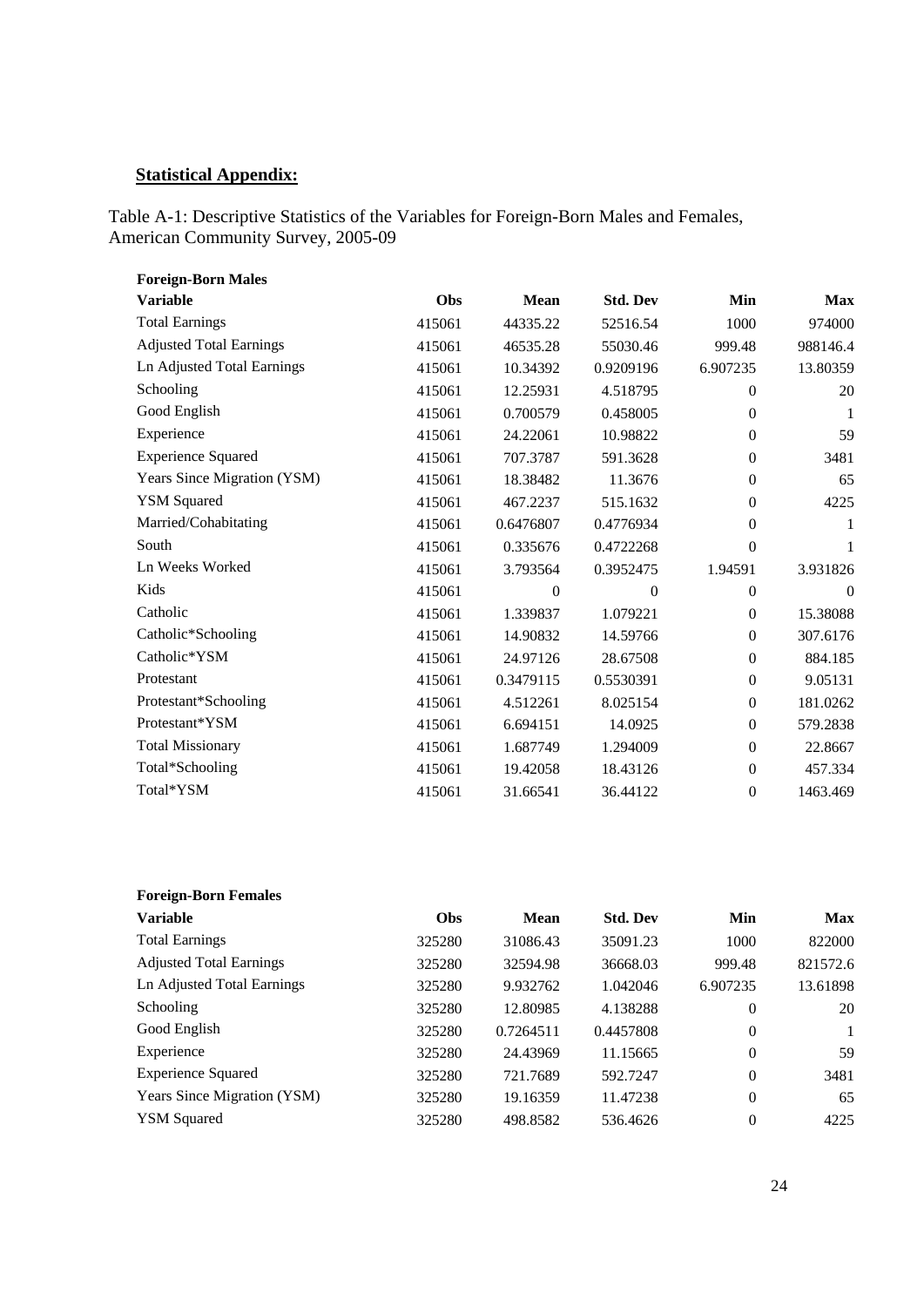| Married/Cohabitating    | 325280 | 0.6137328 | 0.4868938 | 0        |          |
|-------------------------|--------|-----------|-----------|----------|----------|
| South                   | 325280 | 0.3217013 | 0.4671298 | $\Omega$ |          |
| Ln Weeks Worked         | 325280 | 3.698443  | 0.5244647 | 1.94591  | 3.931826 |
| Kids                    | 325280 | 0.4897442 | 0.4998956 | $\theta$ |          |
| Catholic                | 325280 | 1.275582  | 1.173928  | $\theta$ | 15.38088 |
| Catholic*Schooling      | 325280 | 15.35709  | 16.32094  | $\theta$ | 307.6176 |
| Catholic*YSM            | 325280 | 25.00154  | 31.12215  | $\theta$ | 801.2927 |
| Protestant              | 325280 | 0.3927257 | 0.6386418 | $\theta$ | 9.05131  |
| Protestant*Schooling    | 325280 | 5.26526   | 9.193091  | $\theta$ | 181.0262 |
| Protestant*YSM          | 325280 | 7.890107  | 16.34722  | $\Omega$ | 524.976  |
| <b>Total Missionary</b> | 325280 | 1.668308  | 1.446585  | $\theta$ | 22.8667  |
| Total*Schooling         | 325280 | 20.62235  | 20.82359  | $\Omega$ | 457.334  |
| Total*YSM               | 325280 | 32.89164  | 40.38652  | $\theta$ | 1326.269 |
|                         |        |           |           |          |          |

Note: Foreign-born males and females age 25 to 64 years who worked in the previous year. Adjusted Total Earnings means earnings adjusted for price differences in each year, expressed in 2009 dollars.

Source: American Community Survey, PUMS, 2005-09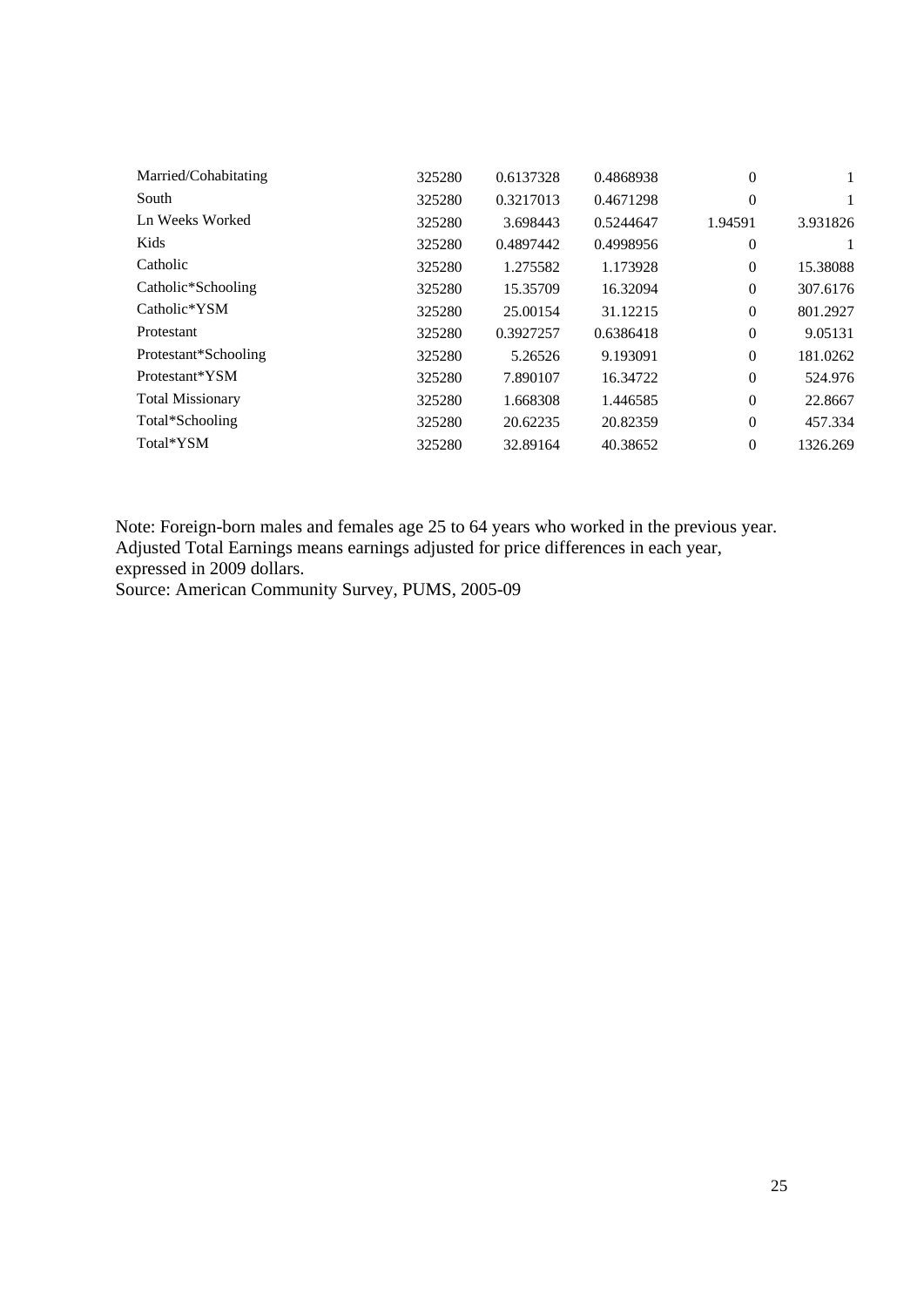|                        | UK/US                        | French           | Spanish           | None                    |                                     | Other                 |
|------------------------|------------------------------|------------------|-------------------|-------------------------|-------------------------------------|-----------------------|
| Antigua and<br>Barbuda | Myanmar                      | Algeria          | Argentina         | Afghanistan             | American Samoa                      | Kazakhstan            |
| <b>Bahamas</b>         | Nigeria                      | Cambodia Bolivia |                   | <b>Bhutan</b>           | Angola                              | North Korea           |
| Bahrain                | Pakistan                     | Cameroon Chile   |                   | China                   | Armenia                             | South Korea           |
| Bangladesh             | Qatar                        | Laos             | Colombia          | Ethiopia                | Azerbaijan                          | Kyrgyzstan            |
| <b>Barbados</b>        | Seychelles                   | Lebanon          | Costa Rica        | Iran                    | Benin                               | Libya                 |
| <b>Belize</b>          | Sierra Leone                 | Morocco          | Cuba<br>Dominican | Japan                   | <b>Brazil</b>                       | Madagascar            |
| <b>Botswana</b>        | Singapore                    | Senegal          | Republic          | Liberia                 | Burkina Faso                        | Mali                  |
| <b>Brunei</b>          | Solomon Islands              | Syria            | Ecuador           | Nepal                   | Burundi                             | Mauritania            |
| Cyprus                 | Somalia                      | Vietnam          | El Salvador       | Saudi Arabia Cape Verde |                                     | Mongolia              |
| Dominica               | South Africa                 |                  | Guatemala         | Thailand                | Central African Republic Mozambique |                       |
| Egypt                  | Sri Lanka                    |                  | Guinea            | Turkey                  | Chad                                | Namibia               |
| Fiji                   | St. Kitts                    |                  | Haiti             | Yemen                   | Comoros                             | Nauru                 |
| Gambia                 | St. Lucia                    |                  | Honduras          |                         | Congo (Democratic<br>Republic)      | Niger                 |
| Ghana                  | St. Vincent                  |                  | Mexico            |                         | Congo (Republic of the)             | Oman                  |
| Grenada                | Sudan                        |                  | Nicaragua         |                         | Cote d'Ivoire                       | Palau                 |
| Guyana                 | Swaziland                    |                  | Panama            |                         | Djibouti                            | Papua New Guinea      |
| India                  | Tanzania                     |                  | Paraguay          |                         | <b>Equatorial Guinea</b>            | Rwanda                |
| Jamaica                | Tonga<br>Trinidad and        |                  | Peru              |                         | Eritrea                             | Samoa                 |
| Kenya                  | Tobago                       |                  | Philippines       |                         | Micronesia                          | Sao Tome and Principe |
| Kiribati               | Tuvalu                       |                  | Uruguay           |                         | Gabon                               | Suriname              |
| Kuwait                 | Uganda<br><b>United Arab</b> |                  | Venezuela         |                         | Guinea-Bissau                       | Tajikistan            |
| Lesotho                | Emirates                     |                  |                   |                         | Indonesia                           | Togo                  |
| Malawi                 | Vanuatu                      |                  |                   |                         | Iraq                                | Tunisia               |
| Malaysia               | Zambia                       |                  |                   |                         | Israel                              | Turkmenistan          |
| Maldives               | Zimbabwe                     |                  |                   |                         | Jordan                              | Uzbekistan            |
| Mauritius              |                              |                  |                   |                         |                                     |                       |

Table A-2: Countries by Primary Colonial Heritage<sup>(1)</sup>

Source:

Woodberry, Robert D*.* 2004. "The Shadow of Empire: Christian Missions, Colonial Policy, and Democracy in Post-colonial Societies." Ph.D. diss. University of North Carolina-Chapel Hill. Page 57.

(1) Does not include Europe, Canada, Australia, and New Zealand.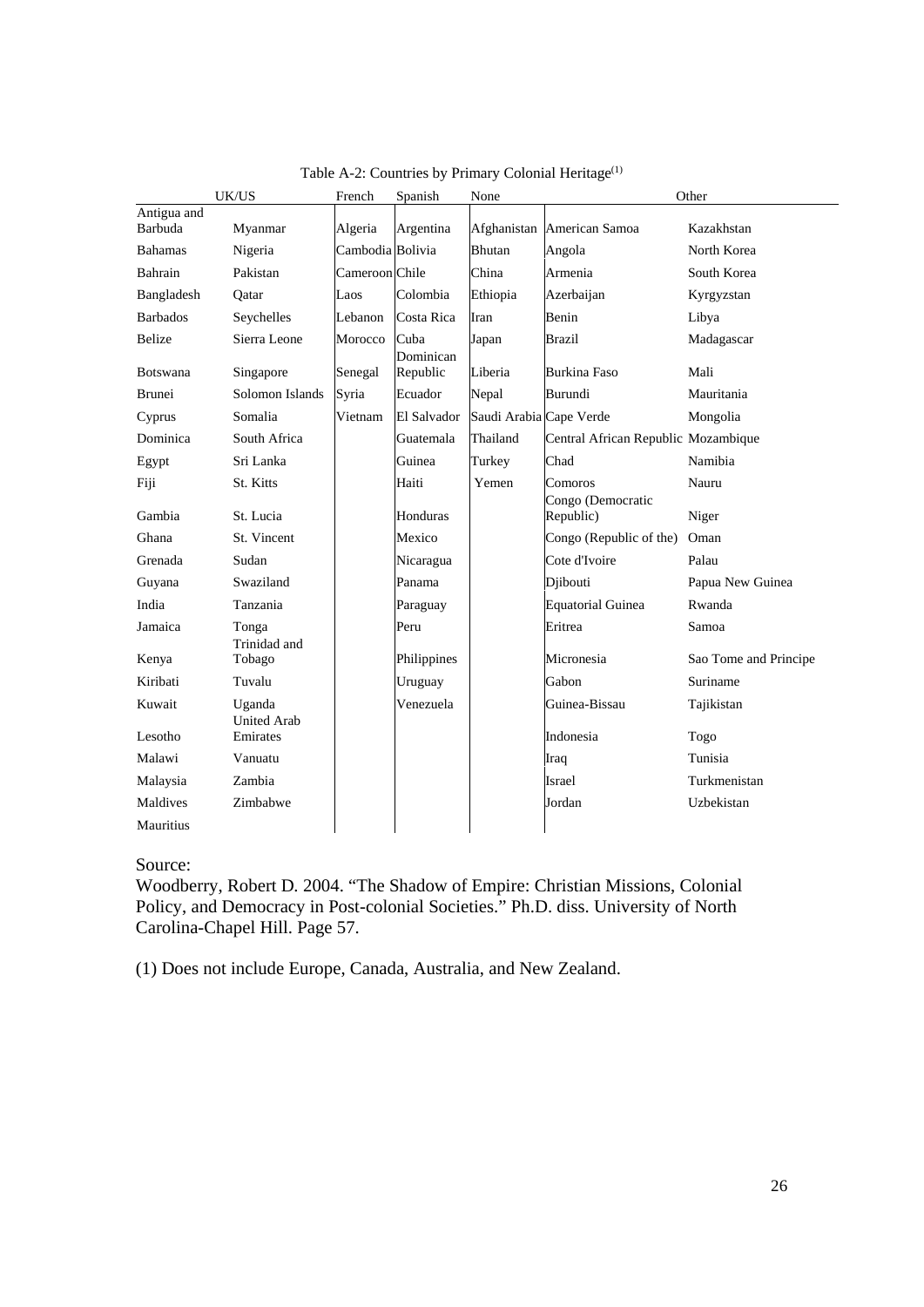#### Table A-3: Analysis of English Language Proficiency Among Foreign-Born Adult Males by Origin Country Colonial Heritage American Community Survey, 2005-09

(Dependent Variable: GoodEnglish)

|                               | (1)          | (2)           | (3)           | (4)          | (5)          |
|-------------------------------|--------------|---------------|---------------|--------------|--------------|
| <b>VARIABLES</b>              | All          | UK/US         | Non UK/US     | French       | Spanish      |
|                               |              |               |               |              |              |
| <b>Married Spouse Present</b> | $0.0534***$  | 0.0017        | $0.0558***$   | 0.0011       | $0.0659***$  |
|                               | (0.0017)     | (0.0025)      | (0.0019)      | (0.0060)     | (0.0022)     |
| Age at Migration              | $-0.0068***$ | $-0.0025***$  | $-0.0076***$  | $-0.0104***$ | $-0.0068***$ |
|                               | (0.0001)     | (0.0001)      | (0.0001)      | (0.0003)     | (0.0001)     |
| Schooling                     | $0.0471***$  | $0.0202***$   | $0.0448***$   | $0.0286***$  | $0.0453***$  |
|                               | (0.0004)     | (0.0007)      | (0.0005)      | (0.0016)     | (0.0011)     |
| <b>Years Since Migration</b>  | $0.0189***$  | $0.0060***$   | $0.0223***$   | $0.0133***$  | $0.0269***$  |
|                               | (0.0002)     | (0.0004)      | (0.0003)      | (0.0011)     | (0.0004)     |
| <b>YSM</b> Squared            | $-0.0002***$ | $-0.0001$ *** | $-0.0002$ *** | $-0.0002***$ | $-0.0003***$ |
|                               | (0.0000)     | (0.0000)      | (0.0000)      | (0.0000)     | (0.0000)     |
| <b>Catholic Missionary</b>    | $-0.0904***$ | $-0.0407***$  | $-0.0583***$  | $-0.5040***$ | $-0.0058$    |
|                               | (0.0038)     | (0.0060)      | (0.0040)      | (0.0429)     | (0.0061)     |
| Catholic*Schooling            | $0.0005*$    | $0.0022***$   | 0.0002        | $0.0116***$  | $-0.0001$    |
|                               | (0.0002)     | (0.0004)      | (0.0003)      | (0.0025)     | (0.0005)     |
| Catholic*YSM                  | $0.0026***$  | $0.0002*$     | 0.0019***     | $0.0101***$  | $-0.0000$    |
|                               | (0.0001)     | (0.0001)      | (0.0001)      | (0.0009)     | (0.0001)     |
| Protestant Missionary         | $0.3731***$  | $0.1493***$   | $0.2036***$   | $0.6527***$  | $0.1863***$  |
|                               | (0.0073)     | (0.0096)      | (0.0118)      | (0.0448)     | (0.0289)     |
| Protestant*Schooling          | $-0.0144***$ | $-0.0076***$  | $-0.0048***$  | $-0.0178***$ | $-0.0067**$  |
|                               | (0.0005)     | (0.0006)      | (0.0007)      | (0.0026)     | (0.0021)     |
| Protestant*YSM                | $-0.0044***$ | $-0.0008$ *** | $-0.0034***$  | $-0.0105***$ | $-0.0010*$   |
|                               | (0.0001)     | (0.0001)      | (0.0002)      | (0.0008)     | (0.0005)     |
| Constant                      | $0.1266***$  | $0.6688***$   | $0.1125***$   | 0.7259***    | $-0.0331*$   |
|                               | (0.0080)     | (0.0131)      | (0.0088)      | (0.0323)     | (0.0155)     |
| <b>Observations</b>           | 415,061      | 64,052        | 351,009       | 26,343       | 263,437      |
| R-squared                     | 0.3145       | 0.1112        | 0.2882        | 0.2922       | 0.2632       |
| Adj R-sq                      | 0.314        | 0.111         | 0.288         | 0.292        | 0.263        |
| Mean                          | 0.665        | 0.960         | 0.615         | 0.778        | 0.564        |
| <b>Standard Deviation</b>     | 0.472        | 0.195         | 0.487         | 0.415        | 0.496        |

Robust standard errors in parentheses

\*\*\* p<0.001, \*\* p<0.01, \* p<0.05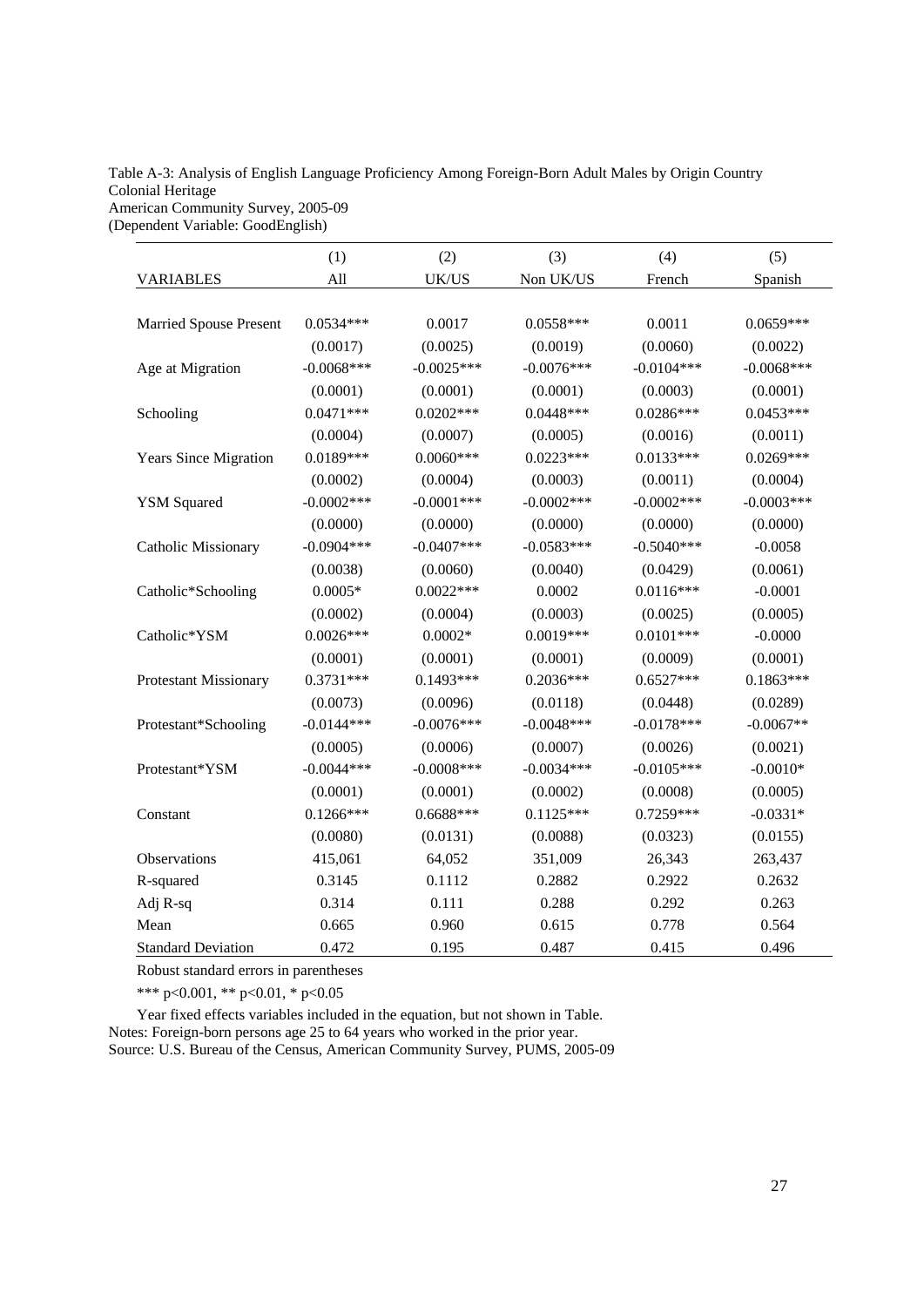#### Table A-4: Analysis of English Language Proficiency Among Foreign-Born Adult Females by Origin Country Colonial Heritage American Community Survey, 2005-09

(Dependent Variable: GoodEnglish)

|                               | (1)           | (2)           | (3)           | (4)          | (5)          |
|-------------------------------|---------------|---------------|---------------|--------------|--------------|
| <b>VARIABLES</b>              | All           | UK/US         | Non UK/US     | French       | Spanish      |
|                               |               |               |               |              |              |
| <b>Married Spouse Present</b> | $0.0234***$   | $-0.0227***$  | $0.0290***$   | $-0.0106$    | $0.0353***$  |
|                               | (0.0018)      | (0.0023)      | (0.0020)      | (0.0073)     | (0.0024)     |
| Age at Migration              | $-0.0066$ *** | $-0.0019***$  | $-0.0077***$  | $-0.0105***$ | $-0.0068***$ |
|                               | (0.0001)      | (0.0001)      | (0.0001)      | (0.0004)     | (0.0001)     |
| Schooling                     | $0.0505***$   | $0.0261***$   | $0.0480***$   | $0.0384***$  | $0.0628***$  |
|                               | (0.0005)      | (0.0009)      | (0.0005)      | (0.0016)     | (0.0011)     |
| <b>Years Since Migration</b>  | $0.0168***$   | $0.0071***$   | $0.0187***$   | $0.0154***$  | $0.0206***$  |
|                               | (0.0002)      | (0.0004)      | (0.0003)      | (0.0013)     | (0.0004)     |
| <b>YSM</b> Squared            | $-0.0001***$  | $-0.0001$ *** | $-0.0002$ *** | $-0.0001***$ | $-0.0002***$ |
|                               | (0.0000)      | (0.0000)      | (0.0000)      | (0.0000)     | (0.0000)     |
| Kids                          | $-0.0207***$  | 0.0006        | $-0.0264***$  | $-0.0186**$  | $-0.0302***$ |
|                               | (0.0018)      | (0.0023)      | (0.0021)      | (0.0071)     | (0.0025)     |
| Catholic Missionary           | $-0.1179***$  | $-0.0418***$  | $-0.1108***$  | $-0.3221***$ | $-0.0073$    |
|                               | (0.0051)      | (0.0066)      | (0.0044)      | (0.0407)     | (0.0071)     |
| Catholic*Schooling            | $0.0042***$   | $0.0023***$   | $0.0041***$   | 0.0014       | $-0.0027***$ |
|                               | (0.0003)      | (0.0004)      | (0.0003)      | (0.0025)     | (0.0005)     |
| Catholic*YSM                  | $0.0017***$   | 0.0001        | $0.0016***$   | $0.0094***$  | $0.0010***$  |
|                               | (0.0001)      | (0.0001)      | (0.0001)      | (0.0010)     | (0.0001)     |
| <b>Protestant Missionary</b>  | $0.4465***$   | $0.1953***$   | 0.2868***     | $0.6145***$  | 0.2922***    |
|                               | (0.0074)      | (0.0098)      | (0.0143)      | (0.0492)     | (0.0319)     |
| Protestant*Schooling          | $-0.0199***$  | $-0.0102***$  | $-0.0105***$  | $-0.0124***$ | $-0.0136***$ |
|                               | (0.0005)      | (0.0006)      | (0.0009)      | (0.0030)     | (0.0022)     |
| Protestant*YSM                | $-0.0042***$  | $-0.0012***$  | $-0.0034***$  | $-0.0120***$ | $-0.0019***$ |
|                               | (0.0001)      | (0.0001)      | (0.0002)      | (0.0009)     | (0.0005)     |
| Constant                      | $0.1001***$   | $0.5445***$   | $0.1351***$   | 0.4860***    | $-0.1180***$ |
|                               | (0.0096)      | (0.0167)      | (0.0098)      | (0.0353)     | (0.0179)     |
| Observations                  | 325,280       | 50,634        | 274,646       | 22,713       | 194,598      |
| R-squared                     | 0.3467        | 0.1490        | 0.3310        | 0.3462       | 0.3260       |
| Adj R-sq                      | 0.347         | 0.149         | 0.331         | 0.346        | 0.326        |
| Mean                          | 0.703         | 0.956         | 0.657         | 0.690        | 0.614        |
| <b>Standard Deviation</b>     | 0.457         | 0.204         | 0.475         | 0.463        | 0.487        |

Robust standard errors in parentheses

\*\*\* p<0.001, \*\* p<0.01, \* p<0.05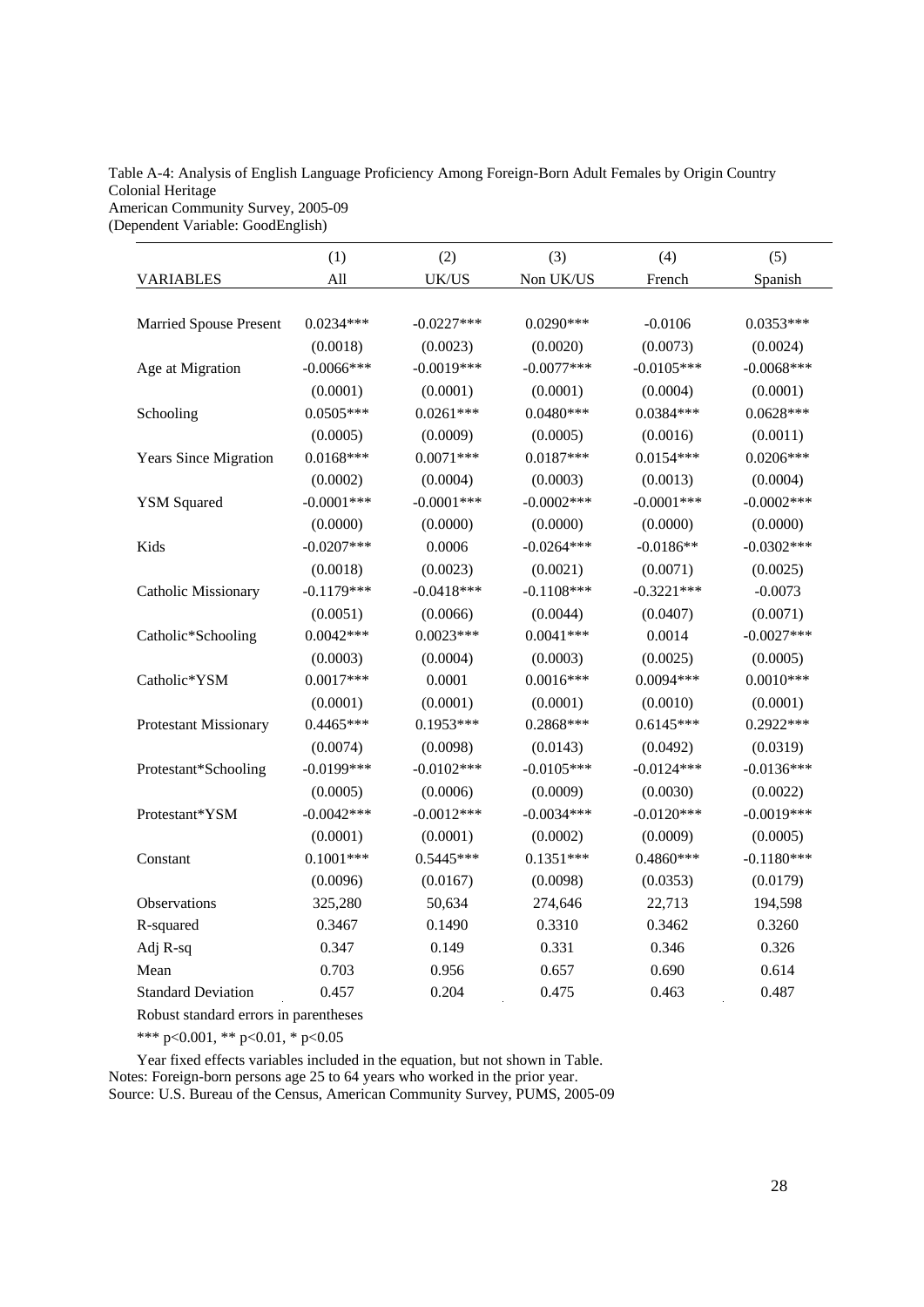#### Table A-5: Analysis of English Language Proficiency Among Foreign-Born Adult Males by Origin Country Colonial Heritage: Catholic Missionary Only American Community Survey, 2005-09 (Dependent Variable: GoodEnglish)

|                               | (1)           | (2)          | (3)           | (4)          | (5)          |
|-------------------------------|---------------|--------------|---------------|--------------|--------------|
| <b>VARIABLES</b>              | All           | UK/US        | Non UK/US     | French       | Spanish      |
|                               |               |              |               |              |              |
| <b>Married Spouse Present</b> | $0.0528***$   | $-0.0004$    | $0.0561***$   | 0.0069       | $0.0652***$  |
|                               | (0.0017)      | (0.0025)     | (0.0019)      | (0.0061)     | (0.0022)     |
| Age at Migration              | $-0.0064***$  | $-0.0025***$ | $-0.0076***$  | $-0.0108***$ | $-0.0067***$ |
|                               | (0.0001)      | (0.0001)     | (0.0001)      | (0.0003)     | (0.0001)     |
| Schooling                     | $0.0436***$   | $0.0127***$  | $0.0438***$   | $0.0323***$  | $0.0426***$  |
|                               | (0.0004)      | (0.0005)     | (0.0004)      | (0.0013)     | (0.0009)     |
| <b>Years Since Migration</b>  | $0.0181***$   | $0.0063***$  | $0.0215***$   | $0.0161***$  | $0.0264***$  |
|                               | (0.0002)      | (0.0004)     | (0.0003)      | (0.0011)     | (0.0004)     |
| <b>YSM Squared</b>            | $-0.0002$ *** | $-0.0001***$ | $-0.0002$ *** | $-0.0001***$ | $-0.0003***$ |
|                               | (0.0000)      | (0.0000)     | (0.0000)      | (0.0000)     | (0.0000)     |
| <b>Catholic Missionary</b>    | $-0.0930***$  | $-0.0188**$  | $-0.0581***$  | $-0.0815**$  | $-0.0201***$ |
|                               | (0.0041)      | (0.0059)     | (0.0040)      | (0.0263)     | (0.0059)     |
| Catholic*Schooling            | $0.0014***$   | $0.0013***$  | 0.0005        | $0.0048**$   | 0.0007       |
|                               | (0.0002)      | (0.0004)     | (0.0003)      | (0.0015)     | (0.0005)     |
| Catholic*YSM                  | $0.0025***$   | 0.0000       | $0.0018***$   | $0.0009*$    | 0.0001       |
|                               | (0.0001)      | (0.0001)     | (0.0001)      | (0.0004)     | (0.0001)     |
| Constant                      | $0.2074***$   | $0.8016***$  | $0.1533***$   | $0.5475***$  | $0.0326**$   |
|                               | (0.0081)      | (0.0101)     | (0.0084)      | (0.0289)     | (0.0123)     |
| Observations                  | 415,061       | 64,052       | 351,009       | 26,343       | 263,437      |
| R-squared                     | 0.2990        | 0.0780       | 0.2862        | 0.2627       | 0.2627       |
| Adj R-sq                      | 0.299         | 0.0778       | 0.286         | 0.262        | 0.263        |
| Mean                          | 0.665         | 0.960        | 0.615         | 0.778        | 0.564        |
| <b>Standard Deviation</b>     | 0.472         | 0.195        | 0.487         | 0.415        | 0.496        |

Robust standard errors in parentheses

\*\*\* p<0.001, \*\* p<0.01, \* p<0.05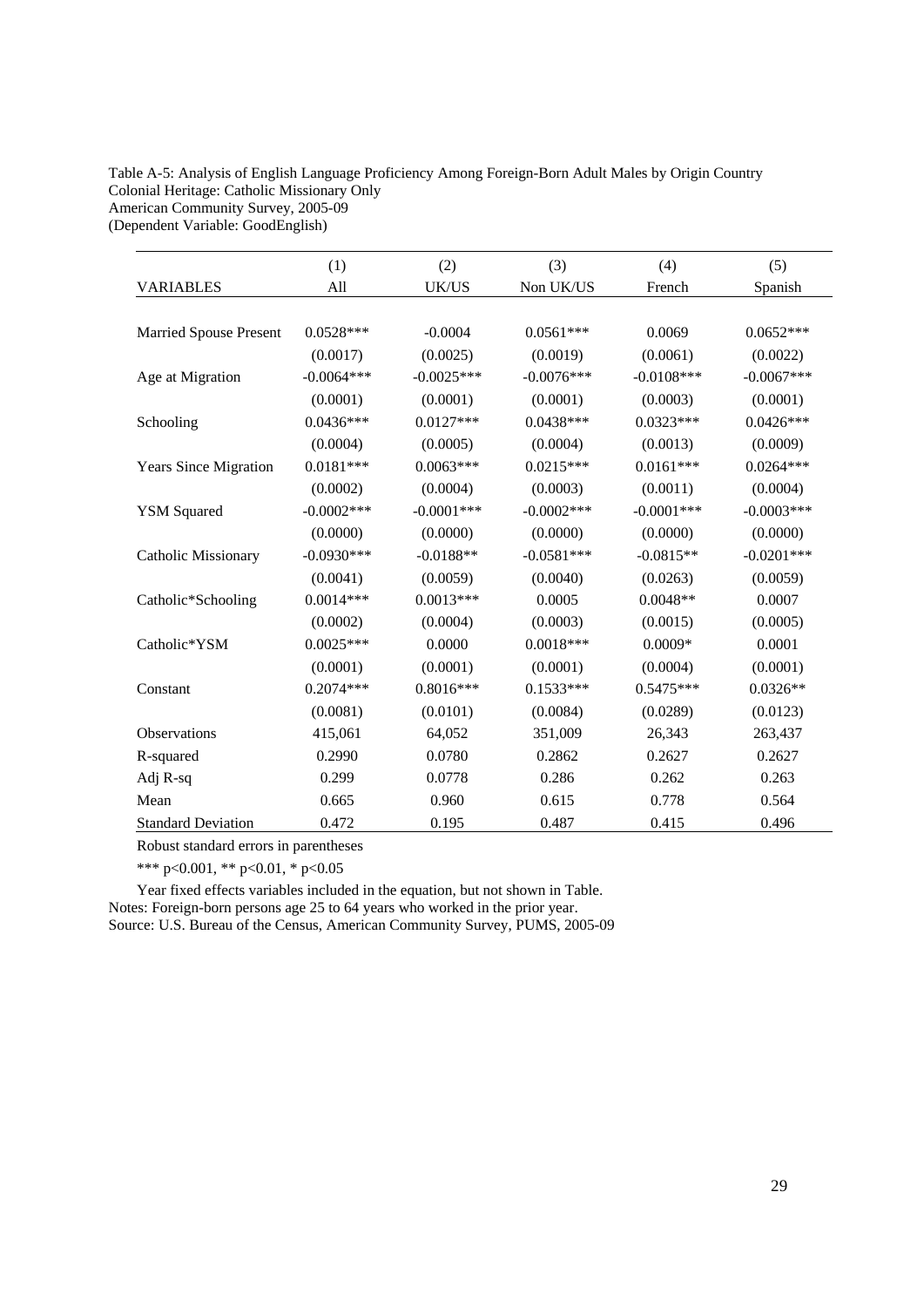# Table A-6: Analysis of English Language Proficiency Among Foreign-Born Adult Females by Origin Country Colonial Heritage: Catholic Missionary Only American Community Survey, 2005-09

(Dependent Variable: GoodEnglish)

|                               | (1)          | (2)           | (3)           | (4)           | (5)           |
|-------------------------------|--------------|---------------|---------------|---------------|---------------|
| <b>VARIABLES</b>              | All          | UK/US         | Non UK/US     | French        | Spanish       |
|                               |              |               |               |               |               |
| <b>Married Spouse Present</b> | $0.0164***$  | $-0.0303***$  | $0.0283***$   | $-0.0116$     | $0.0344***$   |
|                               | (0.0018)     | (0.0024)      | (0.0020)      | (0.0075)      | (0.0024)      |
| Age at Migration              | $-0.0061***$ | $-0.0017***$  | $-0.0076***$  | $-0.0108***$  | $-0.0068***$  |
|                               | (0.0001)     | (0.0001)      | (0.0001)      | (0.0004)      | (0.0001)      |
| Schooling                     | $0.0461***$  | $0.0155***$   | $0.0462***$   | $0.0356***$   | $0.0579***$   |
|                               | (0.0005)     | (0.0007)      | (0.0005)      | (0.0015)      | (0.0009)      |
| <b>Years Since Migration</b>  | $0.0159***$  | $0.0073***$   | $0.0181***$   | $0.0195***$   | $0.0200***$   |
|                               | (0.0002)     | (0.0004)      | (0.0003)      | (0.0012)      | (0.0004)      |
| <b>YSM Squared</b>            | $-0.0002***$ | $-0.0001$ *** | $-0.0002$ *** | $-0.0001$ *** | $-0.0002$ *** |
|                               | (0.0000)     | (0.0000)      | (0.0000)      | (0.0000)      | (0.0000)      |
| Kids                          | $-0.0214***$ | $-0.0002$     | $-0.0268***$  | $-0.0164*$    | $-0.0306***$  |
|                               | (0.0018)     | (0.0024)      | (0.0021)      | (0.0072)      | (0.0025)      |
| <b>Catholic Missionary</b>    | $-0.1128***$ | $-0.0120$     | $-0.1051***$  | $-0.0873*$    | $-0.0257***$  |
|                               | (0.0054)     | (0.0067)      | (0.0045)      | (0.0346)      | (0.0070)      |
| Catholic*Schooling            | $0.0045***$  | $0.0009*$     | $0.0041***$   | $0.0059**$    | $-0.0016***$  |
|                               | (0.0003)     | (0.0004)      | (0.0003)      | (0.0019)      | (0.0005)      |
| Catholic*YSM                  | $0.0016***$  | $-0.0001$     | $0.0015***$   | 0.0011        | $0.0011***$   |
|                               | (0.0001)     | (0.0001)      | (0.0001)      | (0.0006)      | (0.0001)      |
| Constant                      | $0.1941***$  | $0.7327***$   | $0.1845***$   | $0.3857***$   | $-0.0201$     |
|                               | (0.0098)     | (0.0132)      | (0.0095)      | (0.0337)      | (0.0147)      |
| Observations                  | 325,280      | 50,634        | 274,646       | 22,713        | 194,598       |
| R-squared                     | 0.3214       | 0.0926        | 0.3283        | 0.3230        | 0.3252        |
| Adj R-sq                      | 0.321        | 0.0924        | 0.328         | 0.323         | 0.325         |
| Mean                          | 0.703        | 0.956         | 0.657         | 0.690         | 0.614         |
| <b>Standard Deviation</b>     | 0.457        | 0.204         | 0.475         | 0.463         | 0.487         |

Robust standard errors in parentheses

\*\*\* p<0.001, \*\* p<0.01, \* p<0.05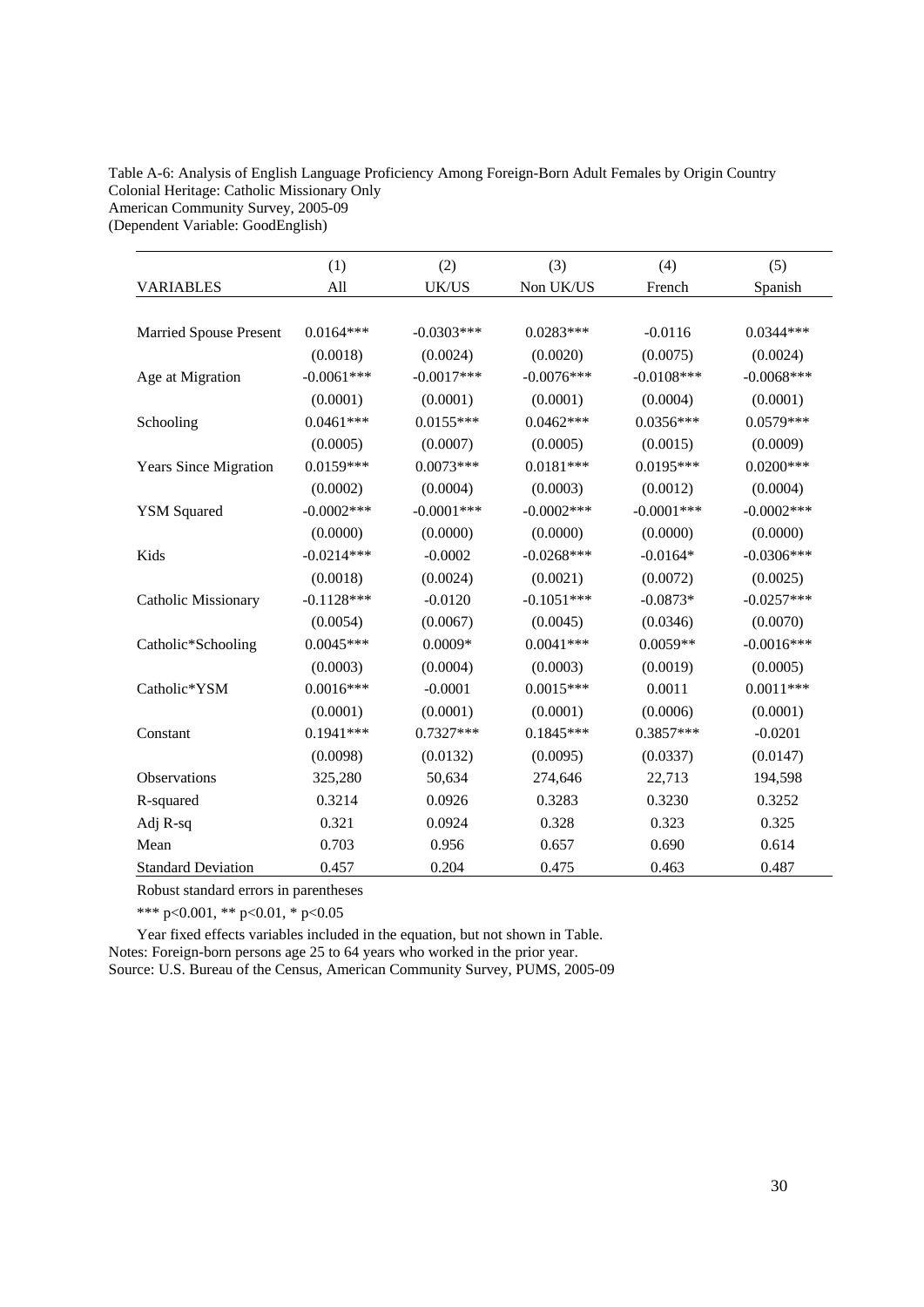#### Table A-7: Analysis of English Language Proficiency Among Foreign-Born Adult Males by Origin Country Colonial Heritage: Protestant Missionary Only American Community Survey, 2005-09 (Dependent Variable: GoodEnglish)

|                               | (1)          | (2)           | (3)           | (4)          | (5)          |
|-------------------------------|--------------|---------------|---------------|--------------|--------------|
| <b>VARIABLES</b>              | All          | UK/US         | Non UK/US     | French       | Spanish      |
| <b>Married Spouse Present</b> | $0.0575***$  | 0.0013        | $0.0571***$   | 0.0029       | $0.0658***$  |
|                               | (0.0017)     | (0.0025)      | (0.0019)      | (0.0061)     | (0.0022)     |
| Age at Migration              | $-0.0063***$ | $-0.0025***$  | $-0.0073***$  | $-0.0108***$ | $-0.0068***$ |
|                               | (0.0001)     | (0.0001)      | (0.0001)      | (0.0003)     | (0.0001)     |
| Schooling                     | $0.0513***$  | $0.0204***$   | $0.0464***$   | $0.0354***$  | $0.0454***$  |
|                               | (0.0002)     | (0.0007)      | (0.0003)      | (0.0009)     | (0.0006)     |
| <b>Years Since Migration</b>  | $0.0219***$  | $0.0060***$   | $0.0251***$   | $0.0184***$  | $0.0269***$  |
|                               | (0.0002)     | (0.0004)      | (0.0002)      | (0.0010)     | (0.0003)     |
| <b>YSM Squared</b>            | $-0.0002***$ | $-0.0001$ *** | $-0.0002$ *** | $-0.0001***$ | $-0.0003***$ |
|                               | (0.0000)     | (0.0000)      | (0.0000)      | (0.0000)     | (0.0000)     |
| <b>Protestant Missionary</b>  | 0.3699***    | $0.1245***$   | $0.1961***$   | $0.2697***$  | $0.2054***$  |
|                               | (0.0083)     | (0.0085)      | (0.0118)      | (0.0316)     | (0.0279)     |
| Protestant*Schooling          | $-0.0159***$ | $-0.0063***$  | $-0.0058***$  | $-0.0090***$ | $-0.0077***$ |
|                               | (0.0005)     | (0.0005)      | (0.0007)      | (0.0018)     | (0.0021)     |
| Protestant*YSM                | $-0.0036***$ | $-0.0007$ *** | $-0.0026$ *** | $-0.0029***$ | $-0.0011*$   |
|                               | (0.0001)     | (0.0001)      | (0.0001)      | (0.0004)     | (0.0005)     |
| Constant                      | $-0.0462***$ | $0.6653***$   | $-0.0002$     | $0.4581***$  | $-0.0485***$ |
|                               | (0.0052)     | (0.0132)      | (0.0059)      | (0.0225)     | (0.0089)     |
| Observations                  | 415,061      | 64,052        | 351,009       | 26,343       | 263,437      |
| R-squared                     | 0.3040       | 0.1032        | 0.2854        | 0.2740       | 0.2632       |
| Adj R-sq                      | 0.304        | 0.103         | 0.285         | 0.274        | 0.263        |
| Mean                          | 0.665        | 0.960         | 0.615         | 0.778        | 0.564        |
| <b>Standard Deviation</b>     | 0.472        | 0.195         | 0.487         | 0.415        | 0.496        |

Robust standard errors in parentheses

\*\*\* p<0.001, \*\* p<0.01, \* p<0.05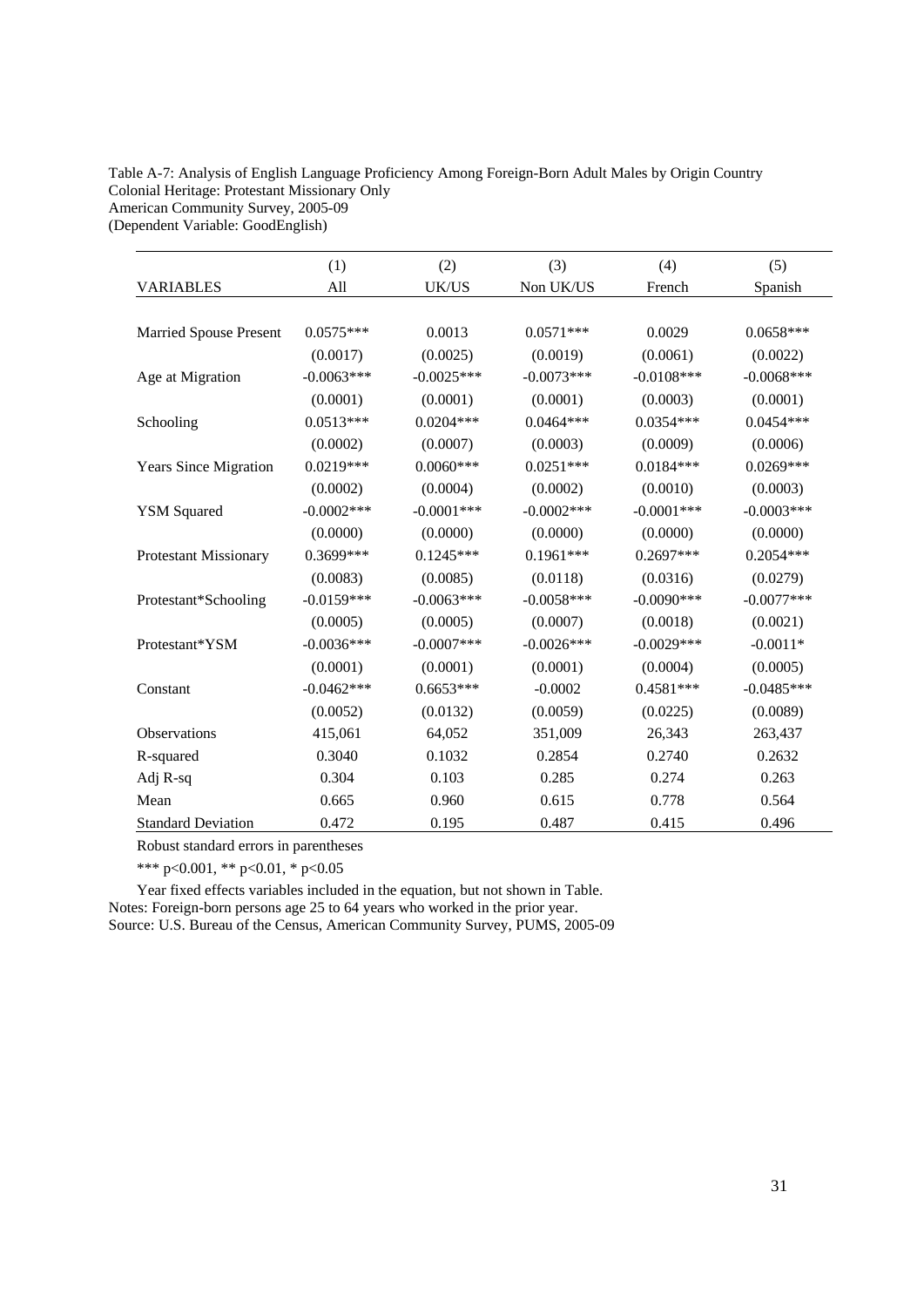# Table A-8: Analysis of English Language Proficiency Among Foreign-Born Adult Females by Origin Country Colonial Heritage: Protestant Missionary Only American Community Survey, 2005-09

(Dependent Variable: GoodEnglish)

|                               | (1)           | (2)          | (3)          | (4)           | (5)          |
|-------------------------------|---------------|--------------|--------------|---------------|--------------|
| <b>VARIABLES</b>              | All           | UK/US        | Non UK/US    | French        | Spanish      |
|                               |               |              |              |               |              |
| <b>Married Spouse Present</b> | $0.0271***$   | $-0.0219***$ | $0.0315***$  | $-0.0123$     | $0.0352***$  |
|                               | (0.0018)      | (0.0024)     | (0.0020)     | (0.0074)      | (0.0024)     |
| Age at Migration              | $-0.0063***$  | $-0.0018***$ | $-0.0074***$ | $-0.0109***$  | $-0.0068***$ |
|                               | (0.0001)      | (0.0001)     | (0.0001)     | (0.0004)      | (0.0001)     |
| Schooling                     | $0.0582***$   | $0.0263***$  | $0.0550***$  | $0.0387***$   | $0.0582***$  |
|                               | (0.0003)      | (0.0009)     | (0.0003)     | (0.0008)      | (0.0006)     |
| <b>Years Since Migration</b>  | $0.0185***$   | $0.0071***$  | $0.0209***$  | $0.0213***$   | $0.0227***$  |
|                               | (0.0002)      | (0.0004)     | (0.0003)     | (0.0011)      | (0.0003)     |
| <b>YSM</b> Squared            | $-0.0001$ *** | $-0.0001***$ | $-0.0002***$ | $-0.0001$ *** | $-0.0002***$ |
|                               | (0.0000)      | (0.0000)     | (0.0000)     | (0.0000)      | (0.0000)     |
| Kids                          | $-0.0247***$  | $-0.0003$    | $-0.0301***$ | $-0.0172*$    | $-0.0301***$ |
|                               | (0.0018)      | (0.0023)     | (0.0021)     | (0.0071)      | (0.0026)     |
| <b>Protestant Missionary</b>  | $0.4338***$   | $0.1709***$  | $0.2413***$  | $0.4059***$   | $0.3227***$  |
|                               | (0.0086)      | (0.0087)     | (0.0141)     | (0.0420)      | (0.0308)     |
| Protestant*Schooling          | $-0.0201***$  | $-0.0088***$ | $-0.0092***$ | $-0.0122***$  | $-0.0146***$ |
|                               | (0.0005)      | (0.0005)     | (0.0009)     | (0.0025)      | (0.0021)     |
| Protestant*YSM                | $-0.0037***$  | $-0.0012***$ | $-0.0026***$ | $-0.0056***$  | $-0.0024***$ |
|                               | (0.0001)      | (0.0001)     | (0.0002)     | (0.0005)      | (0.0005)     |
| Constant                      | $-0.0872***$  | $0.5391***$  | $-0.0396***$ | $0.3101***$   | $-0.1440***$ |
|                               | (0.0062)      | (0.0168)     | (0.0073)     | (0.0251)      | (0.0105)     |
| Observations                  | 325,280       | 50,634       | 274,646      | 22,713        | 194,598      |
| R-squared                     | 0.3372        | 0.1392       | 0.3265       | 0.3365        | 0.3246       |
| Adj R-sq                      | 0.337         | 0.139        | 0.326        | 0.336         | 0.325        |
| Mean                          | 0.703         | 0.956        | 0.657        | 0.690         | 0.614        |
| <b>Standard Deviation</b>     | 0.457         | 0.204        | 0.475        | 0.463         | 0.487        |

Robust standard errors in parentheses

\*\*\* p<0.001, \*\* p<0.01, \* p<0.05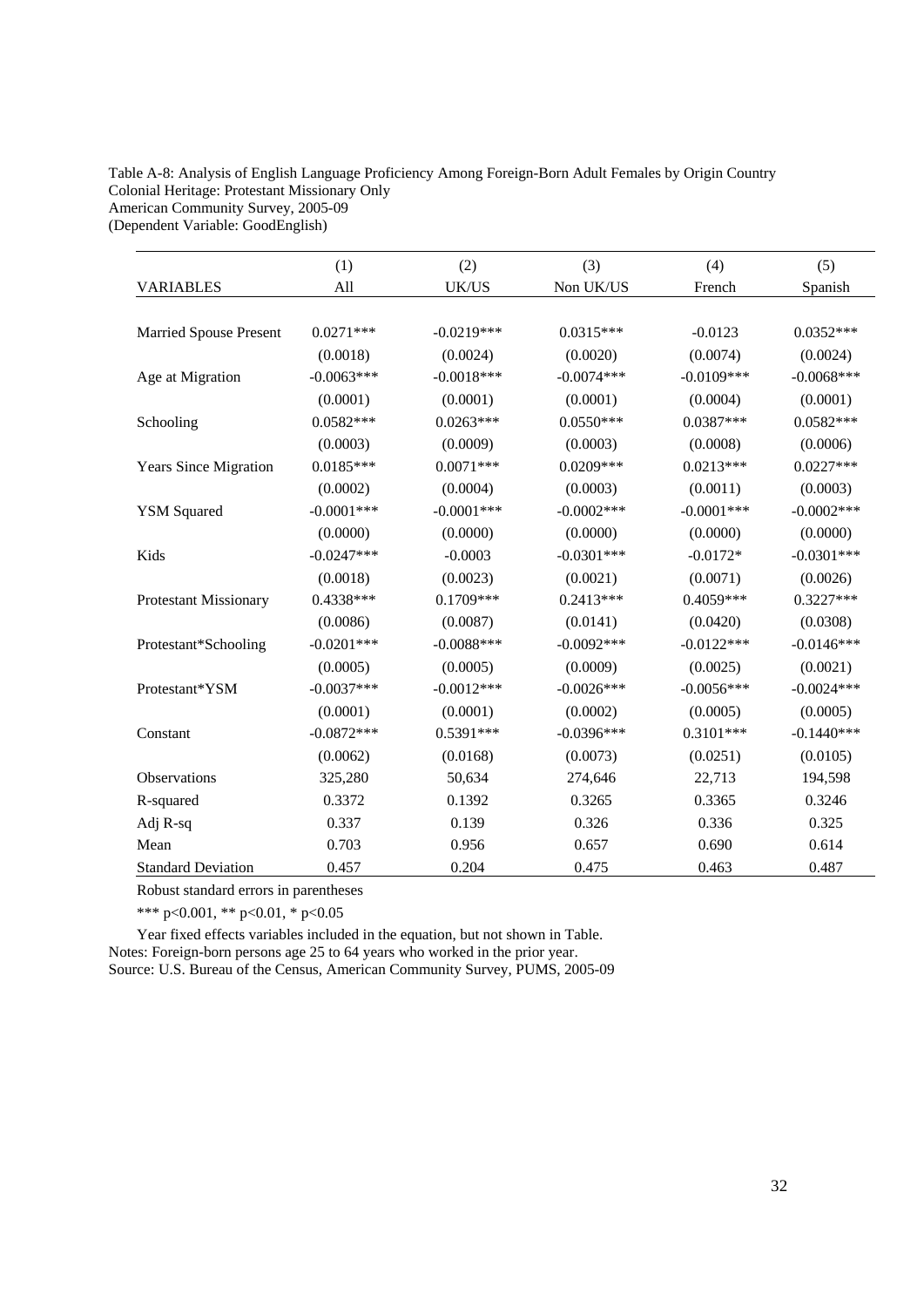Table A-9: Analysis of Earnings Among Foreign-Born Adult Males, by Origin Country Colonial Heritage ACS 2005-09

(Dependent Variable: Natural Logarithm of Earnings, in 2009 dollars)

|                                       | (1)           | (2)          | (3)           | (4)          | (5)          |
|---------------------------------------|---------------|--------------|---------------|--------------|--------------|
| <b>VARIABLES</b>                      | All           | UK/US        | Non UK/US     | French       | Spanish      |
|                                       |               |              |               |              |              |
| Schooling                             | $0.0750***$   | $0.1088***$  | $0.0626***$   | $0.0439***$  | $0.0152***$  |
|                                       | (0.0008)      | (0.0020)     | (0.0009)      | (0.0032)     | (0.0018)     |
| Language                              | $0.1892***$   | 0.1999***    | $0.1870***$   | $0.1371***$  | $0.1839***$  |
|                                       | (0.0033)      | (0.0279)     | (0.0033)      | (0.0158)     | (0.0034)     |
| <b>Married Spouse Present</b>         | $0.1802***$   | $0.2557***$  | $0.1601***$   | $0.1641***$  | $0.1545***$  |
|                                       | (0.0028)      | (0.0086)     | (0.0029)      | (0.0125)     | (0.0032)     |
| Experience                            | $0.0109***$   | 0.0007       | $0.0150***$   | 0.0042       | $0.0142***$  |
|                                       | (0.0005)      | (0.0016)     | (0.0006)      | (0.0022)     | (0.0006)     |
| <b>Experience Squared</b>             | $-0.0002$ *** | $-0.0001*$   | $-0.0003***$  | $-0.0001**$  | $-0.0002***$ |
|                                       | (0.0000)      | (0.0000)     | (0.0000)      | (0.0000)     | (0.0000)     |
| South                                 | $-0.0494***$  | $-0.0873***$ | $-0.0442***$  | $-0.0026$    | $-0.0519***$ |
|                                       | (0.0027)      | (0.0077)     | (0.0029)      | (0.0120)     | (0.0031)     |
| Year Since Migration                  | $0.0139***$   | $0.0217***$  | $0.0161***$   | $0.0246***$  | $0.0153***$  |
|                                       | (0.0004)      | (0.0013)     | (0.0005)      | (0.0025)     | (0.0007)     |
| <b>YSM</b> Squared                    | $-0.0001$ *** | $-0.0003***$ | $-0.0001***$  | $-0.0002***$ | $-0.0001***$ |
|                                       | (0.0000)      | (0.0000)     | (0.0000)      | (0.0001)     | (0.0000)     |
| Ln Weeks Worked                       | 0.9891***     | 1.0755***    | 0.9718***     | 1.0225***    | $0.9416***$  |
|                                       | (0.0052)      | (0.0148)     | (0.0055)      | (0.0210)     | (0.0061)     |
| Catholic Missionary                   | $0.1906***$   | 0.0023       | $0.1692***$   | $-0.2712***$ | $-0.0374***$ |
|                                       | (0.0062)      | (0.0100)     | (0.0064)      | (0.0762)     | (0.0094)     |
| Catholic*Schooling                    | $-0.0191***$  | $-0.0010$    | $-0.0161***$  | $0.0161***$  | $0.0042***$  |
|                                       | (0.0004)      | (0.0007)     | (0.0004)      | (0.0048)     | (0.0007)     |
| Catholic*YSM                          | $0.0004**$    | 0.0002       | $-0.0007$ *** | $0.0049*$    | $-0.0007**$  |
|                                       | (0.0001)      | (0.0002)     | (0.0002)      | (0.0021)     | (0.0002)     |
| Protestant Missionary                 | $-0.2682***$  | $0.1006***$  | $-0.3755***$  | $-0.0382$    | $-0.5613***$ |
|                                       | (0.0148)      | (0.0212)     | (0.0276)      | (0.0839)     | (0.0474)     |
| Protestant*Schooling                  | $0.0256***$   | $-0.0063***$ | 0.0399***     | $0.0167**$   | 0.0594 ***   |
|                                       | (0.0010)      | (0.0014)     | (0.0019)      | (0.0053)     | (0.0036)     |
| Protestant*YSM                        | $-0.0011***$  | $-0.0010*$   | $-0.0023***$  | $-0.0064***$ | $-0.0007$    |
|                                       | (0.0002)      | (0.0004)     | (0.0004)      | (0.0019)     | (0.0010)     |
| Constant                              | 5.0325***     | 4.3438***    | 5.1454***     | 5.2669***    | 5.7424 ***   |
|                                       | (0.0235)      | (0.0678)     | (0.0255)      | (0.0979)     | (0.0338)     |
| Observations                          | 415,061       | 64,052       | 351,009       | 26,343       | 263,437      |
| R-squared                             | 0.4161        | 0.4083       | 0.4033        | 0.3864       | 0.3861       |
| Adj R-sq                              | 0.416         | 0.408        | 0.403         | 0.386        | 0.386        |
| Mean                                  | 10.27         | 10.66        | 10.20         | 10.43        | 10.11        |
| <b>Standard Deviation</b>             | 0.896         | 0.987        | 0.862         | 0.924        | 0.799        |
| Robust standard errors in parentheses |               |              |               |              |              |
|                                       |               |              |               |              |              |

\*\*\* p<0.001, \*\* p<0.01, \* p<0.05

Year fixed effects variables included, but not shown in Table

Notes: Foreign-born persons age 25 to 64 years who worked in the prior year. Source: U.S. Bureau of the Census, American Community Survey, PUMS, 2005-09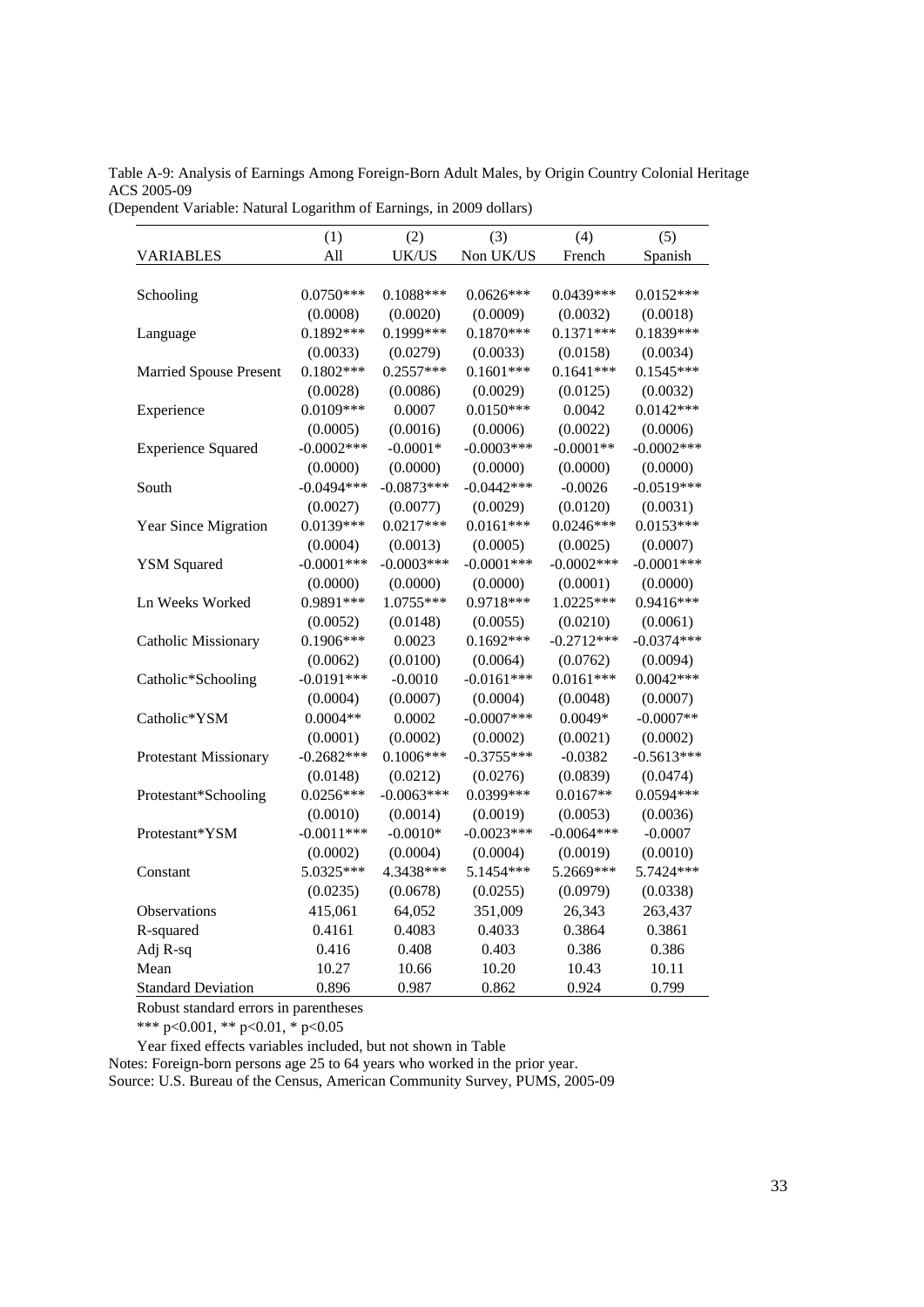Table A-10: Analysis of Earnings Among Foreign-Born Adult Females, by Origin Country Colonial Heritage ACS 2005-09

(Dependent Variable: Natural Logarithm of Earnings, in 2009 dollars)

|                               | (1)          | (2)           | (3)           | (4)          | (5)           |
|-------------------------------|--------------|---------------|---------------|--------------|---------------|
| <b>VARIABLES</b>              | All          | UK/US         | Non UK/US     | French       | Spanish       |
|                               |              |               |               |              |               |
| Schooling                     | $0.0714***$  | $0.0961***$   | $0.0633***$   | $0.0198***$  | $0.0506***$   |
|                               | (0.0009)     | (0.0023)      | (0.0011)      | (0.0030)     | (0.0021)      |
| Language                      | $0.2417***$  | $0.1591***$   | $0.2384***$   | $0.1512***$  | $0.2631***$   |
|                               | (0.0041)     | (0.0242)      | (0.0042)      | (0.0159)     | (0.0047)      |
| <b>Married Spouse Present</b> | $0.0254***$  | 0.0114        | $0.0200***$   | 0.0399**     | $0.0239***$   |
|                               | (0.0033)     | (0.0087)      | (0.0035)      | (0.0138)     | (0.0040)      |
| Experience                    | $-0.0001$    | $-0.0067***$  | $0.0027***$   | $-0.0131***$ | $0.0059***$   |
|                               | (0.0006)     | (0.0016)      | (0.0007)      | (0.0023)     | (0.0008)      |
| <b>Experience Squared</b>     | 0.0000       | $0.0001***$   | $-0.0000$ *** | $0.0001***$  | $-0.0001***$  |
|                               | (0.0000)     | (0.0000)      | (0.0000)      | (0.0000)     | (0.0000)      |
| South                         | $-0.0858***$ | $-0.0586***$  | $-0.0879***$  | $-0.0378**$  | $-0.1026***$  |
|                               | (0.0033)     | (0.0084)      | (0.0035)      | (0.0131)     | (0.0040)      |
| Year Since Migration          | $0.0179***$  | $0.0202***$   | $0.0182***$   | $0.0249***$  | $0.0142***$   |
|                               | (0.0005)     | (0.0014)      | (0.0006)      | (0.0027)     | (0.0008)      |
| <b>YSM</b> Squared            | $-0.0002***$ | $-0.0002$ *** | $-0.0002***$  | $-0.0004***$ | $-0.0002$ *** |
|                               | (0.0000)     | (0.0000)      | (0.0000)      | (0.0001)     | (0.0000)      |
| Ln Weeks Worked               | 1.0669***    | 1.1329***     | 1.0560***     | 1.0425***    | 1.0369***     |
|                               | (0.0040)     | (0.0119)      | (0.0042)      | (0.0184)     | (0.0047)      |
| Kids                          | $-0.0398***$ | 0.0016        | $-0.0481***$  | $-0.0238$    | $-0.0586***$  |
|                               | (0.0035)     | (0.0093)      | (0.0038)      | (0.0143)     | (0.0043)      |
| Catholic Missionary           | $0.0728***$  | 0.0083        | $0.0543***$   | $-0.5873***$ | 0.0113        |
|                               | (0.0065)     | (0.0098)      | (0.0078)      | (0.0707)     | (0.0122)      |
| Catholic*Schooling            | $-0.0097***$ | $-0.0014*$    | $-0.0094***$  | $0.0375***$  | $-0.0057***$  |
|                               | (0.0004)     | (0.0007)      | (0.0005)      | (0.0045)     | (0.0009)      |
| Catholic*YSM                  | $0.0003*$    | $-0.0000$     | 0.0001        | $0.0086***$  | 0.0002        |
|                               | (0.0001)     | (0.0002)      | (0.0002)      | (0.0022)     | (0.0003)      |
| <b>Protestant Missionary</b>  | $-0.2481***$ | $-0.0450*$    | $-0.4837***$  | $-0.1019$    | $-0.7064***$  |
|                               | (0.0150)     | (0.0209)      | (0.0382)      | (0.1076)     | (0.0554)      |
| Protestant*Schooling          | $0.0219***$  | $0.0037**$    | $0.0384***$   | 0.0115       | $0.0572***$   |
|                               | (0.0010)     | (0.0014)      | (0.0027)      | (0.0069)     | (0.0040)      |
| Protestant*YSM                | $-0.0001$    | $-0.0002$     | 0.0001        | $-0.0080***$ | $0.0027**$    |
|                               | (0.0002)     | (0.0003)      | (0.0005)      | (0.0021)     | (0.0010)      |
| Constant                      | 4.6636***    | 4.2453***     | 4.7991***     | 5.5608***    | 4.9898***     |
|                               | (0.0210)     | (0.0615)      | (0.0245)      | (0.0878)     | (0.0350)      |
| Observations                  | 325,280      | 50,634        | 274,646       | 22,713       | 194,598       |
| R-squared                     | 0.4847       | 0.4421        | 0.4848        | 0.3935       | 0.5024        |
| Adj R-sq                      | 0.485        | 0.442         | 0.485         | 0.393        | 0.502         |
| Mean                          | 9.897        | 10.22         | 9.838         | 10.01        | 9.747         |
| <b>Standard Deviation</b>     | 1.020        | 1.018         | 1.009         | 0.972        | 0.979         |

Robust standard errors in parentheses

\*\*\* p<0.001, \*\* p<0.01, \* p<0.05

Year fixed effects variables included, but not shown in Table

Notes: Foreign-born persons age 25 to 64 years who worked in the prior year.

Source: U.S. Bureau of the Census, American Community Survey, PUMS, 2005-09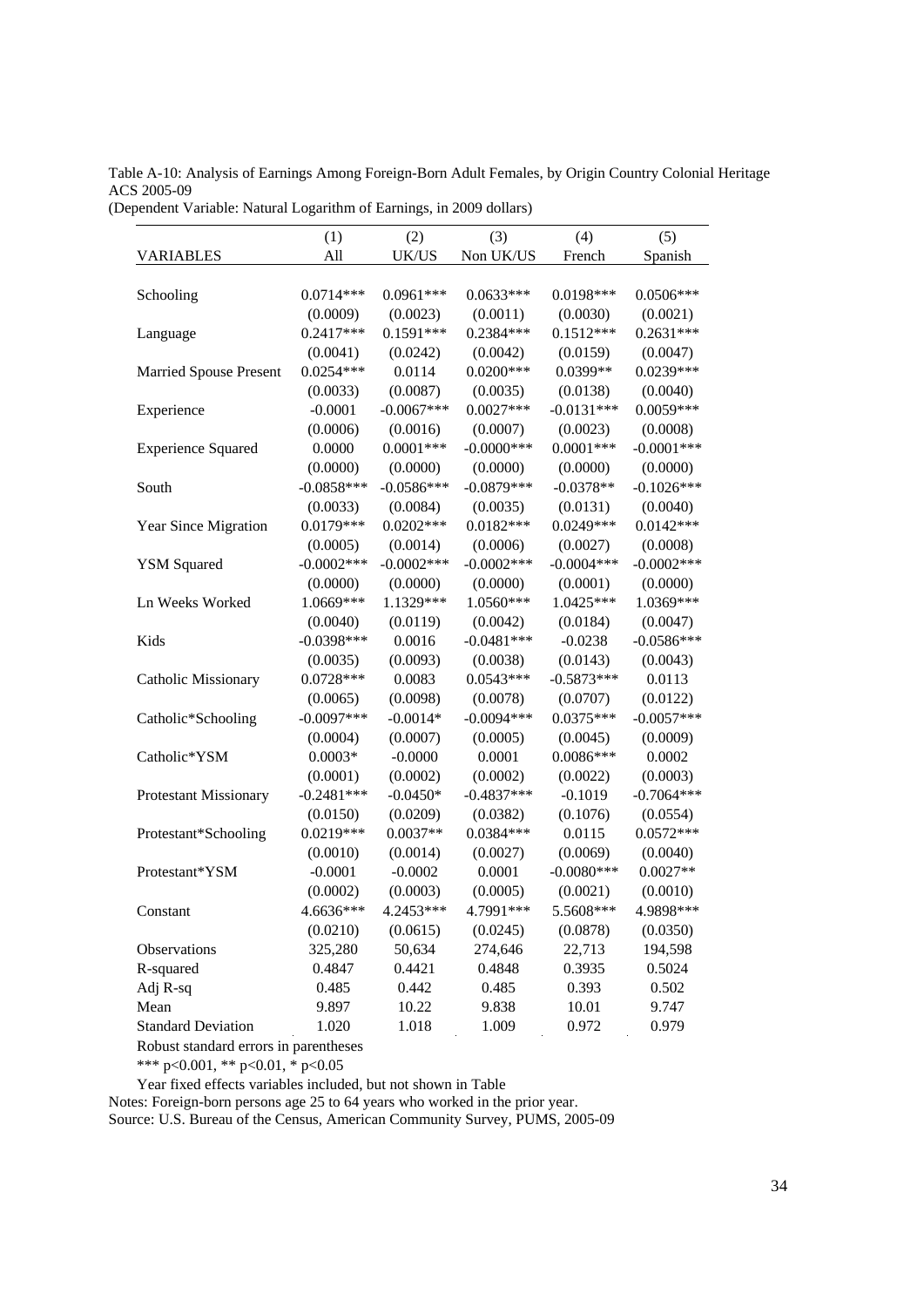Table A-11: Analysis of Earnings Among Foreign-Born Adult Males, by Origin Country Colonial Heritage: Catholic Missionaries Only

ACS 2005-09

(Dependent Variable: Natural Logarithm of Earnings, in 2009 dollars)

|                               | (1)           | (2)          | (3)           | (4)           | (5)          |
|-------------------------------|---------------|--------------|---------------|---------------|--------------|
| <b>VARIABLES</b>              | All           | UK/US        | Non UK/US     | French        | Spanish      |
|                               |               |              |               |               |              |
| Schooling                     | $0.0810***$   | $0.1050***$  | $0.0712***$   | 0.0379***     | $0.0331***$  |
|                               | (0.0008)      | (0.0016)     | (0.0008)      | (0.0028)      | (0.0014)     |
| Language                      | $0.1928***$   | $0.2112***$  | $0.1900***$   | $0.1482***$   | $0.1847***$  |
|                               | (0.0032)      | (0.0269)     | (0.0033)      | (0.0154)      | (0.0034)     |
| <b>Married Spouse Present</b> | $0.1819***$   | $0.2573***$  | $0.1632***$   | $0.1661***$   | $0.1553***$  |
|                               | (0.0028)      | (0.0086)     | (0.0029)      | (0.0125)      | (0.0032)     |
| Experience                    | $0.0107***$   | 0.0004       | $0.0149***$   | 0.0040        | $0.0144***$  |
|                               | (0.0005)      | (0.0016)     | (0.0006)      | (0.0022)      | (0.0006)     |
| <b>Experience Squared</b>     | $-0.0002***$  | $-0.0001*$   | $-0.0002$ *** | $-0.0001*$    | $-0.0002***$ |
|                               | (0.0000)      | (0.0000)     | (0.0000)      | (0.0000)      | (0.0000)     |
| South                         | $-0.0484***$  | $-0.0883***$ | $-0.0447***$  | $-0.0012$     | $-0.0468***$ |
|                               | (0.0027)      | (0.0077)     | (0.0029)      | (0.0120)      | (0.0031)     |
| Year Since Migration          | $0.0137***$   | $0.0213***$  | $0.0152***$   | $0.0259***$   | $0.0145***$  |
|                               | (0.0004)      | (0.0013)     | (0.0005)      | (0.0023)      | (0.0006)     |
| <b>YSM Squared</b>            | $-0.0001$ *** | $-0.0003***$ | $-0.0001$ *** | $-0.0002$ *** | $-0.0001***$ |
|                               | (0.0000)      | (0.0000)     | (0.0000)      | (0.0001)      | (0.0000)     |
| Ln Weeks Worked               | 0.9888***     | 1.0750***    | 0.9715***     | 1.0217***     | 0.9418***    |
|                               | (0.0052)      | (0.0148)     | (0.0055)      | (0.0210)      | (0.0061)     |
| Catholic Missionary           | $0.1765***$   | $0.0274**$   | $0.1580***$   | $-0.2962***$  | $-0.0200*$   |
|                               | (0.0065)      | (0.0088)     | (0.0064)      | (0.0519)      | (0.0089)     |
| Catholic*Schooling            | $-0.0175***$  | $-0.0027***$ | $-0.0147***$  | $0.0298***$   | $0.0027***$  |
|                               | (0.0005)      | (0.0006)     | (0.0004)      | (0.0031)      | (0.0007)     |
| Catholic*YSM                  | $0.0005***$   | $-0.0001$    | $-0.0006***$  | $-0.0003$     | $-0.0006*$   |
|                               | (0.0001)      | (0.0002)     | (0.0001)      | (0.0011)      | (0.0002)     |
| Constant                      | 5.0325***     | 4.4001***    | 5.0638***     | 5.2853***     | 5.5639***    |
|                               | (0.0235)      | (0.0665)     | (0.0249)      | (0.0937)      | (0.0300)     |
| Observations                  | 415,061       | 64,052       | 351,009       | 26,343        | 263,437      |
| R-squared                     | 0.4161        | 0.4079       | 0.4000        | 0.3851        | 0.3841       |
| Adj R-sq                      | 0.416         | 0.408        | 0.400         | 0.385         | 0.384        |
| Mean                          | 10.27         | 10.66        | 10.20         | 10.43         | 10.11        |
| <b>Standard Deviation</b>     | 0.896         | 0.987        | 0.862         | 0.924         | 0.799        |

Robust standard errors in parentheses

\*\*\* p<0.001, \*\* p<0.01, \* p<0.05

Year fixed effects variables included, but not shown in Table

Notes: Foreign-born persons age 25 to 64 years who worked in the prior year.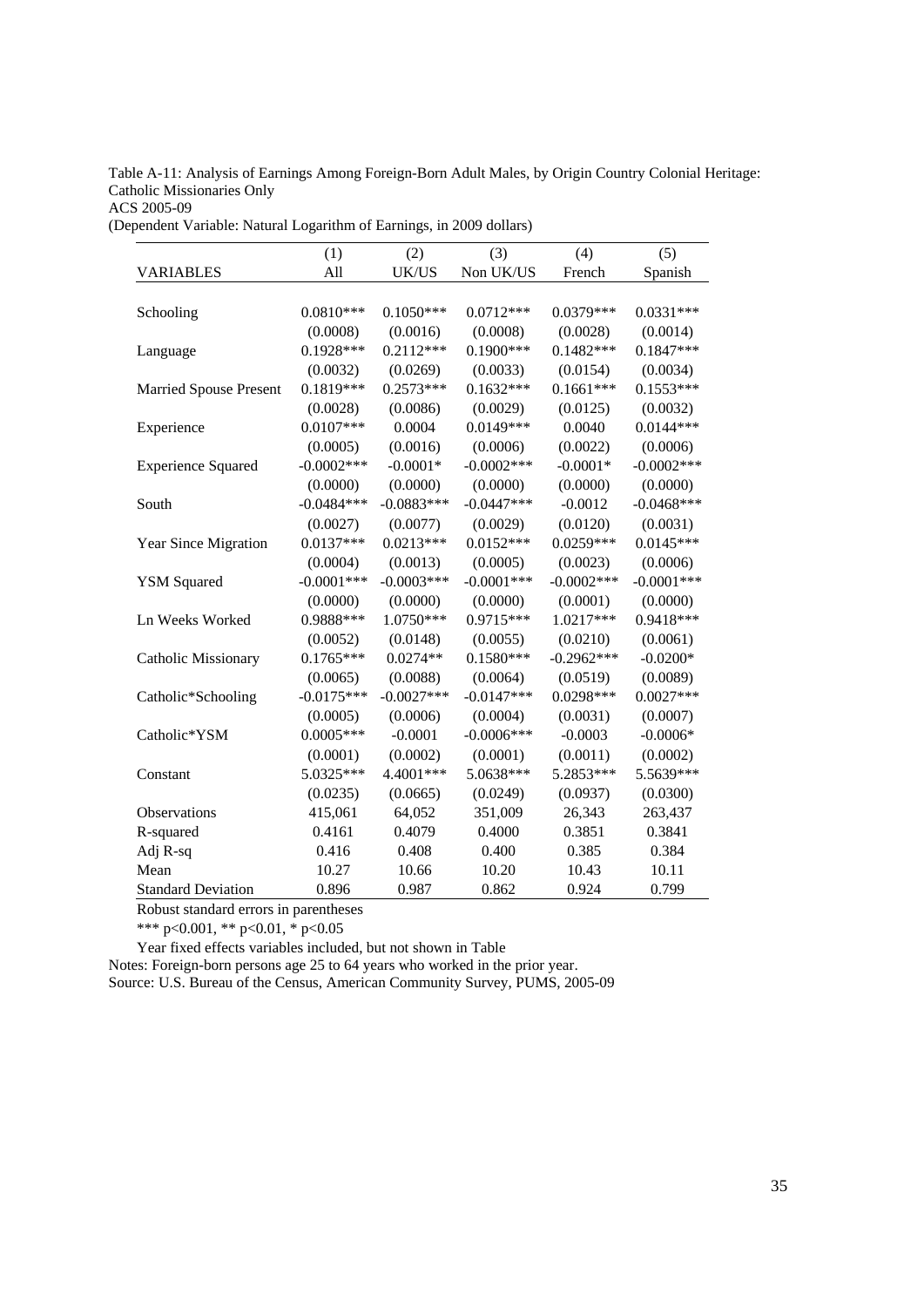Table A-12: Analysis of Earnings Among Foreign-Born Adult Females, by Origin Country Colonial Heritage: Catholic Missionaries Only

ACS 2005-09

(Dependent Variable: Natural Logarithm of Earnings, in 2009 dollars)

|                                       | (1)           | (2)          | (3)           | (4)          | (5)           |
|---------------------------------------|---------------|--------------|---------------|--------------|---------------|
| <b>VARIABLES</b>                      | All           | UK/US        | Non UK/US     | French       | Spanish       |
|                                       |               |              |               |              |               |
| Schooling                             | $0.0765***$   | 0.0989***    | $0.0707***$   | $0.0209***$  | $0.0684***$   |
|                                       | (0.0008)      | (0.0018)     | (0.0010)      | (0.0029)     | (0.0017)      |
| Language                              | $0.2436***$   | $0.1513***$  | $0.2380***$   | $0.1449***$  | $0.2628***$   |
|                                       | (0.0041)      | (0.0236)     | (0.0042)      | (0.0155)     | (0.0047)      |
| <b>Married Spouse Present</b>         | $0.0239***$   | 0.0097       | $0.0221***$   | $0.0401**$   | $0.0249***$   |
|                                       | (0.0033)      | (0.0086)     | (0.0035)      | (0.0138)     | (0.0040)      |
| Experience                            | $-0.0004$     | $-0.0063***$ | $0.0024***$   | $-0.0135***$ | $0.0061***$   |
|                                       | (0.0006)      | (0.0016)     | (0.0007)      | (0.0023)     | (0.0008)      |
| <b>Experience Squared</b>             | 0.0000        | $0.0001***$  | $-0.0000$ *** | $0.0002***$  | $-0.0001$ *** |
|                                       | (0.0000)      | (0.0000)     | (0.0000)      | (0.0000)     | (0.0000)      |
| South                                 | $-0.0845***$  | $-0.0579***$ | $-0.0889***$  | $-0.0339**$  | $-0.0990***$  |
|                                       | (0.0033)      | (0.0084)     | (0.0035)      | (0.0132)     | (0.0040)      |
| Year Since Migration                  | $0.0181***$   | $0.0201***$  | $0.0180***$   | $0.0301***$  | $0.0143***$   |
|                                       | (0.0005)      | (0.0014)     | (0.0006)      | (0.0025)     | (0.0008)      |
| <b>YSM Squared</b>                    | $-0.0002$ *** | $-0.0002***$ | $-0.0002***$  | $-0.0004***$ | $-0.0001$ *** |
|                                       | (0.0000)      | (0.0000)     | (0.0000)      | (0.0001)     | (0.0000)      |
| Ln Weeks Worked                       | 1.0670***     | $1.1331***$  | 1.0560***     | 1.0433***    | 1.0372***     |
|                                       | (0.0040)      | (0.0119)     | (0.0042)      | (0.0184)     | (0.0047)      |
| Kids                                  | $-0.0397***$  | 0.0006       | $-0.0477***$  | $-0.0238$    | $-0.0589***$  |
|                                       | (0.0035)      | (0.0093)     | (0.0038)      | (0.0143)     | (0.0043)      |
| <b>Catholic Missionary</b>            | $0.0536***$   | $-0.0016$    | $0.0390***$   | $-0.5382***$ | $0.0354**$    |
|                                       | (0.0068)      | (0.0098)     | (0.0078)      | (0.0593)     | (0.0118)      |
| Catholic*Schooling                    | $-0.0078***$  | $-0.0005$    | $-0.0080***$  | $0.0391***$  | $-0.0074***$  |
|                                       | (0.0005)      | (0.0007)     | (0.0005)      | (0.0039)     | (0.0009)      |
| Catholic*YSM                          | $0.0004**$    | $-0.0001$    | 0.0001        | 0.0015       | 0.0003        |
|                                       | (0.0001)      | (0.0002)     | (0.0002)      | (0.0014)     | (0.0003)      |
| Constant                              | 4.6091***     | 4.2111***    | 4.7083***     | 5.5036***    | 4.7664***     |
|                                       | (0.0209)      | (0.0585)     | (0.0232)      | (0.0863)     | (0.0304)      |
| Observations                          | 325,280       | 50,634       | 274,646       | 22,713       | 194,598       |
| R-squared                             | 0.4824        | 0.4420       | 0.4836        | 0.3920       | 0.5012        |
| Adj R-sq                              | 0.482         | 0.442        | 0.484         | 0.392        | 0.501         |
| Mean                                  | 9.897         | 10.22        | 9.838         | 10.01        | 9.747         |
| <b>Standard Deviation</b>             | 1.020         | 1.018        | 1.009         | 0.972        | 0.979         |
| Robust standard errors in parentheses |               |              |               |              |               |

\*\*\* p<0.001, \*\* p<0.01, \* p<0.05

Year fixed effects variables included, but not shown in Table

Notes: Foreign-born persons age 25 to 64 years who worked in the prior year. Source: U.S. Bureau of the Census, American Community Survey, PUMS, 2005-09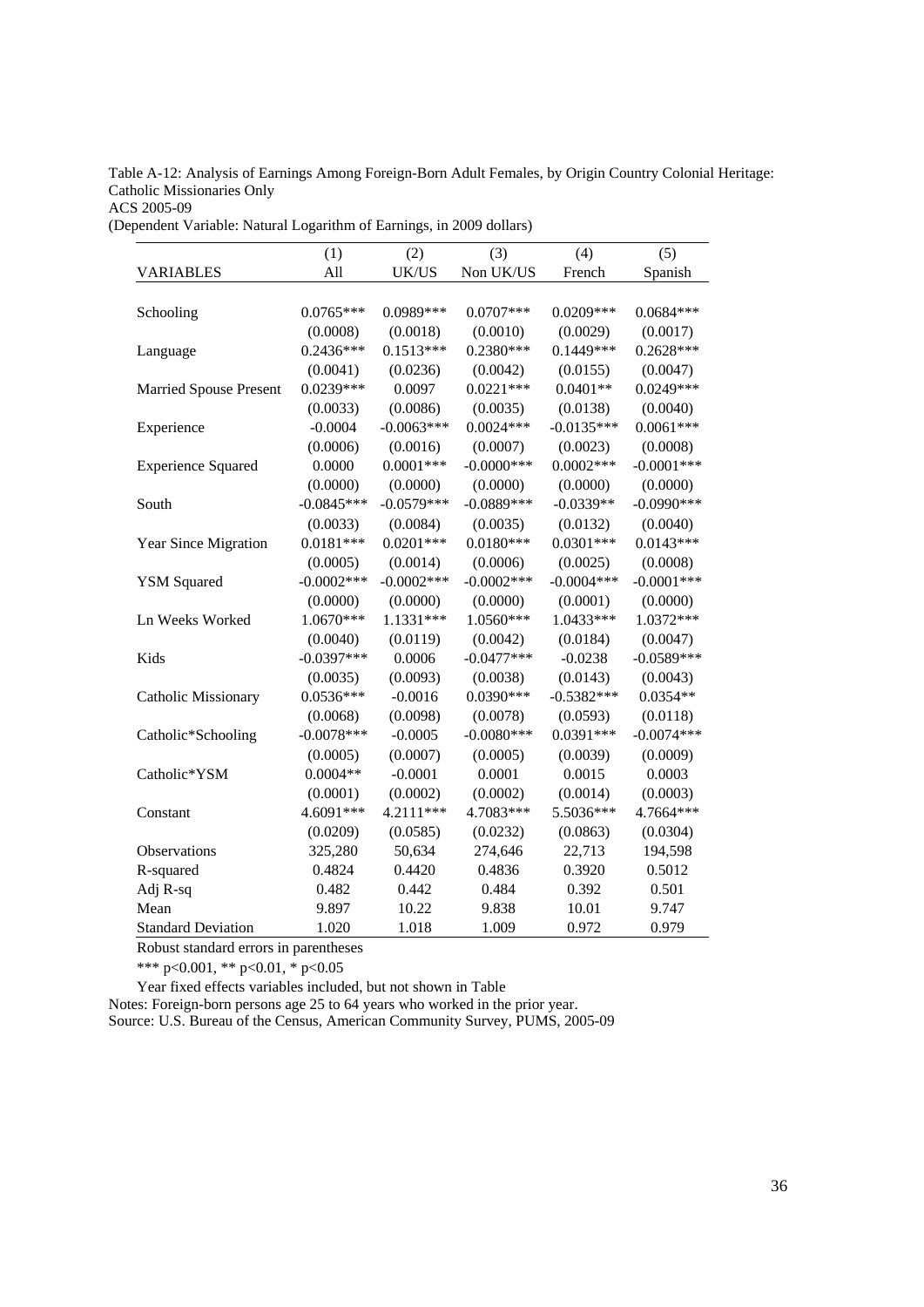Table A-13: Analysis of Earnings Among Foreign-Born Adult Males, by Origin Country Colonial Heritage: Protestant Missionaries Only

ACS 2005-09

(Dependent Variable: Natural Logarithm of Earnings, in 2009 dollars)

|                               | (1)           | (2)          | (3)           | (4)          | (5)          |
|-------------------------------|---------------|--------------|---------------|--------------|--------------|
| <b>VARIABLES</b>              | All           | UK/US        | Non UK/US     | French       | Spanish      |
|                               |               |              |               |              |              |
| Schooling                     | $0.0540***$   | $0.1090***$  | $0.0424***$   | $0.0531***$  | $0.0238***$  |
|                               | (0.0005)      | (0.0020)     | (0.0006)      | (0.0020)     | (0.0009)     |
| Language                      | $0.2003***$   | $0.2027***$  | $0.1902***$   | $0.1386***$  | $0.1839***$  |
|                               | (0.0033)      | (0.0277)     | (0.0033)      | (0.0156)     | (0.0034)     |
| <b>Married Spouse Present</b> | $0.1916***$   | $0.2552***$  | $0.1662***$   | $0.1641***$  | $0.1544***$  |
|                               | (0.0028)      | (0.0086)     | (0.0029)      | (0.0125)     | (0.0032)     |
| Experience                    | 0.0089***     | 0.0007       | $0.0145***$   | 0.0036       | $0.0142***$  |
|                               | (0.0005)      | (0.0016)     | (0.0006)      | (0.0022)     | (0.0006)     |
| <b>Experience Squared</b>     | $-0.0001$ *** | $-0.0001*$   | $-0.0002$ *** | $-0.0001*$   | $-0.0002***$ |
|                               | (0.0000)      | (0.0000)     | (0.0000)      | (0.0000)     | (0.0000)     |
| South                         | $-0.0589***$  | $-0.0875***$ | $-0.0536***$  | $-0.0035$    | $-0.0509***$ |
|                               | (0.0027)      | (0.0077)     | (0.0029)      | (0.0120)     | (0.0031)     |
| Year Since Migration          | $0.0139***$   | $0.0216***$  | $0.0149***$   | $0.0283***$  | $0.0140***$  |
|                               | (0.0004)      | (0.0013)     | (0.0004)      | (0.0022)     | (0.0005)     |
| <b>YSM Squared</b>            | $-0.0001$ *** | $-0.0003***$ | $-0.0001$ *** | $-0.0003***$ | $-0.0001***$ |
|                               | (0.0000)      | (0.0000)     | (0.0000)      | (0.0001)     | (0.0000)     |
| Ln Weeks Worked               | 0.9888***     | 1.0755***    | 0.9708***     | $1.0225***$  | 0.9418***    |
|                               | (0.0052)      | (0.0148)     | (0.0055)      | (0.0210)     | (0.0061)     |
| <b>Protestant Missionary</b>  | $-0.2238***$  | $0.1032***$  | $-0.3292***$  | $-0.2500***$ | $-0.5103***$ |
|                               | (0.0149)      | (0.0196)     | (0.0288)      | (0.0594)     | (0.0455)     |
| Protestant*Schooling          | $0.0201***$   | $-0.0071***$ | $0.0342***$   | $0.0293***$  | $0.0556***$  |
|                               | (0.0011)      | (0.0013)     | (0.0019)      | (0.0036)     | (0.0035)     |
| Protestant*YSM                | $-0.0013***$  | $-0.0009**$  | $-0.0029***$  | $-0.0025*$   | $-0.0006$    |
|                               | (0.0002)      | (0.0003)     | (0.0004)      | (0.0010)     | (0.0010)     |
| Constant                      | 5.2830***     | 4.3396***    | 5.3801***     | 5.1089***    | 5.6607***    |
|                               | (0.0215)      | (0.0677)     | (0.0233)      | (0.0877)     | (0.0270)     |
| Observations                  | 415,061       | 64,052       | 351,009       | 26,343       | 263,437      |
| R-squared                     | 0.4057        | 0.4082       | 0.3967        | 0.3855       | 0.3859       |
| Adj R-sq                      | 0.406         | 0.408        | 0.397         | 0.385        | 0.386        |
| Mean                          | 10.27         | 10.66        | 10.20         | 10.43        | 10.11        |
| <b>Standard Deviation</b>     | 0.896         | 0.987        | 0.862         | 0.924        | 0.799        |

Robust standard errors in parentheses

\*\*\* p<0.001, \*\* p<0.01, \* p<0.05

Year fixed effects variables included, but not shown in Table

Notes: Foreign-born persons age 25 to 64 years who worked in the prior year.